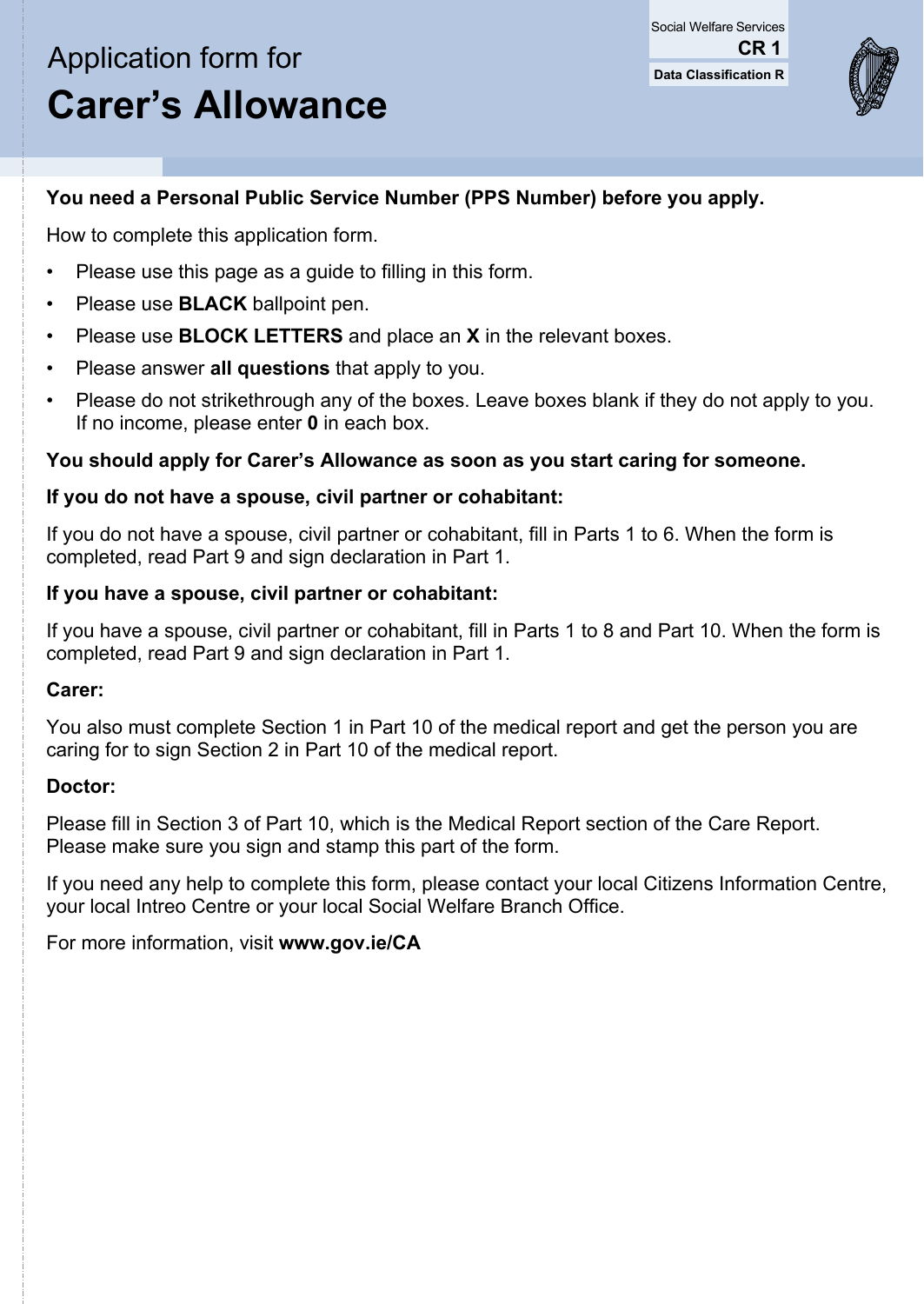## How to fill this form

To help us in processing your application:

- Print letters and numbers clearly.
- Use one box for each character (letter or number).

Please see example below.

| 1. Your PPS Number:                                               | $\mathbf 1$         | $\overline{2}$ | 3  | 4                     | $\sqrt{5}$          | $6\phantom{.}$ | $\overline{7}$         | $\top$       |                     |                  |   |              |   |   |              |   |         |   |  |
|-------------------------------------------------------------------|---------------------|----------------|----|-----------------------|---------------------|----------------|------------------------|--------------|---------------------|------------------|---|--------------|---|---|--------------|---|---------|---|--|
| 2. Title, insert an <b>X</b> or<br>specify:                       | Mr                  |                |    | Mrs                   | $ \mathbf{X} $      |                | Ms                     |              |                     |                  |   | Other        |   |   |              |   |         |   |  |
| 3. Surname:                                                       | M                   | U              | R  | P                     | H                   | Y              |                        |              |                     |                  |   |              |   |   |              |   |         |   |  |
| 4. First names:                                                   | M                   | A              | U  | $R \mid$              | Е                   | E              | N                      |              |                     |                  |   |              |   |   |              |   |         |   |  |
| 5. Your first name as it<br>appears on your birth<br>certificate: | M                   | $\mathsf{A}$   | R  | Y                     |                     |                |                        |              |                     |                  |   |              |   |   |              |   |         |   |  |
| 6. Birth surname:                                                 | M                   | $\mathsf C$    | D  | E                     | $\mathsf{R}$        | M              | $\circ$                | $\mathsf{T}$ | Τ                   |                  |   |              |   |   |              |   |         |   |  |
| 7. Your date of birth:                                            | $\overline{2}$<br>D | 8<br>D         |    | $\boldsymbol{0}$<br>M | $\overline{2}$<br>M |                | $\mathbf{1}$<br>Y      | 9<br>Y       | $\overline{7}$<br>Υ | $\mathbf 0$<br>Y |   |              |   |   |              |   |         |   |  |
| 8. Your mother's birth<br>surname:                                | K                   | E              |    |                       | Y                   |                |                        |              |                     |                  |   |              |   |   |              |   |         |   |  |
|                                                                   |                     |                |    |                       |                     |                | <b>Contact Details</b> |              |                     |                  |   |              |   |   |              |   |         |   |  |
| 9. Your address:                                                  | 1                   |                | N  | Е                     | W                   |                | S                      | T            | $\mathsf{R}$        | E                | E | $\mathsf T$  |   |   |              |   |         |   |  |
|                                                                   | $\circ$             | L              | D  |                       | T                   | $\circ$        | W                      | $\mathsf{N}$ |                     |                  |   |              |   |   |              |   |         |   |  |
|                                                                   | D                   | $\circ$        | N  | E                     | G                   | A              | L                      |              | T                   | O                | W | $\mathsf{N}$ |   |   |              |   |         |   |  |
| <b>County</b>                                                     | D                   | $\circ$        | N  | E                     | G                   | $\mathsf{A}$   | L                      |              |                     |                  |   |              |   |   |              |   |         |   |  |
| <b>Eircode/Postcode</b>                                           | A                   | 6              | 5  | $\mathsf F$           | 4                   | Е              | $\overline{2}$         |              |                     |                  |   |              |   |   |              |   |         |   |  |
| 10. Your telephone number:                                        | O                   | N              | E  |                       | N                   | U              | M                      | B            | Е                   | R                |   | P            | E | R |              | B | $\circ$ | X |  |
|                                                                   | M                   | в              | LЕ |                       |                     |                |                        |              |                     |                  |   |              |   |   |              |   |         |   |  |
|                                                                   | O                   | N              | Е  |                       | N.                  | U              | M                      | B            | Ε                   | R                |   | P            | Е | R |              | B | $\circ$ | X |  |
| 11. Your email address:                                           | O                   | N              | E  |                       | C                   | H              | A                      | $\mathsf{R}$ | $\mathsf{A}$        | C                | Τ | E            | R |   | $\mathsf{P}$ | Е | R       |   |  |
|                                                                   | B                   | O              | X  |                       |                     |                |                        |              |                     |                  |   |              |   |   |              |   |         |   |  |
|                                                                   |                     |                |    |                       |                     |                |                        |              |                     |                  |   |              |   |   |              |   |         |   |  |
| DAI                                                               |                     |                |    |                       |                     |                | VIP                    |              |                     |                  |   |              |   |   |              |   |         |   |  |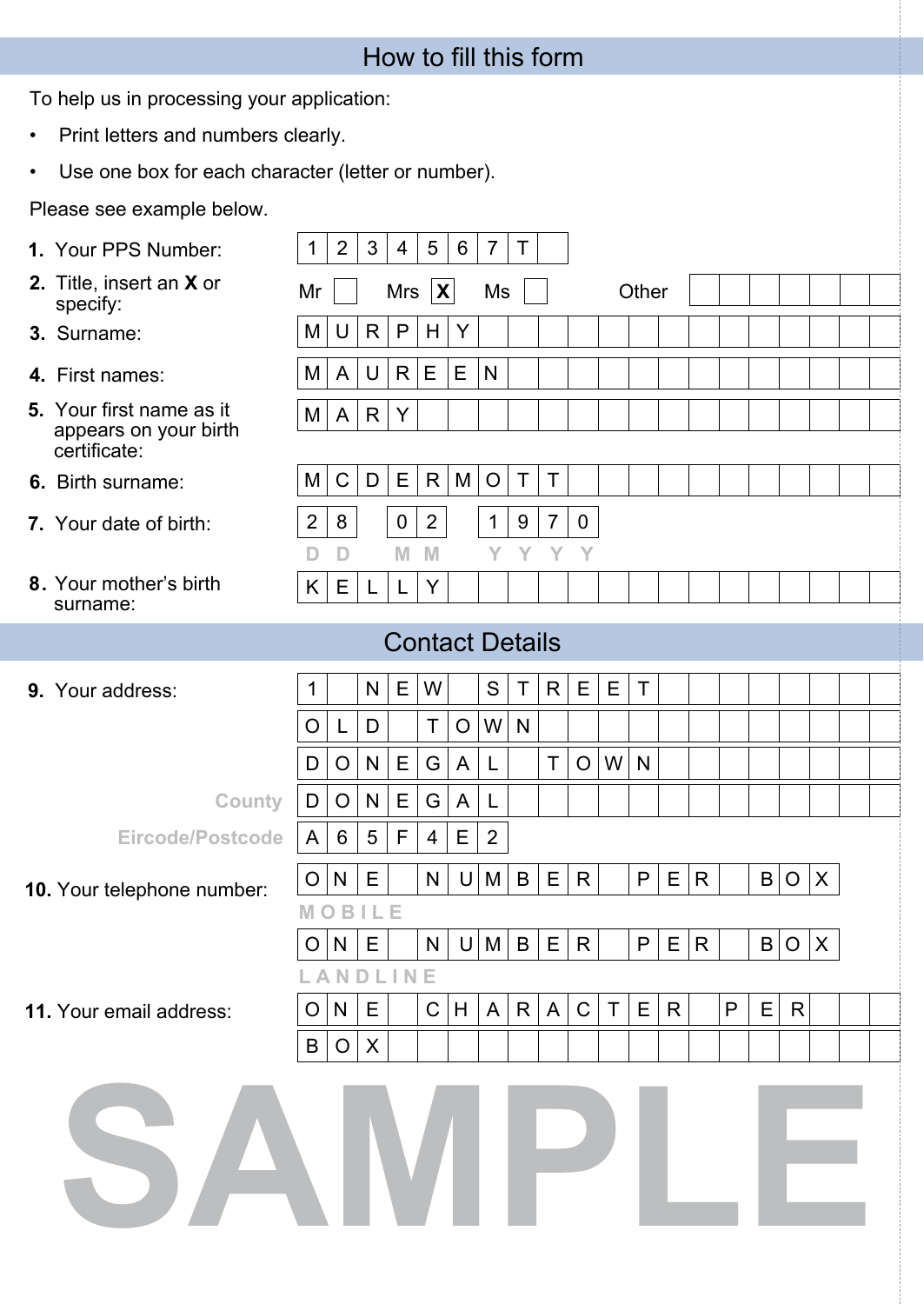# Application form for **Carer's Allowance**

**Data Classification R** Social Welfare Services **CR 1**



| Part 1                                                                                                                                                                                                                                                                                                                                                                                                                                                                                                                                                                    |    |   |            |     | Your own details (Carer's Details) |         |  |       |   |   |                |                |  |
|---------------------------------------------------------------------------------------------------------------------------------------------------------------------------------------------------------------------------------------------------------------------------------------------------------------------------------------------------------------------------------------------------------------------------------------------------------------------------------------------------------------------------------------------------------------------------|----|---|------------|-----|------------------------------------|---------|--|-------|---|---|----------------|----------------|--|
| 1. Your PPS Number:                                                                                                                                                                                                                                                                                                                                                                                                                                                                                                                                                       |    |   |            |     |                                    |         |  |       |   |   |                |                |  |
| <b>2.</b> Title, insert an <b>X</b> or<br>specify:                                                                                                                                                                                                                                                                                                                                                                                                                                                                                                                        | Mr |   | <b>Mrs</b> |     | Ms                                 |         |  | Other |   |   |                |                |  |
| 3. Surname:                                                                                                                                                                                                                                                                                                                                                                                                                                                                                                                                                               |    |   |            |     |                                    |         |  |       |   |   |                |                |  |
| 4. First names:<br>5. Your first name as it                                                                                                                                                                                                                                                                                                                                                                                                                                                                                                                               |    |   |            |     |                                    |         |  |       |   |   |                |                |  |
| appears on your birth<br>certificate:                                                                                                                                                                                                                                                                                                                                                                                                                                                                                                                                     |    |   |            |     |                                    |         |  |       |   |   |                |                |  |
| 6. Birth surname:                                                                                                                                                                                                                                                                                                                                                                                                                                                                                                                                                         |    |   |            |     |                                    |         |  |       |   |   |                |                |  |
| 7. Your date of birth:                                                                                                                                                                                                                                                                                                                                                                                                                                                                                                                                                    |    |   |            |     |                                    |         |  |       |   |   |                |                |  |
| 8. Your mother's birth<br>surname:                                                                                                                                                                                                                                                                                                                                                                                                                                                                                                                                        | D  | D |            | M M |                                    | Y Y Y Y |  |       |   |   |                |                |  |
|                                                                                                                                                                                                                                                                                                                                                                                                                                                                                                                                                                           |    |   |            |     | <b>Contact Details</b>             |         |  |       |   |   |                |                |  |
| 9. Your address:                                                                                                                                                                                                                                                                                                                                                                                                                                                                                                                                                          |    |   |            |     |                                    |         |  |       |   |   |                |                |  |
|                                                                                                                                                                                                                                                                                                                                                                                                                                                                                                                                                                           |    |   |            |     |                                    |         |  |       |   |   |                |                |  |
|                                                                                                                                                                                                                                                                                                                                                                                                                                                                                                                                                                           |    |   |            |     |                                    |         |  |       |   |   |                |                |  |
| <b>County</b>                                                                                                                                                                                                                                                                                                                                                                                                                                                                                                                                                             |    |   |            |     |                                    |         |  |       |   |   |                |                |  |
| <b>Eircode/Postcode</b>                                                                                                                                                                                                                                                                                                                                                                                                                                                                                                                                                   |    |   |            |     |                                    |         |  |       |   |   |                |                |  |
|                                                                                                                                                                                                                                                                                                                                                                                                                                                                                                                                                                           |    |   |            |     |                                    |         |  |       |   |   |                |                |  |
| <b>10.</b> Your telephone number:                                                                                                                                                                                                                                                                                                                                                                                                                                                                                                                                         |    |   |            |     |                                    |         |  |       |   |   |                | <b>MOBILE</b>  |  |
|                                                                                                                                                                                                                                                                                                                                                                                                                                                                                                                                                                           |    |   |            |     |                                    |         |  |       |   |   |                | LANDLINE       |  |
| 11. Your email address:                                                                                                                                                                                                                                                                                                                                                                                                                                                                                                                                                   |    |   |            |     |                                    |         |  |       |   |   |                |                |  |
|                                                                                                                                                                                                                                                                                                                                                                                                                                                                                                                                                                           |    |   |            |     |                                    |         |  |       |   |   |                |                |  |
|                                                                                                                                                                                                                                                                                                                                                                                                                                                                                                                                                                           |    |   |            |     | <b>Declaration</b>                 |         |  |       |   |   |                |                |  |
| I declare that the information given by me on this form is truthful and complete. I understand that if<br>any of the information I provide is untrue or misleading or if I fail to disclose any relevant information,<br>that I will be required to repay any payment I receive from the department and that I may be<br>prosecuted. I undertake to immediately advise the department of any change in my circumstances<br>which may affect my continued entitlement.<br>If you cannot sign your name, make a mark, such as an X and have it witnessed by a non-relative. |    |   |            |     |                                    |         |  |       |   |   |                |                |  |
|                                                                                                                                                                                                                                                                                                                                                                                                                                                                                                                                                                           |    |   |            |     |                                    | Date:   |  |       |   |   | $\overline{2}$ | $\overline{0}$ |  |
|                                                                                                                                                                                                                                                                                                                                                                                                                                                                                                                                                                           |    |   |            |     |                                    |         |  | D     | M | M |                |                |  |
| Signature not block letters                                                                                                                                                                                                                                                                                                                                                                                                                                                                                                                                               |    |   |            |     |                                    |         |  |       |   |   |                |                |  |
|                                                                                                                                                                                                                                                                                                                                                                                                                                                                                                                                                                           |    |   |            |     |                                    | Date:   |  | D     | M | M | 2              | 0              |  |
| Signature of witness not block letters                                                                                                                                                                                                                                                                                                                                                                                                                                                                                                                                    |    |   |            |     |                                    |         |  |       |   |   |                |                |  |
| Warning: If you make a false statement or withhold information, you may be prosecuted leading to a                                                                                                                                                                                                                                                                                                                                                                                                                                                                        |    |   |            |     | fine, a prison term or both.       |         |  |       |   |   |                |                |  |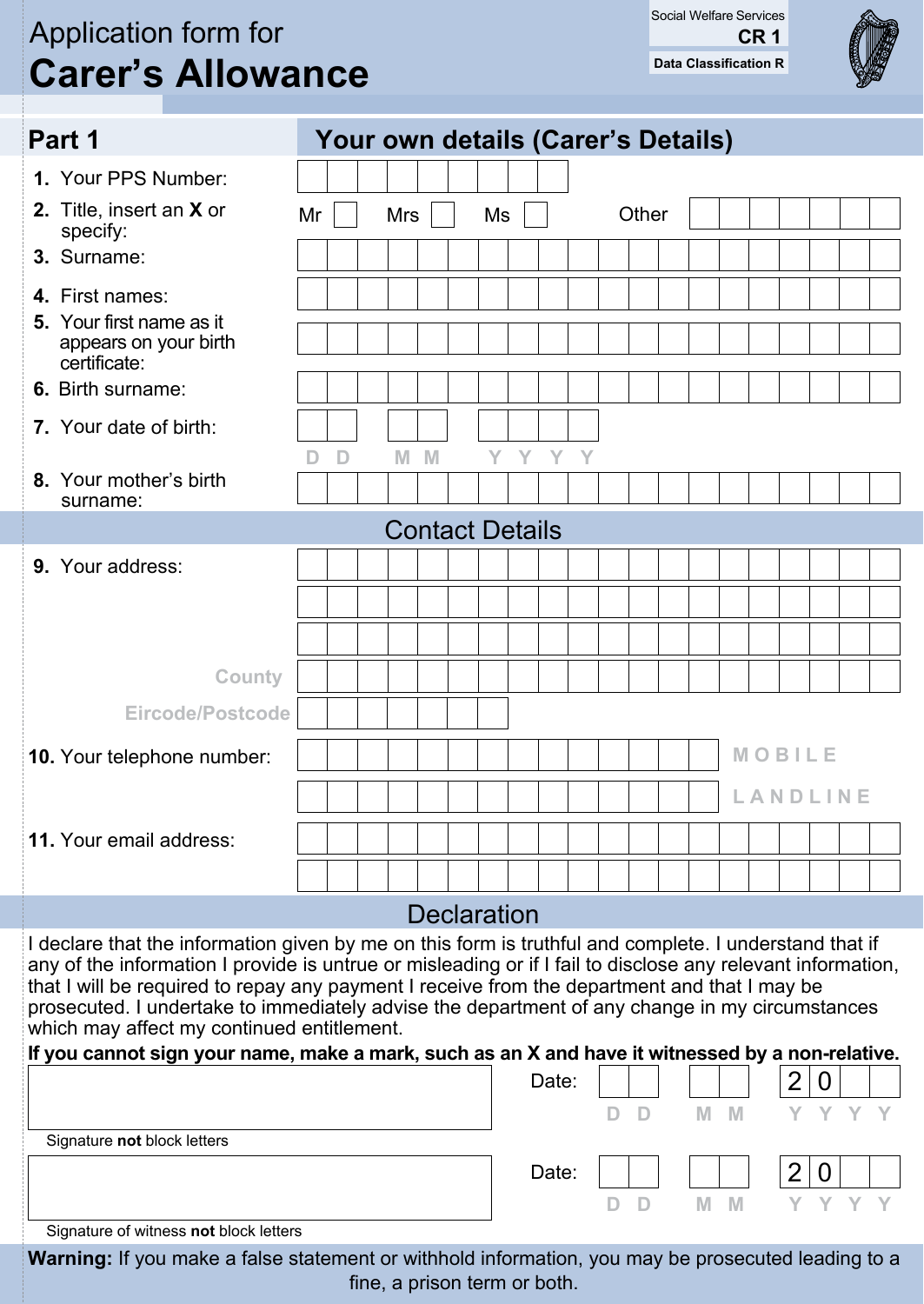| <b>Part 1</b> continued                                                                                                                                                                                                           |                                                                                                                                 | Your own details (Carer's Details)   |  |            |          |  |    |     |         |   |  |       |  |                                                     |  |  |  |                                  |  |
|-----------------------------------------------------------------------------------------------------------------------------------------------------------------------------------------------------------------------------------|---------------------------------------------------------------------------------------------------------------------------------|--------------------------------------|--|------------|----------|--|----|-----|---------|---|--|-------|--|-----------------------------------------------------|--|--|--|----------------------------------|--|
|                                                                                                                                                                                                                                   |                                                                                                                                 |                                      |  |            |          |  |    |     |         |   |  |       |  |                                                     |  |  |  |                                  |  |
| 12. Are you?                                                                                                                                                                                                                      |                                                                                                                                 | Single<br><b>Married</b>             |  |            |          |  |    |     |         |   |  |       |  | Cohabiting                                          |  |  |  |                                  |  |
|                                                                                                                                                                                                                                   |                                                                                                                                 |                                      |  |            |          |  |    |     |         |   |  |       |  | In a Civil Partnership                              |  |  |  |                                  |  |
|                                                                                                                                                                                                                                   |                                                                                                                                 | Separated<br><b>Divorced</b>         |  |            |          |  |    |     |         |   |  |       |  | A surviving Civil Partner<br>A former Civil Partner |  |  |  |                                  |  |
|                                                                                                                                                                                                                                   |                                                                                                                                 | Widowed                              |  |            |          |  |    |     |         |   |  |       |  |                                                     |  |  |  | (you were in a Civil Partnership |  |
|                                                                                                                                                                                                                                   |                                                                                                                                 |                                      |  |            |          |  |    |     |         |   |  |       |  |                                                     |  |  |  | that has since been dissolved)   |  |
| 13. If you are married, in a civil partnership or cohabiting, from what date?                                                                                                                                                     |                                                                                                                                 |                                      |  |            |          |  |    |     |         |   |  |       |  |                                                     |  |  |  |                                  |  |
|                                                                                                                                                                                                                                   |                                                                                                                                 | D D                                  |  | $M$ $M$    |          |  |    |     | Y Y Y Y |   |  |       |  |                                                     |  |  |  |                                  |  |
|                                                                                                                                                                                                                                   |                                                                                                                                 |                                      |  |            |          |  |    |     |         |   |  |       |  |                                                     |  |  |  |                                  |  |
|                                                                                                                                                                                                                                   |                                                                                                                                 |                                      |  |            |          |  |    |     |         |   |  |       |  |                                                     |  |  |  |                                  |  |
|                                                                                                                                                                                                                                   | 14. If you are separated or divorced, if your marriage or civil partnership has ended or recently<br>$M$ M<br>Y Y Y Y<br>D<br>D |                                      |  |            |          |  |    |     |         |   |  |       |  |                                                     |  |  |  |                                  |  |
| single, a period of cohabitation has recently ended, from what date?<br>If true, are you living at separate addresses?<br>Yes<br>No                                                                                               |                                                                                                                                 |                                      |  |            |          |  |    |     |         |   |  |       |  |                                                     |  |  |  |                                  |  |
|                                                                                                                                                                                                                                   |                                                                                                                                 |                                      |  |            |          |  |    |     |         |   |  |       |  |                                                     |  |  |  |                                  |  |
| 15. If you are a parent of children aged less than 23 years of age, are you in a single parent<br>household?<br>Yes<br><b>No</b><br>16. If you previously lived or worked in the UK, please state your UK Social Security Number: |                                                                                                                                 |                                      |  |            |          |  |    |     |         |   |  |       |  |                                                     |  |  |  |                                  |  |
|                                                                                                                                                                                                                                   |                                                                                                                                 |                                      |  |            |          |  |    |     |         |   |  |       |  |                                                     |  |  |  |                                  |  |
|                                                                                                                                                                                                                                   |                                                                                                                                 |                                      |  |            |          |  |    |     |         |   |  |       |  |                                                     |  |  |  |                                  |  |
| Part 2                                                                                                                                                                                                                            |                                                                                                                                 | Details of person you are caring for |  |            |          |  |    |     |         |   |  |       |  |                                                     |  |  |  |                                  |  |
| <b>17. Their PPS Number:</b>                                                                                                                                                                                                      |                                                                                                                                 |                                      |  |            |          |  |    |     |         |   |  |       |  |                                                     |  |  |  |                                  |  |
| <b>18.</b> Title, insert an <b>X</b> or                                                                                                                                                                                           |                                                                                                                                 |                                      |  |            |          |  |    |     |         |   |  |       |  |                                                     |  |  |  |                                  |  |
| specify:                                                                                                                                                                                                                          | Mr                                                                                                                              |                                      |  | <b>Mrs</b> |          |  | Ms |     |         |   |  | Other |  |                                                     |  |  |  |                                  |  |
| 19. Surname:                                                                                                                                                                                                                      |                                                                                                                                 |                                      |  |            |          |  |    |     |         |   |  |       |  |                                                     |  |  |  |                                  |  |
| 20. First names:                                                                                                                                                                                                                  |                                                                                                                                 |                                      |  |            |          |  |    |     |         |   |  |       |  |                                                     |  |  |  |                                  |  |
| <b>21.</b> Birth surname:                                                                                                                                                                                                         |                                                                                                                                 |                                      |  |            |          |  |    |     |         |   |  |       |  |                                                     |  |  |  |                                  |  |
| 22. Their date of birth:                                                                                                                                                                                                          |                                                                                                                                 |                                      |  |            |          |  |    |     |         |   |  |       |  |                                                     |  |  |  |                                  |  |
|                                                                                                                                                                                                                                   | D.                                                                                                                              | D                                    |  | M          | <b>M</b> |  | Y  | Y Y |         | Y |  |       |  |                                                     |  |  |  |                                  |  |
| 23. Their mother's birth<br>surname:                                                                                                                                                                                              |                                                                                                                                 |                                      |  |            |          |  |    |     |         |   |  |       |  |                                                     |  |  |  |                                  |  |
| 24. Their address:                                                                                                                                                                                                                |                                                                                                                                 |                                      |  |            |          |  |    |     |         |   |  |       |  |                                                     |  |  |  |                                  |  |
|                                                                                                                                                                                                                                   |                                                                                                                                 |                                      |  |            |          |  |    |     |         |   |  |       |  |                                                     |  |  |  |                                  |  |
|                                                                                                                                                                                                                                   |                                                                                                                                 |                                      |  |            |          |  |    |     |         |   |  |       |  |                                                     |  |  |  |                                  |  |
|                                                                                                                                                                                                                                   |                                                                                                                                 |                                      |  |            |          |  |    |     |         |   |  |       |  |                                                     |  |  |  |                                  |  |
| County                                                                                                                                                                                                                            |                                                                                                                                 |                                      |  |            |          |  |    |     |         |   |  |       |  |                                                     |  |  |  |                                  |  |
| <b>Postcode</b>                                                                                                                                                                                                                   |                                                                                                                                 |                                      |  |            |          |  |    |     |         |   |  |       |  |                                                     |  |  |  |                                  |  |
|                                                                                                                                                                                                                                   |                                                                                                                                 |                                      |  |            |          |  |    |     |         |   |  |       |  |                                                     |  |  |  |                                  |  |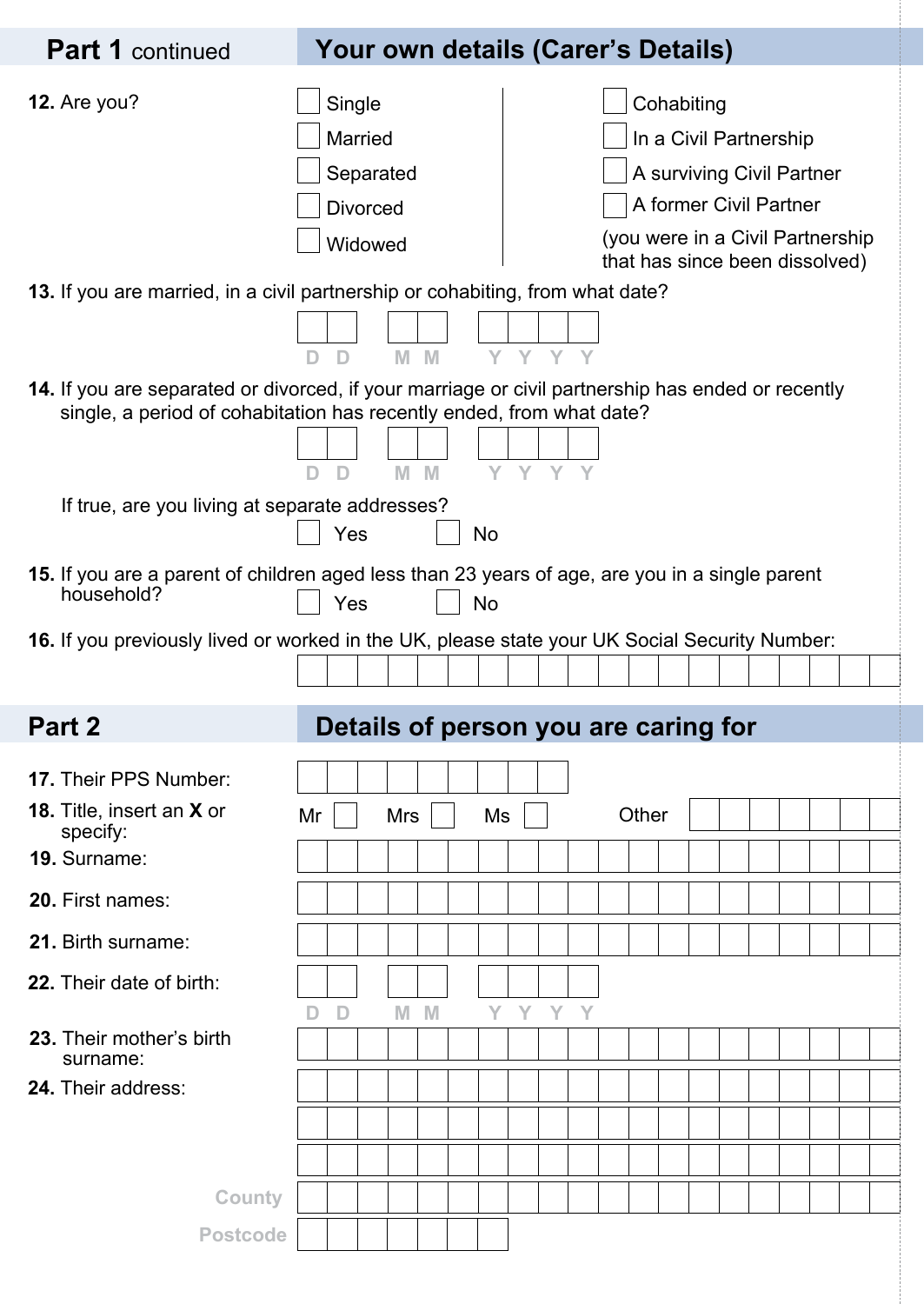|  | <b>Part 2 continued</b> |
|--|-------------------------|
|--|-------------------------|

# **Part 2** continued **Details of person you are caring for**

| 25. Are you related to the cared for person?                                                                                                         |                                                           |      |                              |  |  |    |  |         |  |               |  |  |  |  |         |          |                       |
|------------------------------------------------------------------------------------------------------------------------------------------------------|-----------------------------------------------------------|------|------------------------------|--|--|----|--|---------|--|---------------|--|--|--|--|---------|----------|-----------------------|
|                                                                                                                                                      |                                                           | Yes  |                              |  |  | No |  |         |  |               |  |  |  |  |         |          |                       |
| <b>26.</b> What is the relationship:                                                                                                                 |                                                           |      |                              |  |  |    |  |         |  |               |  |  |  |  |         |          |                       |
|                                                                                                                                                      |                                                           |      |                              |  |  |    |  |         |  |               |  |  |  |  |         |          |                       |
| 27. How long have you been providing care for this person (approximately)?                                                                           |                                                           |      |                              |  |  |    |  |         |  |               |  |  |  |  |         |          |                       |
|                                                                                                                                                      |                                                           |      | Years                        |  |  |    |  |         |  | <b>Months</b> |  |  |  |  |         | Weeks    |                       |
| 28. Do you live with this cared for person?                                                                                                          |                                                           |      |                              |  |  |    |  |         |  |               |  |  |  |  |         |          |                       |
|                                                                                                                                                      |                                                           | Yes  |                              |  |  | No |  |         |  |               |  |  |  |  |         |          |                       |
| If No, please state:                                                                                                                                 |                                                           |      |                              |  |  |    |  |         |  |               |  |  |  |  |         |          |                       |
| What system of communication exists between the households?                                                                                          |                                                           |      |                              |  |  |    |  |         |  |               |  |  |  |  |         |          |                       |
|                                                                                                                                                      |                                                           |      | <b>Community Alert Alarm</b> |  |  |    |  |         |  |               |  |  |  |  |         |          | <b>Landline Phone</b> |
|                                                                                                                                                      | <b>Mobile Phone</b><br>Other<br>If Other, please specify: |      |                              |  |  |    |  |         |  |               |  |  |  |  |         |          |                       |
|                                                                                                                                                      |                                                           |      |                              |  |  |    |  |         |  |               |  |  |  |  |         |          |                       |
| What is the distance between your home and the home of the person you are caring for?                                                                |                                                           |      |                              |  |  |    |  |         |  |               |  |  |  |  |         |          |                       |
| <b>Miles</b><br><b>Kilometres</b><br><b>OR</b>                                                                                                       |                                                           |      |                              |  |  |    |  |         |  |               |  |  |  |  |         |          |                       |
| 29. How many days each week do you provide care?                                                                                                     |                                                           |      |                              |  |  |    |  |         |  |               |  |  |  |  |         |          |                       |
|                                                                                                                                                      |                                                           | days |                              |  |  |    |  |         |  |               |  |  |  |  |         |          |                       |
| 30. How many hours each day do you provide care? - insert the hours for each day:                                                                    |                                                           |      |                              |  |  |    |  |         |  |               |  |  |  |  |         |          |                       |
|                                                                                                                                                      |                                                           |      | Monday                       |  |  |    |  |         |  | Tuesday       |  |  |  |  |         |          | Wednesday             |
|                                                                                                                                                      |                                                           |      |                              |  |  |    |  |         |  |               |  |  |  |  |         |          |                       |
|                                                                                                                                                      |                                                           |      | Thursday                     |  |  |    |  |         |  | Friday        |  |  |  |  |         | Saturday |                       |
|                                                                                                                                                      |                                                           |      | Sunday                       |  |  |    |  |         |  |               |  |  |  |  |         |          |                       |
| 31. If you share the provision of care with someone else, when do you mostly provide care?                                                           |                                                           |      |                              |  |  |    |  |         |  |               |  |  |  |  |         |          |                       |
|                                                                                                                                                      |                                                           |      | Morning                      |  |  |    |  |         |  | Afternoon     |  |  |  |  | Evening |          |                       |
|                                                                                                                                                      |                                                           |      | Night-time                   |  |  |    |  | All Day |  |               |  |  |  |  |         |          |                       |
| 32. Does anyone else help you with the provision of care other than home-help, home support,<br>respite care? $-$ if so, what do they help you with: |                                                           |      |                              |  |  |    |  |         |  |               |  |  |  |  |         |          |                       |
|                                                                                                                                                      |                                                           |      |                              |  |  |    |  |         |  |               |  |  |  |  |         |          |                       |
|                                                                                                                                                      |                                                           |      |                              |  |  |    |  |         |  |               |  |  |  |  |         |          |                       |
|                                                                                                                                                      |                                                           |      |                              |  |  |    |  |         |  |               |  |  |  |  |         |          |                       |
|                                                                                                                                                      |                                                           |      |                              |  |  |    |  |         |  |               |  |  |  |  |         |          |                       |
|                                                                                                                                                      |                                                           |      |                              |  |  |    |  |         |  |               |  |  |  |  |         |          |                       |
|                                                                                                                                                      |                                                           |      |                              |  |  |    |  |         |  |               |  |  |  |  |         |          |                       |
|                                                                                                                                                      |                                                           |      |                              |  |  |    |  |         |  |               |  |  |  |  |         |          |                       |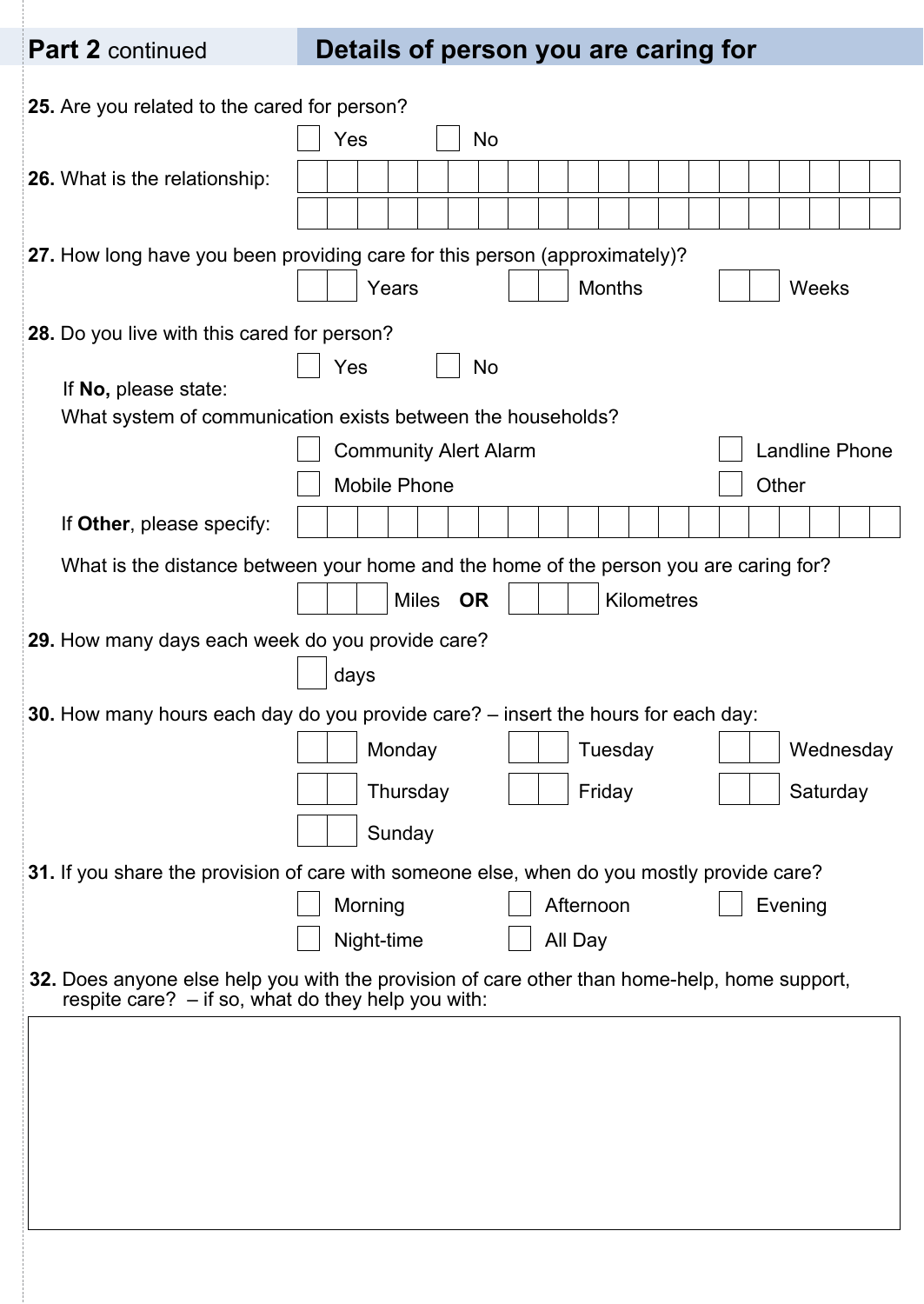# **Part 2** continued **Details of person you are caring for**

| 33. Are you taking over the provision of care from someone else who is getting Carer's Allowance<br>or Benefit?                                                                               | Yes |                         |  | No        |         |                                                                 |  |  |  |                           |  |
|-----------------------------------------------------------------------------------------------------------------------------------------------------------------------------------------------|-----|-------------------------|--|-----------|---------|-----------------------------------------------------------------|--|--|--|---------------------------|--|
| If Yes, please state the previous carer's:                                                                                                                                                    |     |                         |  |           |         |                                                                 |  |  |  |                           |  |
| Surname:                                                                                                                                                                                      |     |                         |  |           |         |                                                                 |  |  |  |                           |  |
| First names:                                                                                                                                                                                  |     |                         |  |           |         |                                                                 |  |  |  |                           |  |
| 34. State the date from which the responsibility for care has transferred to you:                                                                                                             |     |                         |  |           |         |                                                                 |  |  |  |                           |  |
|                                                                                                                                                                                               |     |                         |  |           |         |                                                                 |  |  |  |                           |  |
|                                                                                                                                                                                               | D   | $M$ M                   |  |           | Y Y Y Y |                                                                 |  |  |  |                           |  |
|                                                                                                                                                                                               |     |                         |  |           |         | Please supply a letter from the previous carer confirming this. |  |  |  |                           |  |
| 35. Is the cared for person currently in a hospital or nursing home?                                                                                                                          | Yes |                         |  | No        |         |                                                                 |  |  |  |                           |  |
| 36. Is the cared for person attending a day care or rehabilitative centre?                                                                                                                    | Yes |                         |  | <b>No</b> |         |                                                                 |  |  |  |                           |  |
| Note: A person can be regarded as receiving full-time care and attention while attending a day<br>care centre during the daytime. If the person stays overnight, you must state this clearly. |     |                         |  |           |         |                                                                 |  |  |  |                           |  |
| If the cared for person stays overnight at a care facility or centre, please state:                                                                                                           |     |                         |  |           |         |                                                                 |  |  |  |                           |  |
| Name of centre:                                                                                                                                                                               |     |                         |  |           |         |                                                                 |  |  |  |                           |  |
| Address of centre:                                                                                                                                                                            |     |                         |  |           |         |                                                                 |  |  |  |                           |  |
|                                                                                                                                                                                               |     |                         |  |           |         |                                                                 |  |  |  |                           |  |
|                                                                                                                                                                                               |     |                         |  |           |         |                                                                 |  |  |  |                           |  |
|                                                                                                                                                                                               |     |                         |  |           |         |                                                                 |  |  |  |                           |  |
| Telephone number of centre:                                                                                                                                                                   |     |                         |  |           |         |                                                                 |  |  |  | LANDLINE                  |  |
| Number of:                                                                                                                                                                                    |     | days they attend a week |  |           |         |                                                                 |  |  |  | nights they attend a week |  |
| Please attach a letter of confirmation from the care centre.                                                                                                                                  |     |                         |  |           |         |                                                                 |  |  |  |                           |  |
| 37. Does anyone else live with the person you are caring for?                                                                                                                                 | Yes |                         |  | No        |         |                                                                 |  |  |  |                           |  |
| If Yes, give details below:                                                                                                                                                                   |     |                         |  |           |         |                                                                 |  |  |  |                           |  |
|                                                                                                                                                                                               |     |                         |  |           |         |                                                                 |  |  |  |                           |  |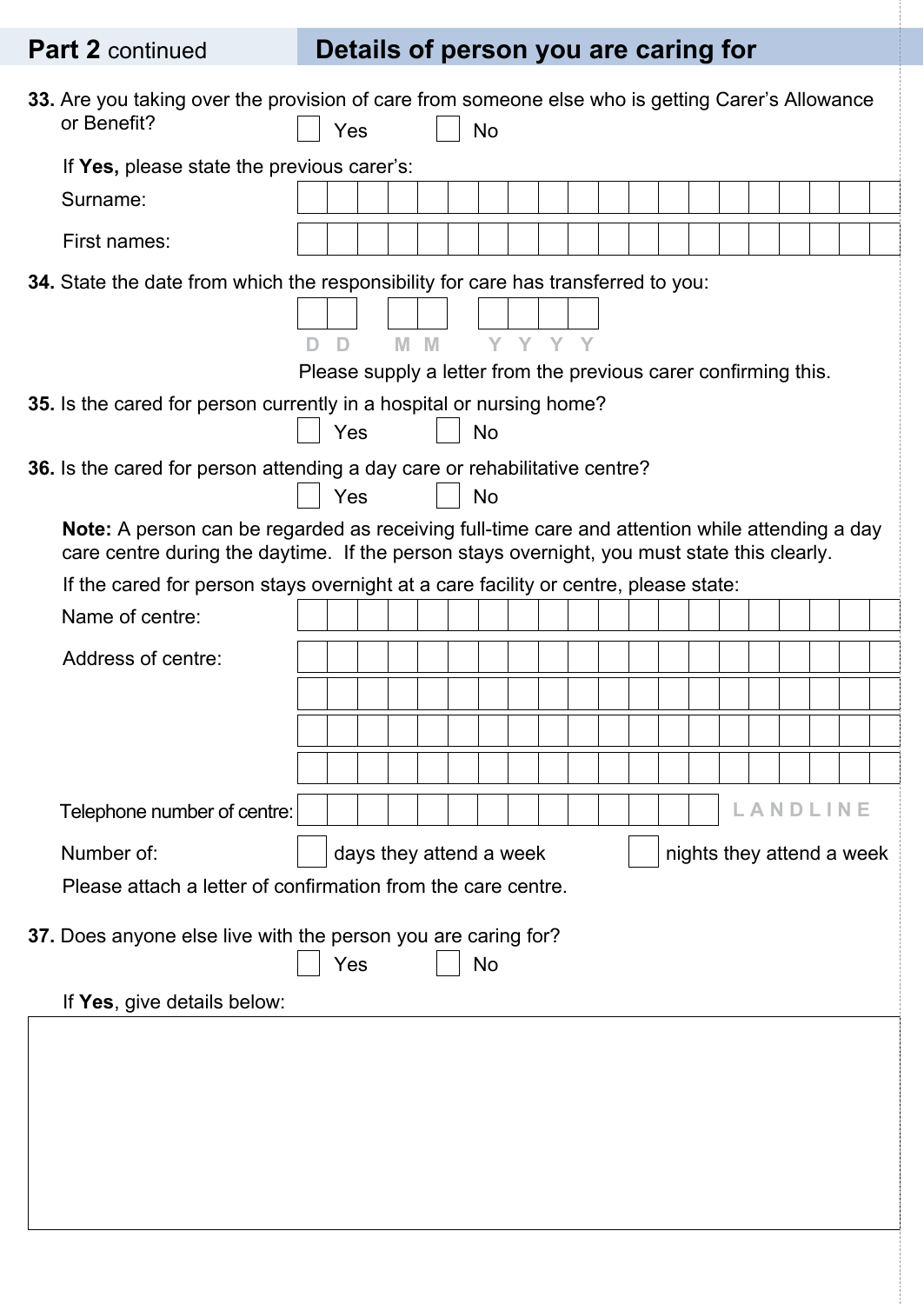| <b>Part 2 continued</b>  | Details of person you are caring for                                                                                                                                                                                                                                       |
|--------------------------|----------------------------------------------------------------------------------------------------------------------------------------------------------------------------------------------------------------------------------------------------------------------------|
| used:                    | 38. Have you moved from your home to live with the person you are caring for?<br>Yes<br>No<br>If Yes, give details below if your home is rented, occupied by other people or otherwise being                                                                               |
|                          |                                                                                                                                                                                                                                                                            |
|                          |                                                                                                                                                                                                                                                                            |
|                          | Where you can show to our satisfaction that adequate care has been or will be provided in<br>your absence for the care recipient, you can work or be self-employed or engage in training or<br>education courses up to a maximum of 18.5 hours per week outside your home. |
| 39. Do you intend to:    |                                                                                                                                                                                                                                                                            |
|                          | Be at work for up to 18.5 hours a week outside your home?                                                                                                                                                                                                                  |
|                          | Yes<br>No<br>Be self-employed for up to 18.5 hours a week outside your home?                                                                                                                                                                                               |
|                          | Yes<br><b>No</b>                                                                                                                                                                                                                                                           |
|                          | Be engaged on a training or education course for up to 18.5 hours a week outside your home?<br><b>No</b><br>Yes                                                                                                                                                            |
|                          | 40. If you are currently working and/or studying outside your home, in excess of 18.5 hours a week,<br>from what date will you be reducing the combined hours on these activities to 18.5 or less?                                                                         |
| or on a training course? | M<br>M<br>41. What arrangements will be made for the care of the person you care for, while you are working                                                                                                                                                                |
|                          |                                                                                                                                                                                                                                                                            |
|                          |                                                                                                                                                                                                                                                                            |
|                          |                                                                                                                                                                                                                                                                            |
|                          |                                                                                                                                                                                                                                                                            |
|                          | 42. Are you currently employed or self-employed inside your home?<br>Yes<br>No                                                                                                                                                                                             |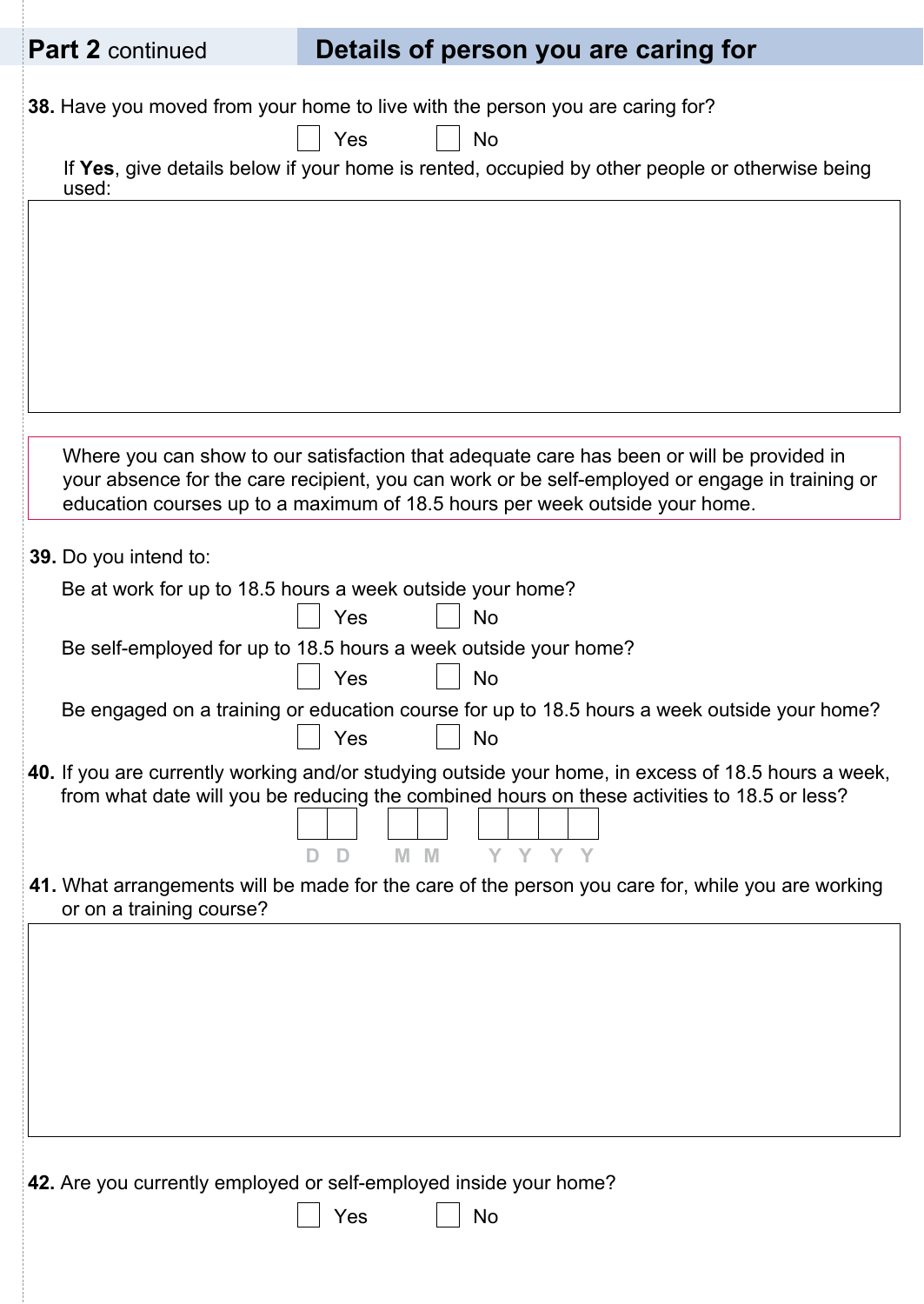## **Part 2** continued **Details of person you are caring for**

| Employer's name:            |  |  |  |  |  |  |  |  |          |  |
|-----------------------------|--|--|--|--|--|--|--|--|----------|--|
| Employer's address:         |  |  |  |  |  |  |  |  |          |  |
|                             |  |  |  |  |  |  |  |  |          |  |
|                             |  |  |  |  |  |  |  |  |          |  |
|                             |  |  |  |  |  |  |  |  |          |  |
| Type of work:               |  |  |  |  |  |  |  |  |          |  |
| Employer's phone<br>number: |  |  |  |  |  |  |  |  | MOBILE   |  |
|                             |  |  |  |  |  |  |  |  | LANDLINE |  |
| Employer's email            |  |  |  |  |  |  |  |  |          |  |
| address:                    |  |  |  |  |  |  |  |  |          |  |
| Type of self-employment:    |  |  |  |  |  |  |  |  |          |  |
| Title of course:            |  |  |  |  |  |  |  |  |          |  |
| Location of course:         |  |  |  |  |  |  |  |  |          |  |

If you are employed or are on a training or education course outside your home, enclose a statement from your Employer or Training provider showing the number of hours a week you will be working or attending and the date the hours were reduced to a maximum of 18.5 a week.

Also include your latest payslip, if employed.

## **Part 3 Your financial resources (means) details**

Carer's Allowance is a means tested payment. You are obliged by law to declare all your means (financial resources) which includes money in cash, or in a financial institution, savings, shares, bonds, funds, property (other than your own home), foreign pensions, etc. Please include written evidence such as statements and payslips with your application. Failure to do so could result in a delay in processing your application.

You must also declare the means of your spouse, civil partner or cohabitant**.**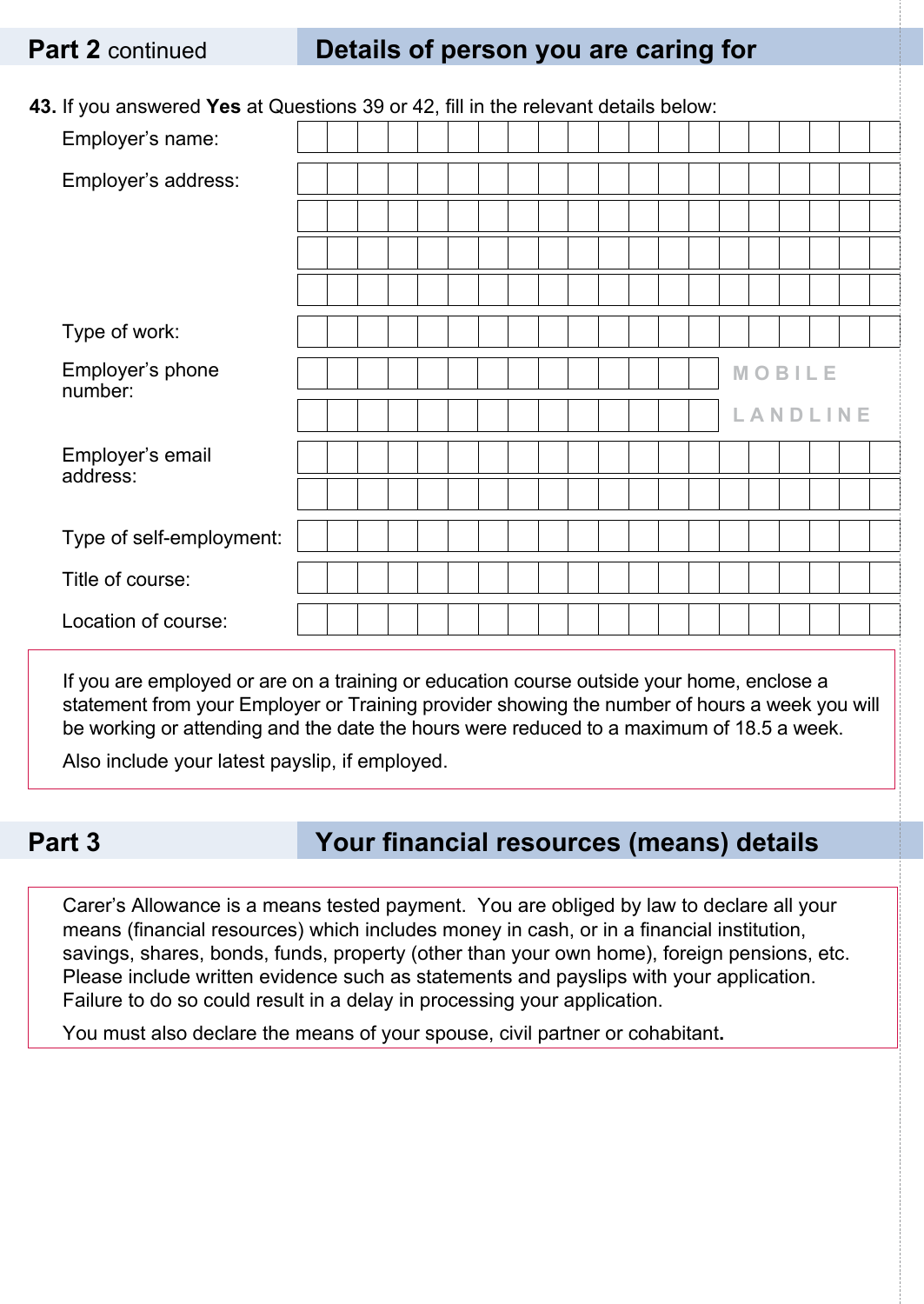| Please complete the remainder of this section.<br>If no income, please enter 0 in each box.                                                                                                                                                 |
|---------------------------------------------------------------------------------------------------------------------------------------------------------------------------------------------------------------------------------------------|
| 44. Are you receiving maintenance?<br>Yes<br>No                                                                                                                                                                                             |
| If Yes, please state:<br>€<br>Amount:<br>a week<br>Please provide a copy of the maintenance agreement.                                                                                                                                      |
| 45. Are you paying maintenance?<br>Yes<br>No                                                                                                                                                                                                |
| If Yes, please state:                                                                                                                                                                                                                       |
| €<br>Amount:<br>a week                                                                                                                                                                                                                      |
| Please provide a copy of the maintenance agreement.                                                                                                                                                                                         |
| 46. Are you or have you been self-employed?                                                                                                                                                                                                 |
| Yes<br>No                                                                                                                                                                                                                                   |
| If Yes, please state:                                                                                                                                                                                                                       |
| Type of work you do or did:                                                                                                                                                                                                                 |
| Date self-employment<br>started:<br>M<br>M<br>Y<br>Y<br>Y<br>Y<br>D<br>D                                                                                                                                                                    |
| €<br>Net yearly income:<br>a year                                                                                                                                                                                                           |
| Net yearly income is money you have made from self-employment after deducting<br>operating expenses.                                                                                                                                        |
| Are you still self-employed:<br>Yes<br><b>No</b>                                                                                                                                                                                            |
| If No, please state date<br>self-employment ended:<br>M M<br>YYYY<br>D                                                                                                                                                                      |
| 47.(a) Do you own, share in the ownership, work or rent a farm or land?<br>Yes<br>No                                                                                                                                                        |
| If Yes, please state:                                                                                                                                                                                                                       |
| Size of farm or land:<br>Acres OR<br><b>Hectares</b>                                                                                                                                                                                        |
| Herd or flock number:                                                                                                                                                                                                                       |
| Net yearly income<br>€<br>from farm or land:<br>Net yearly income is money you have made from the farm after deducting operating<br>expenses. You must enclose the most recent Statement of Receipts from the Department of<br>Agriculture. |
| 47.(b) If your farm or land is let, please state net yearly income from letting:                                                                                                                                                            |
| €<br>Net yearly income:                                                                                                                                                                                                                     |
|                                                                                                                                                                                                                                             |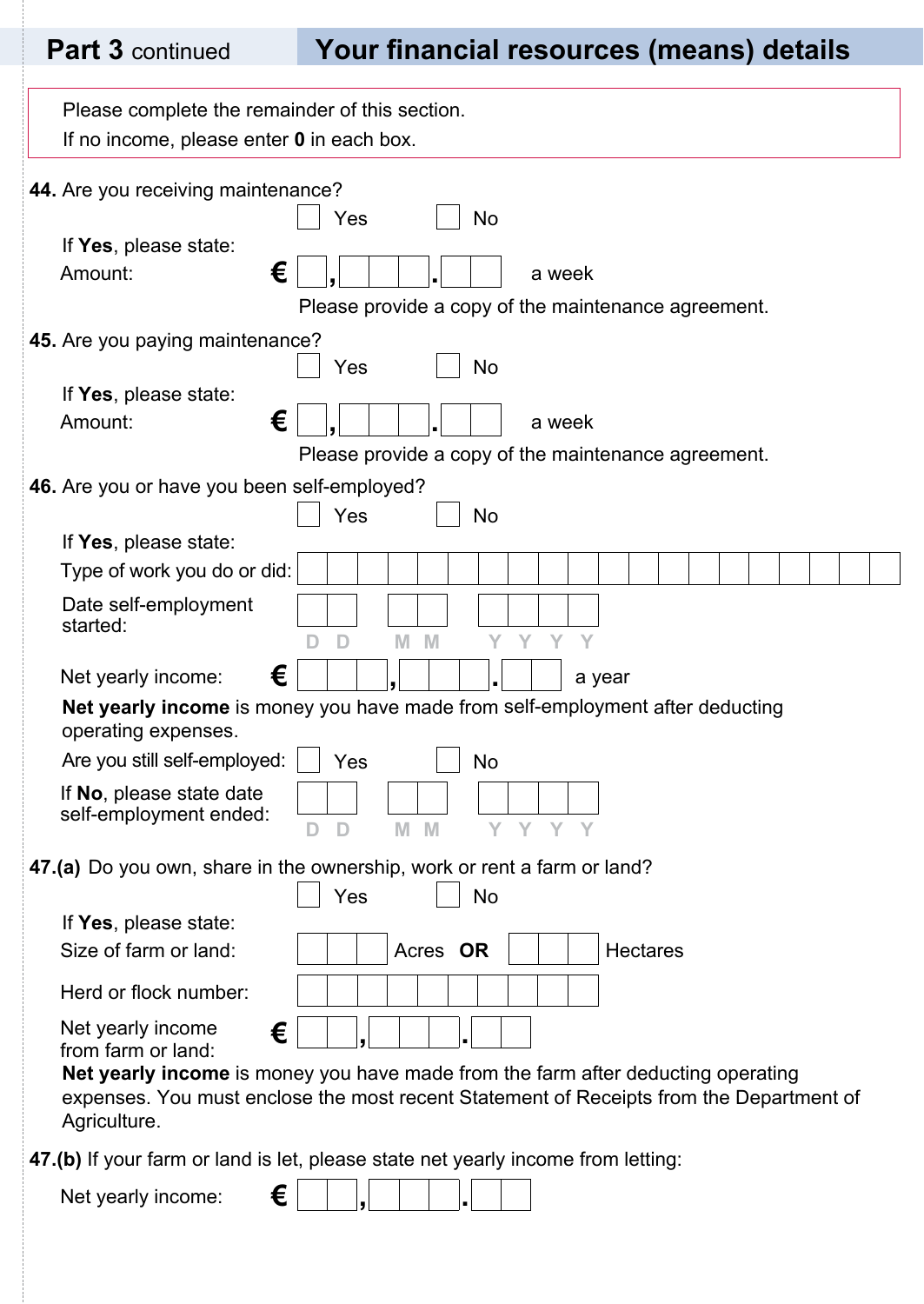|                                              | 48. Are you getting a social security payment from another country?<br>Yes<br>No                                                                                                                 |                                                                                                                     |
|----------------------------------------------|--------------------------------------------------------------------------------------------------------------------------------------------------------------------------------------------------|---------------------------------------------------------------------------------------------------------------------|
| If Yes, please state:                        |                                                                                                                                                                                                  |                                                                                                                     |
| Name of country:                             |                                                                                                                                                                                                  |                                                                                                                     |
| Your claim or reference<br>number:           |                                                                                                                                                                                                  |                                                                                                                     |
| €<br>Amount:                                 | a week                                                                                                                                                                                           |                                                                                                                     |
| is made.                                     | Please attach the most recent payslip or letter from the Social Security Agency confirming the<br>above amount and also provide a 3 month bank statement for the account to which this payment   |                                                                                                                     |
| 49. Are you getting an occupational pension? | Yes<br>No                                                                                                                                                                                        |                                                                                                                     |
| If Yes, please state:                        |                                                                                                                                                                                                  |                                                                                                                     |
| Employer's name:                             |                                                                                                                                                                                                  |                                                                                                                     |
| €<br>Amount:                                 | a week                                                                                                                                                                                           |                                                                                                                     |
| is made.                                     | Please attach the most recent payslip or letter from the employer or pension fund confirming the<br>above amount and also provide a 3 month bank statement for the account to which this payment |                                                                                                                     |
|                                              | Community employment:<br>Area-Based Initiative:<br><b>Vocational Training</b><br><b>Opportunities Scheme:</b><br><b>SOLAS</b> course or schemes:<br>Other course or scheme:                      | <b>Rural Social Scheme:</b><br>Back to Work Scheme:<br><b>Back to Education</b><br>Allowance:<br>School or college: |
| Name of course or scheme:                    |                                                                                                                                                                                                  |                                                                                                                     |
| Started:<br>Date course:                     |                                                                                                                                                                                                  |                                                                                                                     |
| Due to finish:                               |                                                                                                                                                                                                  |                                                                                                                     |
|                                              | M<br>M<br>Y<br>$\mathbf{Y}$                                                                                                                                                                      |                                                                                                                     |
| €                                            | 50.(b) Please state what you get paid for doing this scheme or course:<br>a week                                                                                                                 |                                                                                                                     |
| If Yes, please state:                        | 51. Do you own stocks, shares (including shares in a creamery or Co-op, annuities, bonds,<br>insurance policies) or investments in Ireland or another country?<br>Yes<br>No                      |                                                                                                                     |
| Name of company:                             |                                                                                                                                                                                                  |                                                                                                                     |
| Number of shares held:                       |                                                                                                                                                                                                  |                                                                                                                     |
| €<br>Their value:                            |                                                                                                                                                                                                  |                                                                                                                     |
|                                              | Please attach a statement to show details and current market value.                                                                                                                              |                                                                                                                     |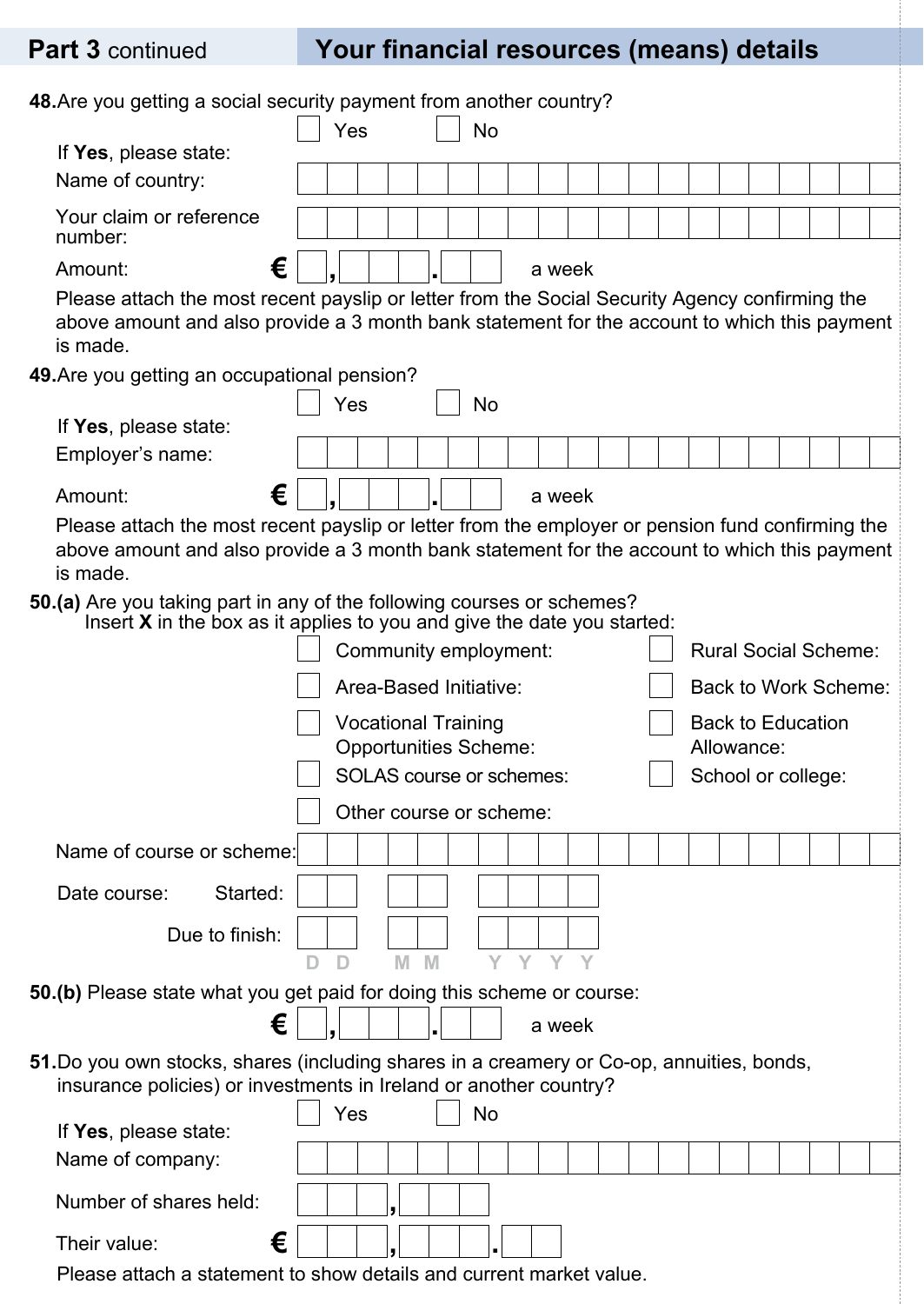| 52. Do you have savings or accounts in a bank, post office, building society, credit union or any<br>other financial institution in Ireland or another country? |                                |     |  |           |  |  |  |  |  |  |  |
|-----------------------------------------------------------------------------------------------------------------------------------------------------------------|--------------------------------|-----|--|-----------|--|--|--|--|--|--|--|
|                                                                                                                                                                 |                                | Yes |  | No        |  |  |  |  |  |  |  |
| If Yes, please state:                                                                                                                                           | <b>Financial Institution 1</b> |     |  |           |  |  |  |  |  |  |  |
| Name of financial institution:                                                                                                                                  |                                |     |  |           |  |  |  |  |  |  |  |
| Bank Identifier Code (BIC):                                                                                                                                     |                                |     |  |           |  |  |  |  |  |  |  |
| <b>International Bank Account</b><br>Number (IBAN):                                                                                                             |                                |     |  |           |  |  |  |  |  |  |  |
| €<br><b>Current balance:</b>                                                                                                                                    |                                |     |  |           |  |  |  |  |  |  |  |
| Is this a joint account?                                                                                                                                        |                                | Yes |  | No        |  |  |  |  |  |  |  |
| Names of account holders:<br>Name 1:                                                                                                                            |                                |     |  |           |  |  |  |  |  |  |  |
| Name 2 (if any):                                                                                                                                                |                                |     |  |           |  |  |  |  |  |  |  |
|                                                                                                                                                                 | <b>Financial Institution 2</b> |     |  |           |  |  |  |  |  |  |  |
| Name of financial institution:                                                                                                                                  |                                |     |  |           |  |  |  |  |  |  |  |
| Bank Identifier Code (BIC):                                                                                                                                     |                                |     |  |           |  |  |  |  |  |  |  |
| <b>International Bank Account</b>                                                                                                                               |                                |     |  |           |  |  |  |  |  |  |  |
| Number (IBAN):                                                                                                                                                  |                                |     |  |           |  |  |  |  |  |  |  |
| €<br><b>Current balance:</b>                                                                                                                                    |                                |     |  |           |  |  |  |  |  |  |  |
| Is this a joint account?                                                                                                                                        |                                | Yes |  | No        |  |  |  |  |  |  |  |
| Names of account holders:                                                                                                                                       |                                |     |  |           |  |  |  |  |  |  |  |
| Name 1:                                                                                                                                                         |                                |     |  |           |  |  |  |  |  |  |  |
| Name 2 (if any):                                                                                                                                                |                                |     |  |           |  |  |  |  |  |  |  |
|                                                                                                                                                                 | <b>Financial Institution 3</b> |     |  |           |  |  |  |  |  |  |  |
| Name of financial institution:                                                                                                                                  |                                |     |  |           |  |  |  |  |  |  |  |
| Bank Identifier Code (BIC):                                                                                                                                     |                                |     |  |           |  |  |  |  |  |  |  |
| <b>International Bank Account</b>                                                                                                                               |                                |     |  |           |  |  |  |  |  |  |  |
| Number (IBAN):                                                                                                                                                  |                                |     |  |           |  |  |  |  |  |  |  |
| €<br><b>Current balance:</b>                                                                                                                                    |                                |     |  |           |  |  |  |  |  |  |  |
| Is this a joint account?                                                                                                                                        |                                | Yes |  | <b>No</b> |  |  |  |  |  |  |  |
| Names of account holders:                                                                                                                                       |                                |     |  |           |  |  |  |  |  |  |  |
| Name 1:                                                                                                                                                         |                                |     |  |           |  |  |  |  |  |  |  |
| Name 2 (if any):                                                                                                                                                |                                |     |  |           |  |  |  |  |  |  |  |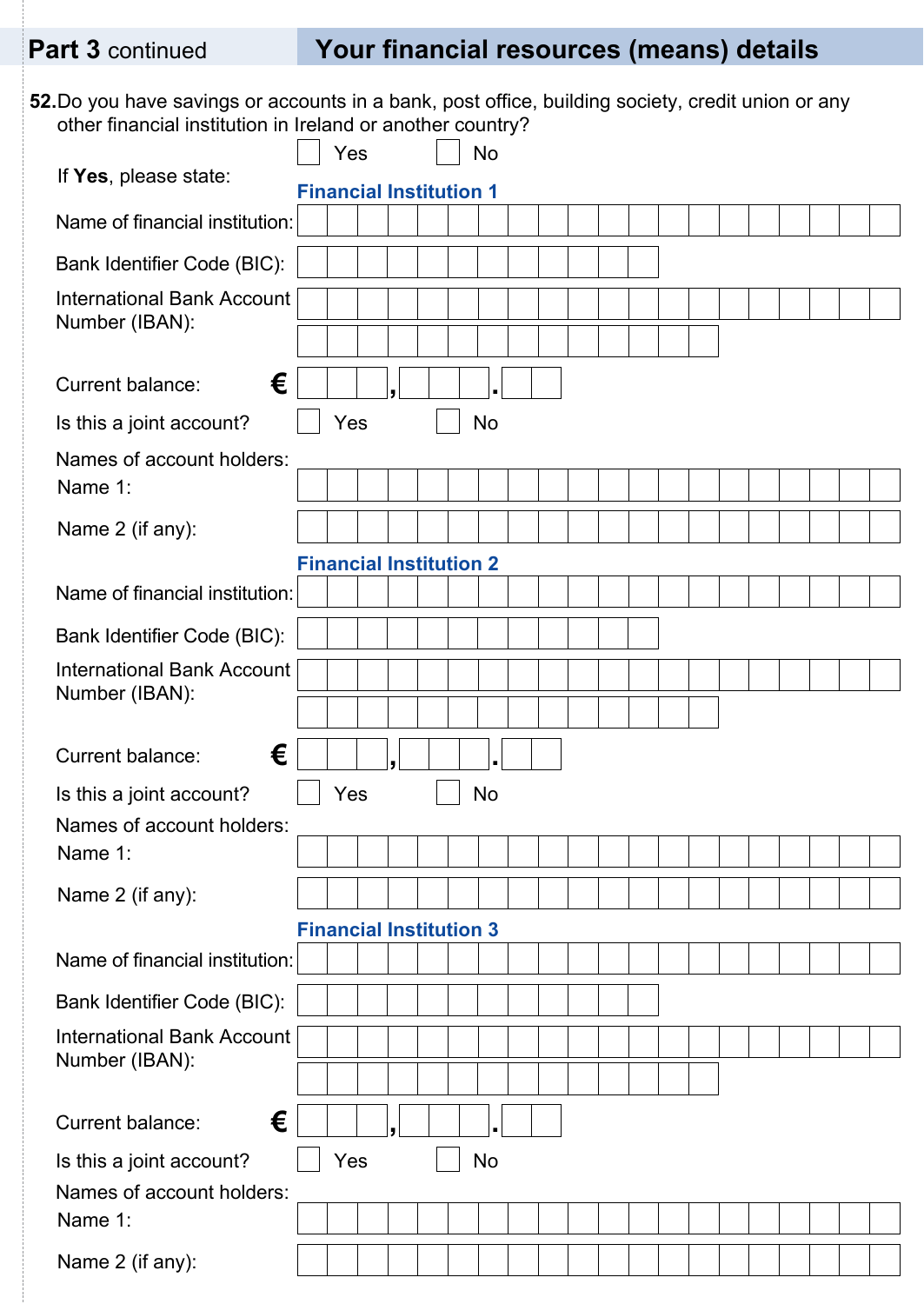|                                                                                                                                                                                                                    |                                                                                                                     |     |  | <b>Financial Institution 4</b> |  |  |               |  |        |  |  |  |  |  |  |  |                                                                         |  |
|--------------------------------------------------------------------------------------------------------------------------------------------------------------------------------------------------------------------|---------------------------------------------------------------------------------------------------------------------|-----|--|--------------------------------|--|--|---------------|--|--------|--|--|--|--|--|--|--|-------------------------------------------------------------------------|--|
| Name of financial institution:                                                                                                                                                                                     |                                                                                                                     |     |  |                                |  |  |               |  |        |  |  |  |  |  |  |  |                                                                         |  |
| Bank Identifier Code (BIC):                                                                                                                                                                                        |                                                                                                                     |     |  |                                |  |  |               |  |        |  |  |  |  |  |  |  |                                                                         |  |
| <b>International Bank Account</b>                                                                                                                                                                                  |                                                                                                                     |     |  |                                |  |  |               |  |        |  |  |  |  |  |  |  |                                                                         |  |
| Number (IBAN):                                                                                                                                                                                                     |                                                                                                                     |     |  |                                |  |  |               |  |        |  |  |  |  |  |  |  |                                                                         |  |
| €<br><b>Current balance:</b>                                                                                                                                                                                       |                                                                                                                     |     |  |                                |  |  |               |  |        |  |  |  |  |  |  |  |                                                                         |  |
| Is this a joint account?                                                                                                                                                                                           |                                                                                                                     | Yes |  |                                |  |  | No            |  |        |  |  |  |  |  |  |  |                                                                         |  |
| Names of account holders:                                                                                                                                                                                          |                                                                                                                     |     |  |                                |  |  |               |  |        |  |  |  |  |  |  |  |                                                                         |  |
| Name 1:                                                                                                                                                                                                            |                                                                                                                     |     |  |                                |  |  |               |  |        |  |  |  |  |  |  |  |                                                                         |  |
| Name 2 (if any):                                                                                                                                                                                                   |                                                                                                                     |     |  |                                |  |  |               |  |        |  |  |  |  |  |  |  |                                                                         |  |
| Attach an original statement for each account showing the last 3 months transactions.                                                                                                                              |                                                                                                                     |     |  |                                |  |  |               |  |        |  |  |  |  |  |  |  |                                                                         |  |
| If you have other accounts, you must give details of them to this department on a separate sheet<br>of paper.                                                                                                      |                                                                                                                     |     |  |                                |  |  |               |  |        |  |  |  |  |  |  |  |                                                                         |  |
|                                                                                                                                                                                                                    |                                                                                                                     |     |  |                                |  |  |               |  |        |  |  |  |  |  |  |  |                                                                         |  |
|                                                                                                                                                                                                                    | 53.(a) Do you own or share in the ownership of property apart from your home?<br>Yes<br>No<br>If Yes, please state: |     |  |                                |  |  |               |  |        |  |  |  |  |  |  |  |                                                                         |  |
|                                                                                                                                                                                                                    |                                                                                                                     |     |  |                                |  |  |               |  |        |  |  |  |  |  |  |  |                                                                         |  |
| Type of property:                                                                                                                                                                                                  |                                                                                                                     |     |  |                                |  |  |               |  |        |  |  |  |  |  |  |  |                                                                         |  |
| Address of property:                                                                                                                                                                                               |                                                                                                                     |     |  |                                |  |  |               |  |        |  |  |  |  |  |  |  |                                                                         |  |
| <b>Property</b> would be an<br>apartment, business                                                                                                                                                                 |                                                                                                                     |     |  |                                |  |  |               |  |        |  |  |  |  |  |  |  |                                                                         |  |
| property, another house                                                                                                                                                                                            |                                                                                                                     |     |  |                                |  |  |               |  |        |  |  |  |  |  |  |  |                                                                         |  |
| or land other than that                                                                                                                                                                                            |                                                                                                                     |     |  |                                |  |  |               |  |        |  |  |  |  |  |  |  |                                                                         |  |
| mentioned at question 47.                                                                                                                                                                                          |                                                                                                                     |     |  |                                |  |  |               |  |        |  |  |  |  |  |  |  |                                                                         |  |
| Ownership percentage:                                                                                                                                                                                              |                                                                                                                     |     |  |                                |  |  | $\frac{0}{0}$ |  |        |  |  |  |  |  |  |  |                                                                         |  |
| €<br>Current market value:                                                                                                                                                                                         |                                                                                                                     |     |  |                                |  |  |               |  |        |  |  |  |  |  |  |  |                                                                         |  |
|                                                                                                                                                                                                                    |                                                                                                                     |     |  |                                |  |  |               |  |        |  |  |  |  |  |  |  | Please provide a valuation from an authorised auctioneer or valuer.     |  |
| Rent from this property: $\epsilon$                                                                                                                                                                                |                                                                                                                     |     |  |                                |  |  |               |  | a week |  |  |  |  |  |  |  |                                                                         |  |
| Outstanding mortgage<br>€                                                                                                                                                                                          |                                                                                                                     |     |  |                                |  |  |               |  |        |  |  |  |  |  |  |  |                                                                         |  |
| on property:                                                                                                                                                                                                       |                                                                                                                     |     |  |                                |  |  |               |  |        |  |  |  |  |  |  |  | If mortgaged please attach a recent statement from lending institution. |  |
| <b>Note:</b> A separate sheet of paper should be used for details of any additional properties that<br>you have.                                                                                                   |                                                                                                                     |     |  |                                |  |  |               |  |        |  |  |  |  |  |  |  |                                                                         |  |
| 53.(b) If you have a room let in the property you are living in now, please state:                                                                                                                                 |                                                                                                                     |     |  |                                |  |  |               |  |        |  |  |  |  |  |  |  |                                                                         |  |
| €<br>Weekly income:                                                                                                                                                                                                |                                                                                                                     |     |  |                                |  |  |               |  | a week |  |  |  |  |  |  |  |                                                                         |  |
| 54. Is a separated or former spouse or civil partner or former cohabitant paying all or part of your<br>accommodation costs by contributing to your rent or mortgage in place of or in addition to<br>maintenance? |                                                                                                                     | Yes |  |                                |  |  | <b>No</b>     |  |        |  |  |  |  |  |  |  |                                                                         |  |
| If Yes, please state:                                                                                                                                                                                              |                                                                                                                     |     |  |                                |  |  |               |  |        |  |  |  |  |  |  |  |                                                                         |  |
| €<br>Amount:                                                                                                                                                                                                       |                                                                                                                     |     |  |                                |  |  |               |  | a week |  |  |  |  |  |  |  |                                                                         |  |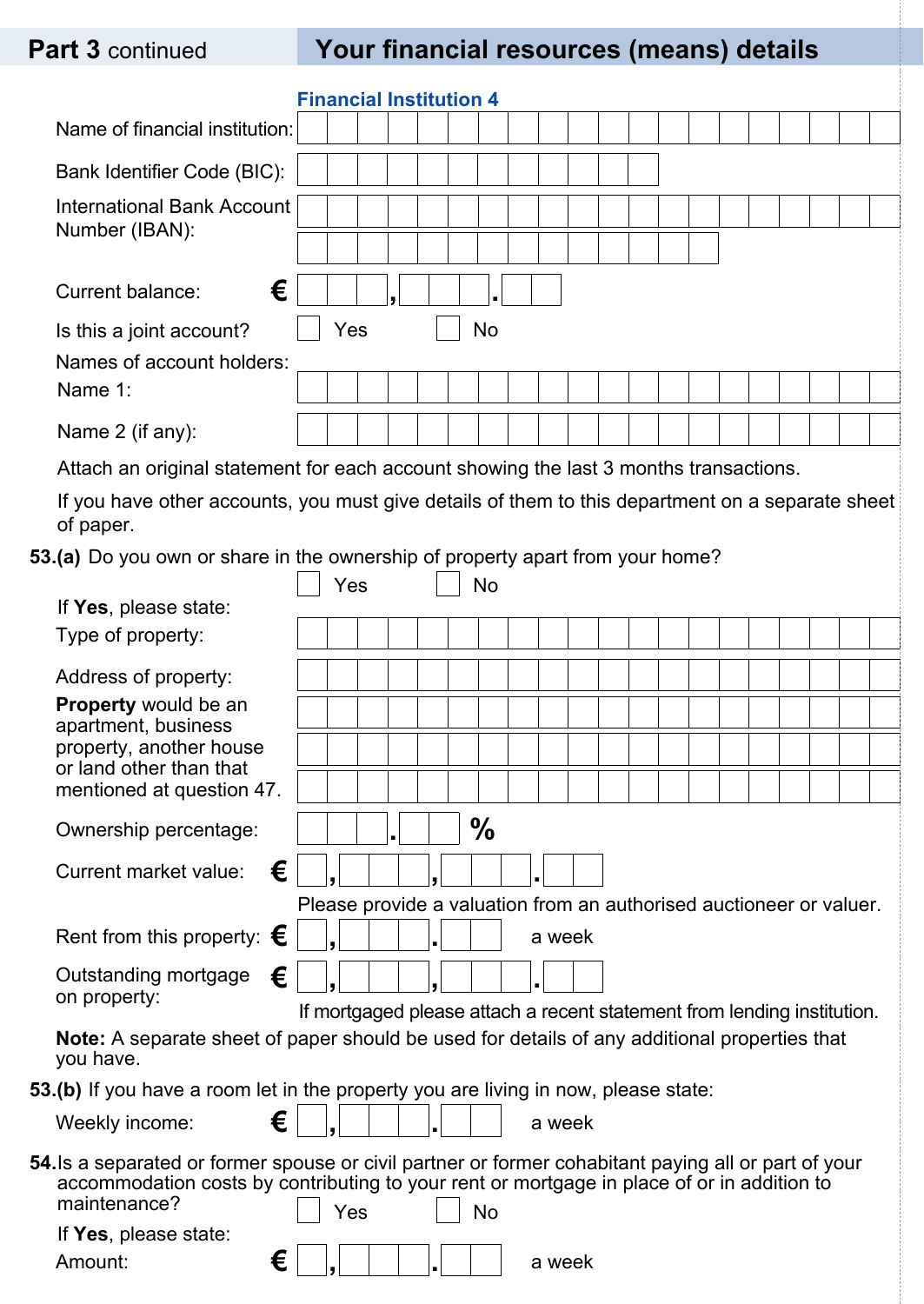| <b>Part 3 continued</b>                             | Your financial resources (means) details                                                                                                                                                                            |
|-----------------------------------------------------|---------------------------------------------------------------------------------------------------------------------------------------------------------------------------------------------------------------------|
| of property.                                        | 55. Do you expect to receive any additional income or money in the coming 12 months from any<br>other sources? For example, a claim for compensation arising out of an accident or injury, sale<br>Yes<br><b>No</b> |
| determine if it affects your entitlement.           | If Yes, please give details in the space below. If in doubt, you should disclose it here and we will                                                                                                                |
|                                                     |                                                                                                                                                                                                                     |
|                                                     |                                                                                                                                                                                                                     |
|                                                     |                                                                                                                                                                                                                     |
|                                                     | 56. Do you have any other income from Ireland or another country?<br>Yes<br><b>No</b>                                                                                                                               |
| determine if it affects your entitlement.           | If Yes, please give details in the space below. If in doubt, you should disclose it here and we will                                                                                                                |
|                                                     |                                                                                                                                                                                                                     |
|                                                     |                                                                                                                                                                                                                     |
|                                                     |                                                                                                                                                                                                                     |
|                                                     | 57. Did you sell or transfer property or business in the last three years?<br>No<br>Yes                                                                                                                             |
|                                                     | If Yes, please give details in the space below and attach a copy of the deed of transfer.                                                                                                                           |
|                                                     |                                                                                                                                                                                                                     |
|                                                     |                                                                                                                                                                                                                     |
|                                                     |                                                                                                                                                                                                                     |
| 58. Did you recently sell your home to buy another? | Yes<br>No                                                                                                                                                                                                           |
|                                                     | If Yes, please outline the circumstances in the space provided and attach supporting<br>documentary evidence from your solicitors regarding the financial transaction.                                              |
|                                                     |                                                                                                                                                                                                                     |
|                                                     |                                                                                                                                                                                                                     |
|                                                     |                                                                                                                                                                                                                     |
|                                                     |                                                                                                                                                                                                                     |
|                                                     |                                                                                                                                                                                                                     |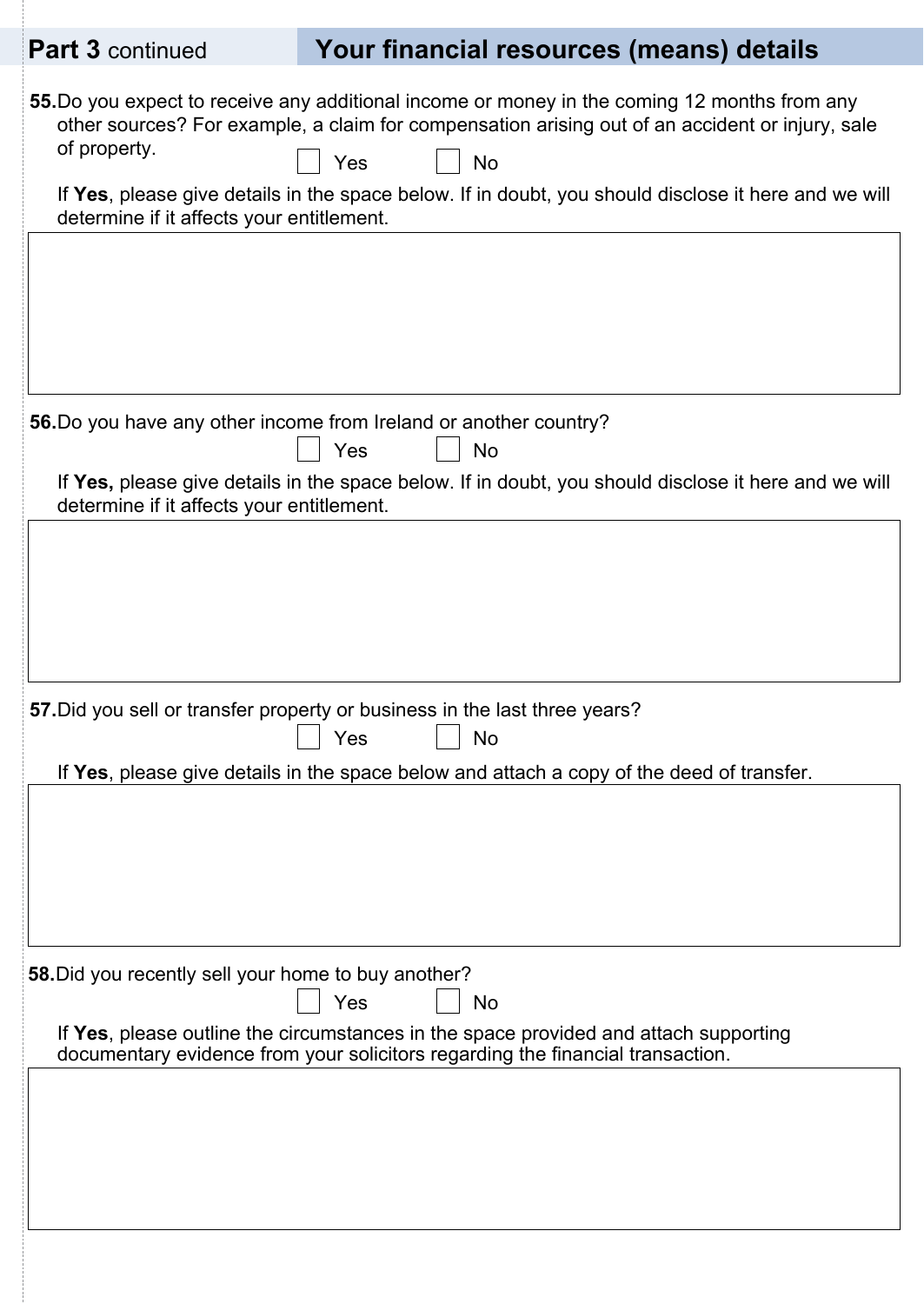## **Part 4 Habitual Residence Condition**

| <b>59.</b> What country were you<br>born in?                                                                                                          |        |        |        |  |  |  |  |  |
|-------------------------------------------------------------------------------------------------------------------------------------------------------|--------|--------|--------|--|--|--|--|--|
| 60. What is your nationality?                                                                                                                         |        |        |        |  |  |  |  |  |
| 61. When did you come to<br>live in Ireland?                                                                                                          | D<br>D | M<br>M | Y<br>Y |  |  |  |  |  |
| 62. If you are not an EEA National, do you hold a current:                                                                                            |        |        |        |  |  |  |  |  |
| Irish Residence Permit<br>Stamp 4:                                                                                                                    | Yes    | No     |        |  |  |  |  |  |
| <b>Irish Employment Permit</b><br>Stamp 1:                                                                                                            | Yes    | No     |        |  |  |  |  |  |
| Student Visa, Stamp 1A,<br>Stamp 2A or Stamp 3:                                                                                                       | Yes    | No     |        |  |  |  |  |  |
| Other?                                                                                                                                                | Yes    | No     |        |  |  |  |  |  |
| The European Economic Area (EEA) comprises of the member states of the European Union<br>together with Iceland, Norway and Liechtenstein and Croatia. |        |        |        |  |  |  |  |  |

If **Yes**, please give details in the space provided.

If **Yes**, to any of the above, please enclose your original permit and your original letter from the Department of Justice which sets out the reasons you have been granted permission to reside in Ireland.

**63.** Do you have an Irish Residency Permit (IRP) ?

 $\vert$  Yes  $\vert$   $\vert$  No

If **Yes**, please attach a verified copy of same (your local Intreo Centre or your local Social Welfare Branch Office can photocopy it for you and verify that they saw the original).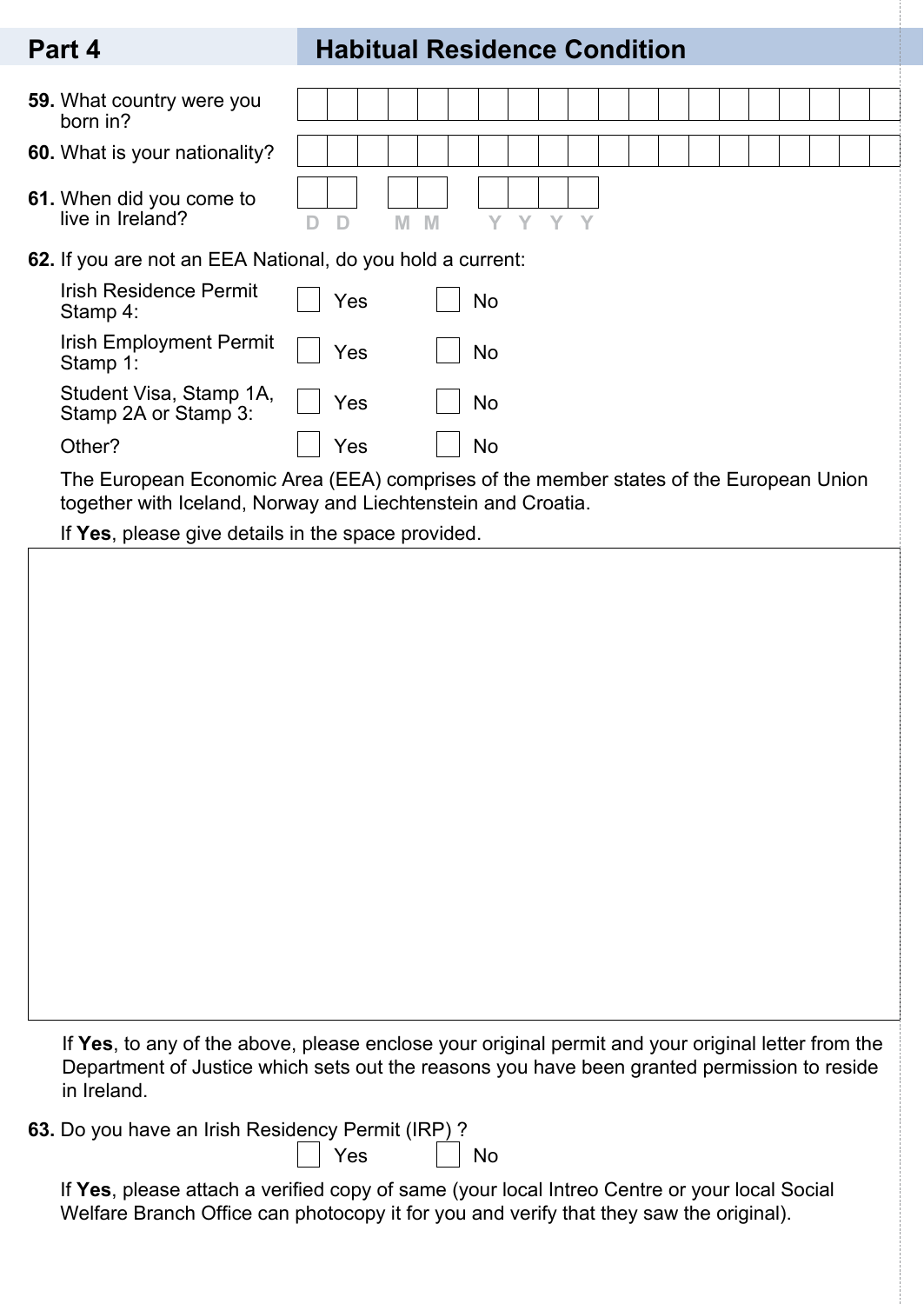| Part 4 continued                               | <b>Habitual Residence Condition</b>                                                                                    |
|------------------------------------------------|------------------------------------------------------------------------------------------------------------------------|
| 64. How long do you intend to stay in Ireland? |                                                                                                                        |
|                                                | 0-1 year<br>1-2 years                                                                                                  |
|                                                | 3-5 years<br>over 5 years                                                                                              |
|                                                | 65. Have you lived outside of Ireland for any period longer than 3 months within the last 5 years?<br>Yes<br><b>No</b> |
|                                                | If Yes, please give details of where you lived in the space provided.                                                  |
| Country:                                       | <b>Country 1</b>                                                                                                       |
| From:                                          |                                                                                                                        |
| To:                                            |                                                                                                                        |
|                                                | $M$ $M$<br>Y Y Y Y<br>D<br>D                                                                                           |
| The reason that you lived there:               |                                                                                                                        |
|                                                |                                                                                                                        |
|                                                | <b>Country 2</b>                                                                                                       |
| Country:                                       |                                                                                                                        |
| From:                                          |                                                                                                                        |
| To:                                            |                                                                                                                        |
| The reason that you lived there:               | $M$ $M$<br>Y Y Y Y<br>D<br>D                                                                                           |
|                                                |                                                                                                                        |
|                                                |                                                                                                                        |
|                                                |                                                                                                                        |
|                                                |                                                                                                                        |
|                                                |                                                                                                                        |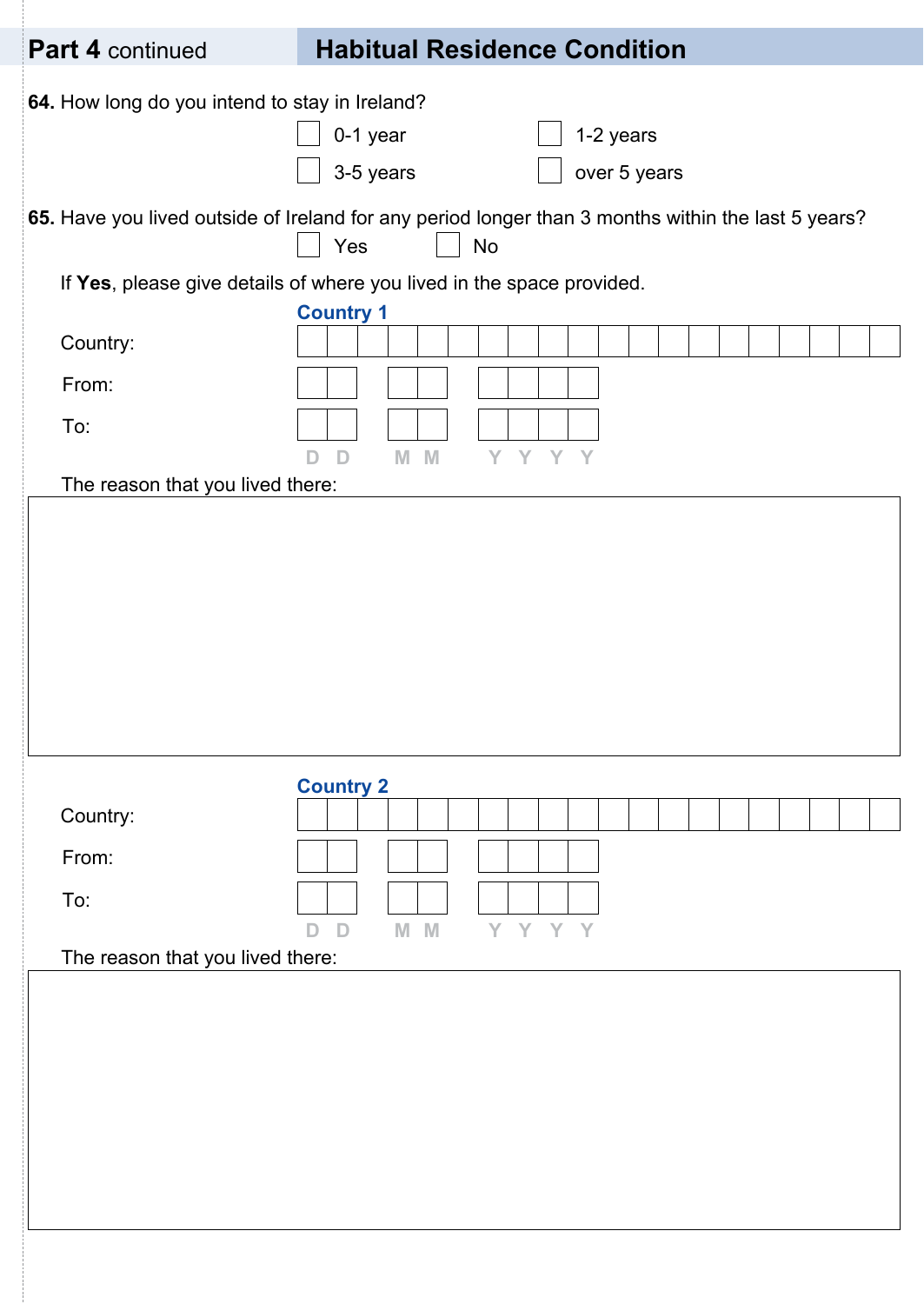## **Part 5 Your payment details**

You can get your payment at a post office of your choice or direct to your current, deposit or savings account in a financial institution. An account must be in your name or jointly held by you. Please complete one option below.

|                                                                                                       |                |                          | <b>Financial Institution</b> |                    |           |         |  |  |  |  |  |                                     |  |
|-------------------------------------------------------------------------------------------------------|----------------|--------------------------|------------------------------|--------------------|-----------|---------|--|--|--|--|--|-------------------------------------|--|
| You will find the following details printed on statements from your financial institution.            |                |                          |                              |                    |           |         |  |  |  |  |  |                                     |  |
| Name of financial institution:                                                                        |                |                          |                              |                    |           |         |  |  |  |  |  |                                     |  |
| Bank Identifier Code (BIC):                                                                           |                |                          |                              |                    |           |         |  |  |  |  |  |                                     |  |
| <b>International Bank Account</b>                                                                     |                |                          |                              |                    |           |         |  |  |  |  |  |                                     |  |
| Number (IBAN):                                                                                        |                |                          |                              |                    |           |         |  |  |  |  |  |                                     |  |
| Names of account holders:                                                                             |                |                          |                              |                    |           |         |  |  |  |  |  |                                     |  |
| Name 1:                                                                                               |                |                          |                              |                    |           |         |  |  |  |  |  |                                     |  |
| Name 2 (if any):                                                                                      |                |                          |                              |                    |           |         |  |  |  |  |  |                                     |  |
|                                                                                                       |                |                          |                              | <b>Post Office</b> |           |         |  |  |  |  |  |                                     |  |
| Please enter below the name and address of the post office where you wish to collect your<br>payment. |                |                          |                              |                    |           |         |  |  |  |  |  |                                     |  |
| Post office name and address:                                                                         |                |                          |                              |                    |           |         |  |  |  |  |  |                                     |  |
|                                                                                                       |                |                          |                              |                    |           |         |  |  |  |  |  |                                     |  |
|                                                                                                       |                |                          |                              |                    |           |         |  |  |  |  |  |                                     |  |
|                                                                                                       |                |                          |                              |                    |           |         |  |  |  |  |  |                                     |  |
| Part 6                                                                                                |                | Details of your children |                              |                    |           |         |  |  |  |  |  |                                     |  |
| 66. Do you have children living with you?                                                             |                |                          |                              |                    |           |         |  |  |  |  |  |                                     |  |
|                                                                                                       |                | Yes                      |                              |                    | <b>No</b> |         |  |  |  |  |  |                                     |  |
| If Yes, how many are under 18 and aged between 18 - 22 in full-time education?                        |                |                          |                              |                    |           |         |  |  |  |  |  |                                     |  |
|                                                                                                       |                |                          | under age 18                 |                    |           |         |  |  |  |  |  | aged 18 - 22 in full-time education |  |
| You must attach written confirmation from the school or college for the children aged 18 - 22.        |                |                          |                              |                    |           |         |  |  |  |  |  |                                     |  |
| Please state child's:                                                                                 | <b>Child 1</b> |                          |                              |                    |           |         |  |  |  |  |  |                                     |  |
| Surname:                                                                                              |                |                          |                              |                    |           |         |  |  |  |  |  |                                     |  |
| First names:                                                                                          |                |                          |                              |                    |           |         |  |  |  |  |  |                                     |  |
| PPS Number:                                                                                           |                |                          |                              |                    |           |         |  |  |  |  |  |                                     |  |
| Date of birth:                                                                                        |                |                          |                              |                    |           |         |  |  |  |  |  |                                     |  |
|                                                                                                       | D              | D                        |                              | $M$ M              |           | Y Y Y Y |  |  |  |  |  |                                     |  |
| Do they normally live with you?                                                                       |                | Yes                      |                              |                    | No        |         |  |  |  |  |  |                                     |  |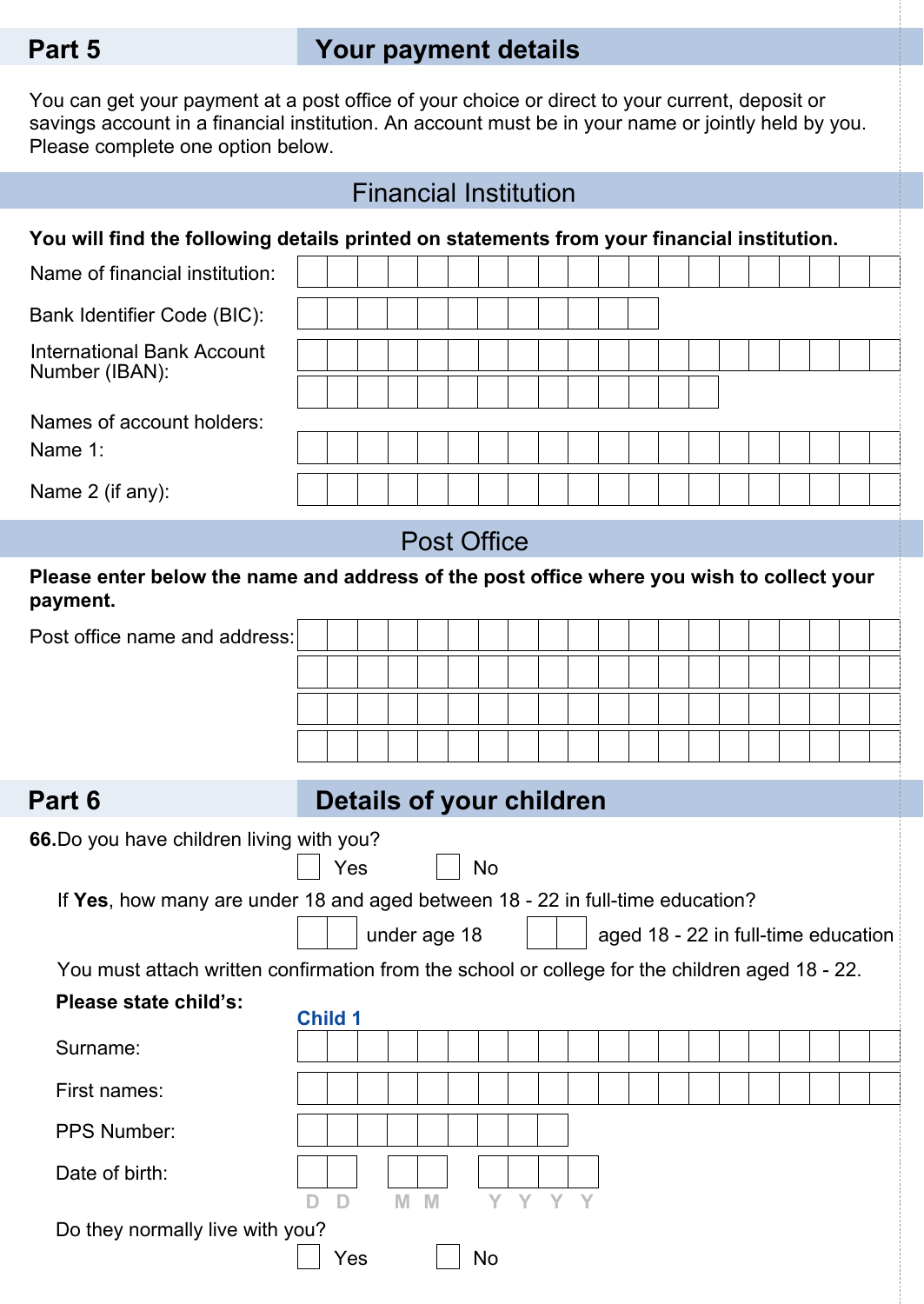# **Part 6 continued Details of your children**

|                                 |   | <b>Child 2</b> |   |             |    |              |     |     |  |  |  |  |  |
|---------------------------------|---|----------------|---|-------------|----|--------------|-----|-----|--|--|--|--|--|
| Surname:                        |   |                |   |             |    |              |     |     |  |  |  |  |  |
| First names:                    |   |                |   |             |    |              |     |     |  |  |  |  |  |
| PPS Number:                     |   |                |   |             |    |              |     |     |  |  |  |  |  |
| Date of birth:                  |   |                |   |             |    |              |     |     |  |  |  |  |  |
|                                 | D | $\Box$         | M | M           |    | Y Y Y Y      |     |     |  |  |  |  |  |
| Do they normally live with you? |   | Yes            |   |             | No |              |     |     |  |  |  |  |  |
|                                 |   | <b>Child 3</b> |   |             |    |              |     |     |  |  |  |  |  |
| Surname:                        |   |                |   |             |    |              |     |     |  |  |  |  |  |
| First names:                    |   |                |   |             |    |              |     |     |  |  |  |  |  |
| PPS Number:                     |   |                |   |             |    |              |     |     |  |  |  |  |  |
| Date of birth:                  |   |                |   |             |    |              |     |     |  |  |  |  |  |
|                                 | D | $\Box$         |   | $M$ $M$     | Y  | $\mathbf{Y}$ |     | Y Y |  |  |  |  |  |
| Do they normally live with you? |   | Yes            |   |             | No |              |     |     |  |  |  |  |  |
|                                 |   | <b>Child 4</b> |   |             |    |              |     |     |  |  |  |  |  |
| Surname:                        |   |                |   |             |    |              |     |     |  |  |  |  |  |
| First names:                    |   |                |   |             |    |              |     |     |  |  |  |  |  |
| PPS Number:                     |   |                |   |             |    |              |     |     |  |  |  |  |  |
|                                 |   |                |   |             |    |              |     |     |  |  |  |  |  |
| Date of birth:                  |   |                |   |             |    |              |     |     |  |  |  |  |  |
|                                 |   | D              | M | M           |    |              |     |     |  |  |  |  |  |
| Do they normally live with you? |   | Yes            |   |             | No |              |     |     |  |  |  |  |  |
|                                 |   | <b>Child 5</b> |   |             |    |              |     |     |  |  |  |  |  |
| Surname:                        |   |                |   |             |    |              |     |     |  |  |  |  |  |
| First name(s):                  |   |                |   |             |    |              |     |     |  |  |  |  |  |
| PPS Number:                     |   |                |   |             |    |              |     |     |  |  |  |  |  |
| Date of birth:                  |   |                |   |             |    |              |     |     |  |  |  |  |  |
| Do they normally live with you? | D | $\Box$         | M | $\mathbb N$ | Y  | Y            | Y Y |     |  |  |  |  |  |

**Note:** A separate sheet of paper can be used for details of other children you have**.**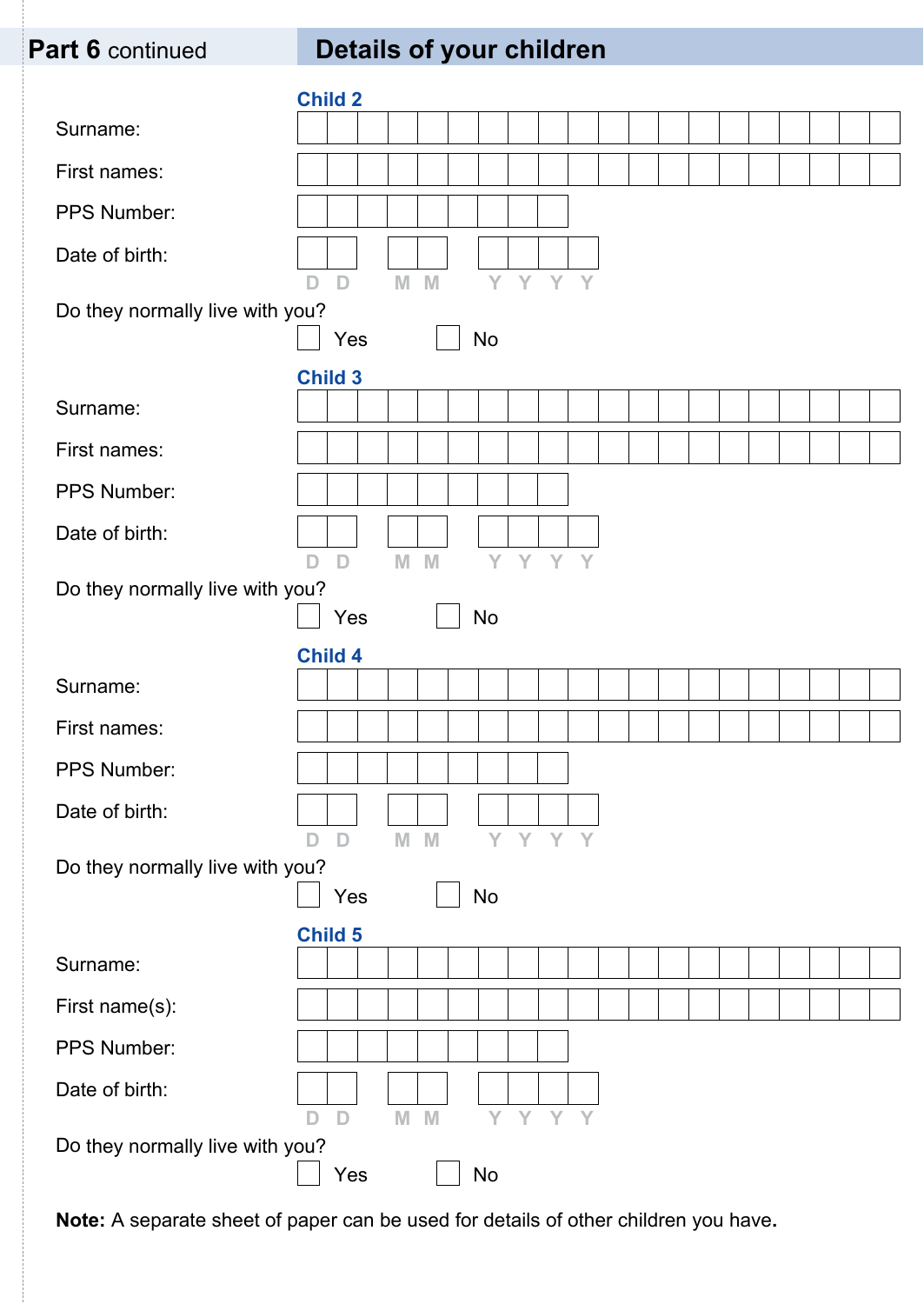| Part 7                                                                                      |     | details |      |     |                                 |                        |         |  |       |  |  |  | Your spouse's, civil partner's or cohabitant's |  |
|---------------------------------------------------------------------------------------------|-----|---------|------|-----|---------------------------------|------------------------|---------|--|-------|--|--|--|------------------------------------------------|--|
| <b>67. Their PPS Number:</b>                                                                |     |         |      |     |                                 |                        |         |  |       |  |  |  |                                                |  |
| <b>68.</b> Title, insert an <b>X</b> or<br>specify:                                         | Mr. |         | Mrs. |     |                                 | Ms.                    |         |  | Other |  |  |  |                                                |  |
| 69. Their surname:                                                                          |     |         |      |     |                                 |                        |         |  |       |  |  |  |                                                |  |
| <b>70. Their first names:</b>                                                               |     |         |      |     |                                 |                        |         |  |       |  |  |  |                                                |  |
| <b>71. Their birth surname:</b>                                                             |     |         |      |     |                                 |                        |         |  |       |  |  |  |                                                |  |
| <b>72. Their date of birth:</b>                                                             |     |         |      |     |                                 |                        |         |  |       |  |  |  |                                                |  |
|                                                                                             | D   | D       |      | M M |                                 |                        | Y Y Y Y |  |       |  |  |  |                                                |  |
| 73. Their address:                                                                          |     |         |      |     |                                 |                        |         |  |       |  |  |  |                                                |  |
| Only provide this if you<br>are married or in a civil                                       |     |         |      |     |                                 |                        |         |  |       |  |  |  |                                                |  |
| partnership and do not live                                                                 |     |         |      |     |                                 |                        |         |  |       |  |  |  |                                                |  |
| together.                                                                                   |     |         |      |     |                                 |                        |         |  |       |  |  |  |                                                |  |
| <b>74. Their mother's birth</b><br>surname:                                                 |     |         |      |     |                                 |                        |         |  |       |  |  |  |                                                |  |
| Part 8                                                                                      |     |         |      |     |                                 | work and claim details |         |  |       |  |  |  | Your spouse's, civil partner's or cohabitant's |  |
| Please complete the remainder of this section.<br>If no income, please enter 0 in each box. |     |         |      |     |                                 |                        |         |  |       |  |  |  |                                                |  |
| <b>75. Are they receiving maintenance?</b>                                                  |     |         |      |     | the contract of the contract of |                        |         |  |       |  |  |  |                                                |  |

| <b>75.</b> Are they receiving maintenance?                |                                                     |
|-----------------------------------------------------------|-----------------------------------------------------|
|                                                           | Yes<br>No                                           |
| If Yes, please state:<br>€<br>Amount:                     | a week                                              |
|                                                           | Please provide a copy of the maintenance agreement. |
| <b>76.</b> Are they paying maintenance?                   |                                                     |
| If Yes, please state:                                     | Yes<br>No                                           |
| €<br>Amount:                                              | a week                                              |
|                                                           | Please provide a copy of the maintenance agreement. |
| 77. Are they currently employed?<br>If Yes, please state: | Yes<br>No                                           |
| Their employer's name:                                    |                                                     |
| Their employer's address:                                 |                                                     |
|                                                           |                                                     |
|                                                           |                                                     |
|                                                           |                                                     |
| Their gross weekly<br>€<br>earnings:                      | a week<br>Please attach latest payslip.             |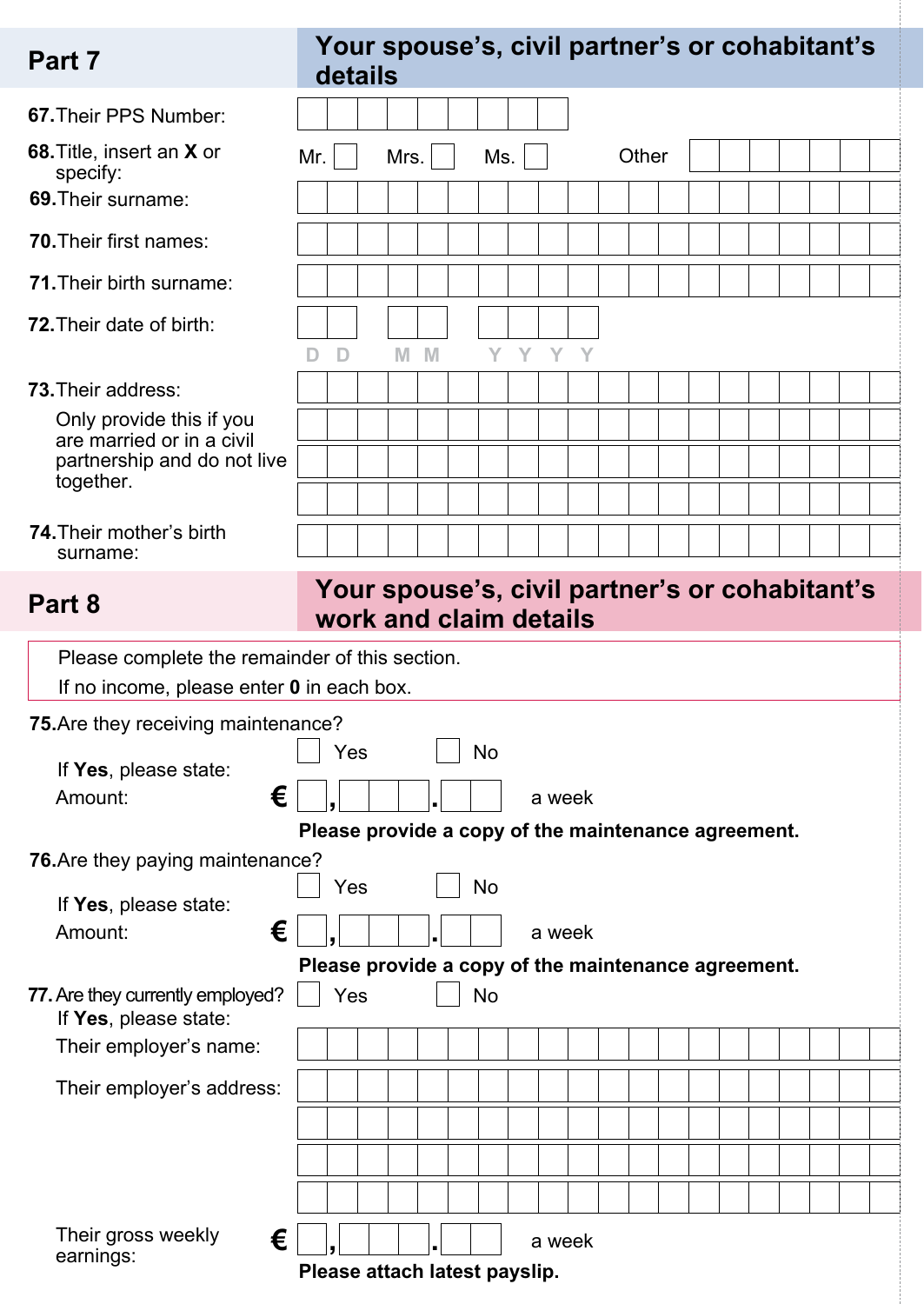## **Your spouse's, civil partner's or cohabitant's work and claim details Part 8** continued

| <b>78.</b> Are they or have they been self-employed?                                                                                                                                                                                        |        |          |    |              |        |        |                 |  |  |  |
|---------------------------------------------------------------------------------------------------------------------------------------------------------------------------------------------------------------------------------------------|--------|----------|----|--------------|--------|--------|-----------------|--|--|--|
|                                                                                                                                                                                                                                             | Yes    |          | No |              |        |        |                 |  |  |  |
| If Yes, please state:                                                                                                                                                                                                                       |        |          |    |              |        |        |                 |  |  |  |
| Type of work they do or did:                                                                                                                                                                                                                |        |          |    |              |        |        |                 |  |  |  |
| Date self-employment<br>started:                                                                                                                                                                                                            | D<br>D | M<br>M   | Y  | $\mathbf{Y}$ | Y<br>Y |        |                 |  |  |  |
|                                                                                                                                                                                                                                             |        |          |    |              |        |        |                 |  |  |  |
| €<br>Net yearly income:                                                                                                                                                                                                                     |        |          |    |              |        | a year |                 |  |  |  |
| Net yearly income is money you have made from self-employment after deducting operating<br>expenses.                                                                                                                                        |        |          |    |              |        |        |                 |  |  |  |
| Are they still self-employed:                                                                                                                                                                                                               | Yes    |          | No |              |        |        |                 |  |  |  |
| If No, please state date<br>self-employment ended:                                                                                                                                                                                          | D<br>D | $M$ M    |    | Y Y Y Y      |        |        |                 |  |  |  |
| 79.(a) Do they own, share in the ownership, work or rent a farm or land?                                                                                                                                                                    |        |          |    |              |        |        |                 |  |  |  |
|                                                                                                                                                                                                                                             | Yes    |          | No |              |        |        |                 |  |  |  |
| If Yes, please state:                                                                                                                                                                                                                       |        |          |    |              |        |        |                 |  |  |  |
| Size of farm or land:                                                                                                                                                                                                                       |        | Acres OR |    |              |        |        | <b>Hectares</b> |  |  |  |
| Herd or flock number:                                                                                                                                                                                                                       |        |          |    |              |        |        |                 |  |  |  |
| Net yearly income<br>€<br>from farm or land:<br>Net yearly income is money they have made from the farm after deducting operating expenses.<br>You must enclose their most recent Statement of Receipts from the Department of Agriculture. |        |          |    |              |        |        |                 |  |  |  |
| 79.(b) If their farm or land is let, please state net yearly income from letting:                                                                                                                                                           |        |          |    |              |        |        |                 |  |  |  |
| €<br>Net yearly income:                                                                                                                                                                                                                     |        |          |    |              |        |        |                 |  |  |  |
| 80. Are they getting a social security payment from another country?                                                                                                                                                                        |        |          |    |              |        |        |                 |  |  |  |
|                                                                                                                                                                                                                                             | Yes    |          | No |              |        |        |                 |  |  |  |
| If Yes, please state:                                                                                                                                                                                                                       |        |          |    |              |        |        |                 |  |  |  |
| Name of country:                                                                                                                                                                                                                            |        |          |    |              |        |        |                 |  |  |  |
| Their claim or reference<br>number:                                                                                                                                                                                                         |        |          |    |              |        |        |                 |  |  |  |
| €<br>Amount:                                                                                                                                                                                                                                |        |          |    |              | a week |        |                 |  |  |  |
| Please attach their most recent payslip or letter from their Social Security Agency confirming the<br>above amount and also provide a 3 month bank statement for the account to which this payment<br>is made.                              |        |          |    |              |        |        |                 |  |  |  |
| 81. Are they getting an occupational pension?                                                                                                                                                                                               |        |          |    |              |        |        |                 |  |  |  |
|                                                                                                                                                                                                                                             | Yes    |          | No |              |        |        |                 |  |  |  |
| If Yes, please state:                                                                                                                                                                                                                       |        |          |    |              |        |        |                 |  |  |  |
| Employer's name:                                                                                                                                                                                                                            |        |          |    |              |        |        |                 |  |  |  |
| €<br>Amount:                                                                                                                                                                                                                                |        |          |    |              | a week |        |                 |  |  |  |
| Please attach their most recent payslip or letter from their employer or pension fund confirming<br>the above amount and also provide a 3 month bank statement for the account to which this                                                |        |          |    |              |        |        |                 |  |  |  |

payment is made.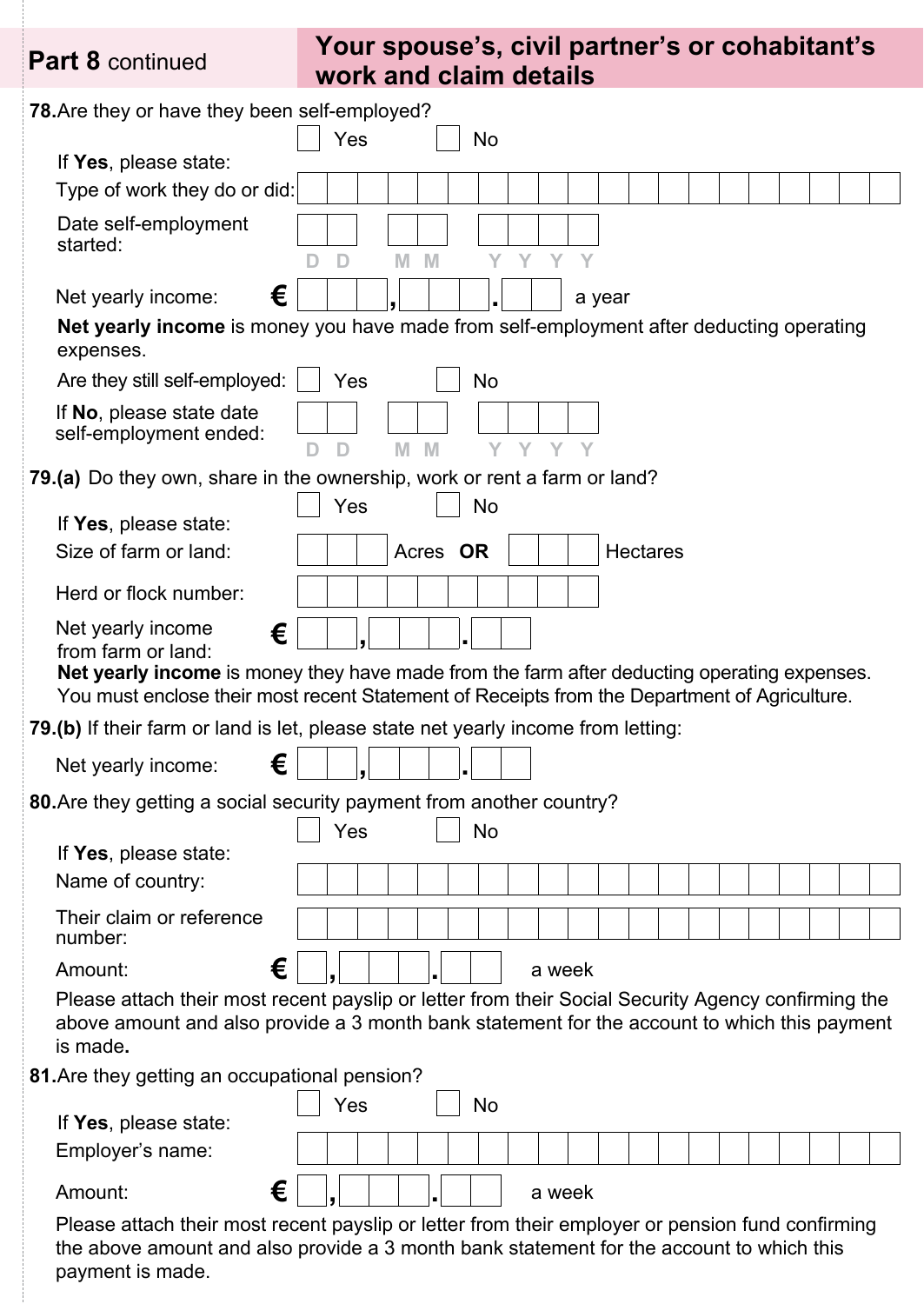## **Part 8** continued **Part 8** continued **Part 8** continued **work and claim details**

**82.(a)** Are they taking part in any of the following courses or schemes? Insert an 'X' in the box as it applies to them and give the date they started:

|                                                                                                    |   |                                | Community employment:           |   |           |              |        |  |  | <b>Rural Social Scheme:</b> |  |  |  |
|----------------------------------------------------------------------------------------------------|---|--------------------------------|---------------------------------|---|-----------|--------------|--------|--|--|-----------------------------|--|--|--|
|                                                                                                    |   |                                | Area-Based Initiative:          |   |           |              |        |  |  | <b>Back to Work Scheme:</b> |  |  |  |
|                                                                                                    |   |                                | <b>Vocational Training</b>      |   |           |              |        |  |  | <b>Back to Education</b>    |  |  |  |
|                                                                                                    |   |                                | <b>Opportunities Scheme:</b>    |   |           |              |        |  |  | Allowance:                  |  |  |  |
|                                                                                                    |   |                                | <b>SOLAS</b> course or schemes: |   |           |              |        |  |  | School or college:          |  |  |  |
|                                                                                                    |   |                                | Other course or scheme:         |   |           |              |        |  |  |                             |  |  |  |
| Name of course or scheme:                                                                          |   |                                |                                 |   |           |              |        |  |  |                             |  |  |  |
| Started:<br>Date course:                                                                           |   |                                |                                 |   |           |              |        |  |  |                             |  |  |  |
| Due to finish:                                                                                     |   |                                |                                 |   |           |              |        |  |  |                             |  |  |  |
|                                                                                                    | D | D                              | M                               | M | Y         | $\mathbf{Y}$ | Y Y    |  |  |                             |  |  |  |
| 82.(b) Please state what they get paid for doing this scheme or course:                            |   |                                |                                 |   |           |              |        |  |  |                             |  |  |  |
| €                                                                                                  |   |                                |                                 |   |           |              | a week |  |  |                             |  |  |  |
| 83. Do they own stocks, shares (including shares in a creamery or Co-op, annuities, bonds,         |   |                                |                                 |   |           |              |        |  |  |                             |  |  |  |
| insurance policies) or investments in Ireland or another country?                                  |   |                                |                                 |   |           |              |        |  |  |                             |  |  |  |
|                                                                                                    |   | Yes                            |                                 |   | <b>No</b> |              |        |  |  |                             |  |  |  |
| If Yes, please state:                                                                              |   |                                |                                 |   |           |              |        |  |  |                             |  |  |  |
| Name of company:                                                                                   |   |                                |                                 |   |           |              |        |  |  |                             |  |  |  |
| Number of shares held:                                                                             |   |                                |                                 |   |           |              |        |  |  |                             |  |  |  |
| €<br>Their value:                                                                                  |   |                                |                                 |   |           |              |        |  |  |                             |  |  |  |
| Please attach a statement to show details and current market value.                                |   |                                |                                 |   |           |              |        |  |  |                             |  |  |  |
| 84. Do they have savings or accounts in a bank, post office, building society, credit union or any |   |                                |                                 |   |           |              |        |  |  |                             |  |  |  |
| other financial institution in Ireland or another country?                                         |   |                                |                                 |   |           |              |        |  |  |                             |  |  |  |
| If Yes, please state:                                                                              |   | Yes                            |                                 |   | No        |              |        |  |  |                             |  |  |  |
|                                                                                                    |   | <b>Financial Institution 1</b> |                                 |   |           |              |        |  |  |                             |  |  |  |
| Name of financial institution:                                                                     |   |                                |                                 |   |           |              |        |  |  |                             |  |  |  |
| Bank Identifier Code (BIC):                                                                        |   |                                |                                 |   |           |              |        |  |  |                             |  |  |  |
| <b>International Bank Account</b>                                                                  |   |                                |                                 |   |           |              |        |  |  |                             |  |  |  |
| Number (IBAN):                                                                                     |   |                                |                                 |   |           |              |        |  |  |                             |  |  |  |
| €<br>Current balance:                                                                              |   |                                |                                 |   |           |              |        |  |  |                             |  |  |  |
| Is this a joint account?                                                                           |   | Yes                            |                                 |   | No        |              |        |  |  |                             |  |  |  |
| Names of account holders:                                                                          |   |                                |                                 |   |           |              |        |  |  |                             |  |  |  |
| Name 1:                                                                                            |   |                                |                                 |   |           |              |        |  |  |                             |  |  |  |
| Name 2 (if any):                                                                                   |   |                                |                                 |   |           |              |        |  |  |                             |  |  |  |
|                                                                                                    |   |                                |                                 |   |           |              |        |  |  |                             |  |  |  |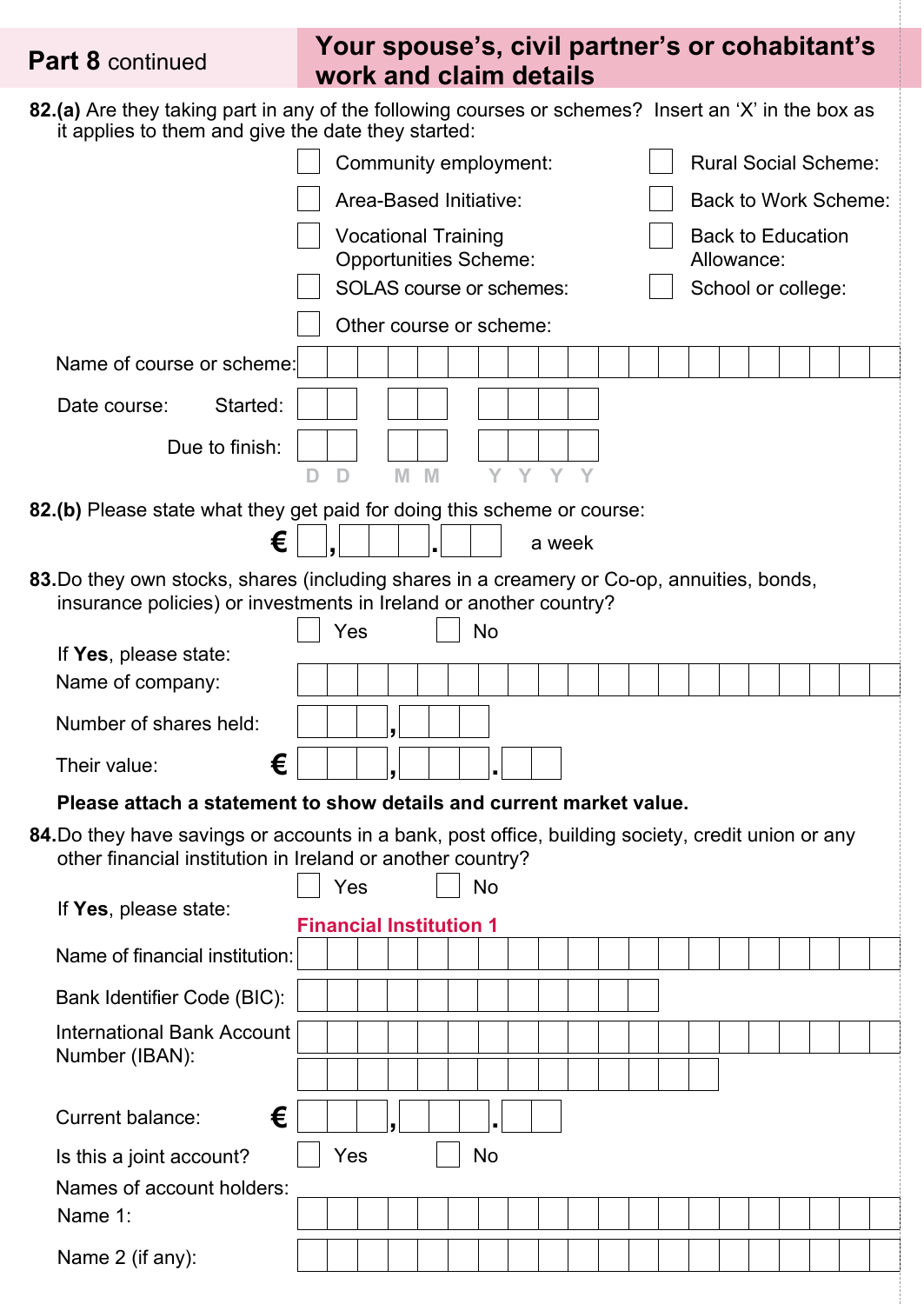## **Your spouse's, civil partner's or cohabitant's work and claim details Part 8** continued

| <b>Financial Institution 2</b>                        |  |
|-------------------------------------------------------|--|
| Name of financial institution:                        |  |
| Bank Identifier Code (BIC):                           |  |
| <b>International Bank Account</b>                     |  |
| Number (IBAN):                                        |  |
| €<br><b>Current balance:</b>                          |  |
| <b>No</b><br>Yes<br>Is this a joint account?          |  |
| Names of account holders:                             |  |
| Name 1:                                               |  |
| Name 2 (if any):                                      |  |
| <b>Financial Institution 3</b>                        |  |
| Name of financial institution:                        |  |
| Bank Identifier Code (BIC):                           |  |
| <b>International Bank Account</b>                     |  |
| Number (IBAN):                                        |  |
|                                                       |  |
| €<br><b>Current balance:</b>                          |  |
| Yes<br>No                                             |  |
| Is this a joint account?<br>Names of account holders: |  |
| Name 1:                                               |  |
| Name 2 (if any):                                      |  |
| <b>Financial Institution 4</b>                        |  |
| Name of financial institution:                        |  |
| Bank Identifier Code (BIC):                           |  |
| <b>International Bank Account</b>                     |  |
| Number (IBAN):                                        |  |
|                                                       |  |
| €<br><b>Current balance:</b>                          |  |
| Yes<br>No<br>Is this a joint account?                 |  |
| Names of account holders:<br>Name 1:                  |  |

**Attach an original statement for each account showing the last 3 months transactions.**

**If you have other accounts, you must give details of them to this department on a separate sheet of paper.**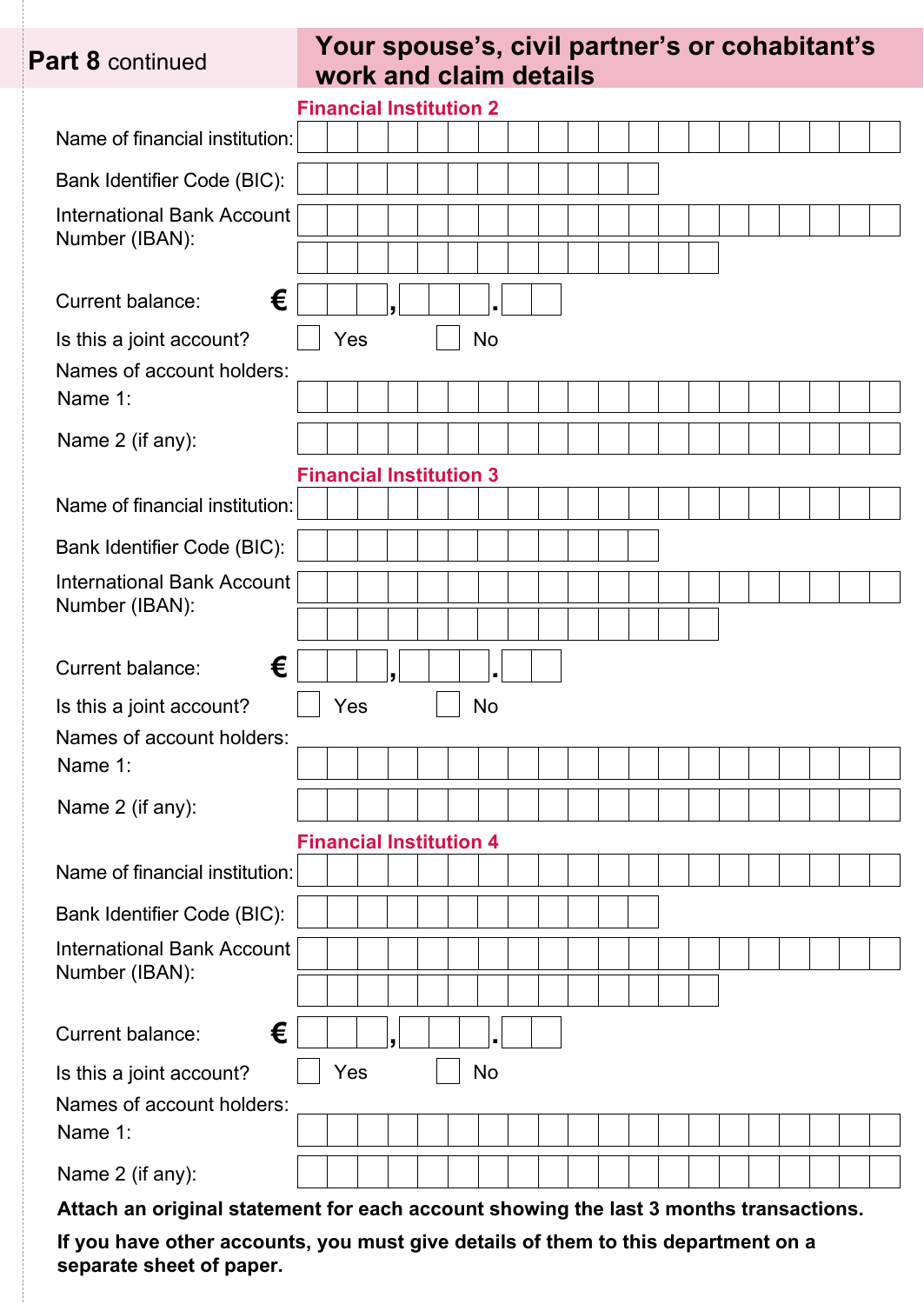## **Part 8** continued **Your spouse's, civil partner's or cohabitant's work and claim details**

| 85.(a) Do they own or share in the ownership of property apart from your home?                                                                                                                                           | Yes                                                                     |  | No            |        |  |  |  |  |  |
|--------------------------------------------------------------------------------------------------------------------------------------------------------------------------------------------------------------------------|-------------------------------------------------------------------------|--|---------------|--------|--|--|--|--|--|
| If Yes, please state:<br>Type of property:                                                                                                                                                                               |                                                                         |  |               |        |  |  |  |  |  |
| Address of property:<br><b>Property</b> would be an<br>apartment, business                                                                                                                                               |                                                                         |  |               |        |  |  |  |  |  |
| property, another house<br>or land other than that<br>mentioned at question 79.                                                                                                                                          |                                                                         |  |               |        |  |  |  |  |  |
| Ownership percentage:                                                                                                                                                                                                    |                                                                         |  | $\frac{0}{0}$ |        |  |  |  |  |  |
| €<br><b>Current market value:</b>                                                                                                                                                                                        |                                                                         |  |               |        |  |  |  |  |  |
|                                                                                                                                                                                                                          | Please provide a valuation from an authorised auctioneer or valuer.     |  |               |        |  |  |  |  |  |
| Rent from this property: $\epsilon$                                                                                                                                                                                      |                                                                         |  |               | a week |  |  |  |  |  |
| €<br>Outstanding mortgage<br>on property:                                                                                                                                                                                | If mortgaged please attach a recent statement from lending institution. |  |               |        |  |  |  |  |  |
| <b>Note:</b> A separate sheet of paper should be used for details of any additional properties that<br>they have.                                                                                                        |                                                                         |  |               |        |  |  |  |  |  |
| 85.(b) If they have a room let in the property they are living in now, please state:                                                                                                                                     |                                                                         |  |               |        |  |  |  |  |  |
| €<br>Weekly income:                                                                                                                                                                                                      |                                                                         |  |               | a week |  |  |  |  |  |
| 86. Is a separated or former spouse or civil partner or former cohabitant paying all or part of their<br>accommodation costs by contributing to their rent or mortgage in place of or in addition to<br>maintenance?     | Yes                                                                     |  | No            |        |  |  |  |  |  |
| If Yes, please state:                                                                                                                                                                                                    |                                                                         |  |               |        |  |  |  |  |  |
| €<br>Amount:                                                                                                                                                                                                             |                                                                         |  |               | a week |  |  |  |  |  |
| 87. Do they expect to receive any additional income or money in the coming 12 months from any<br>other sources? (For example, a claim for compensation arising out of an accident or injury, sale<br>of property, etc.)? |                                                                         |  |               |        |  |  |  |  |  |
|                                                                                                                                                                                                                          | Yes                                                                     |  | No            |        |  |  |  |  |  |
| If Yes, please give details in the space below. If in doubt, you should disclose it here and we will<br>determine if it affects your entitlement.                                                                        |                                                                         |  |               |        |  |  |  |  |  |
|                                                                                                                                                                                                                          |                                                                         |  |               |        |  |  |  |  |  |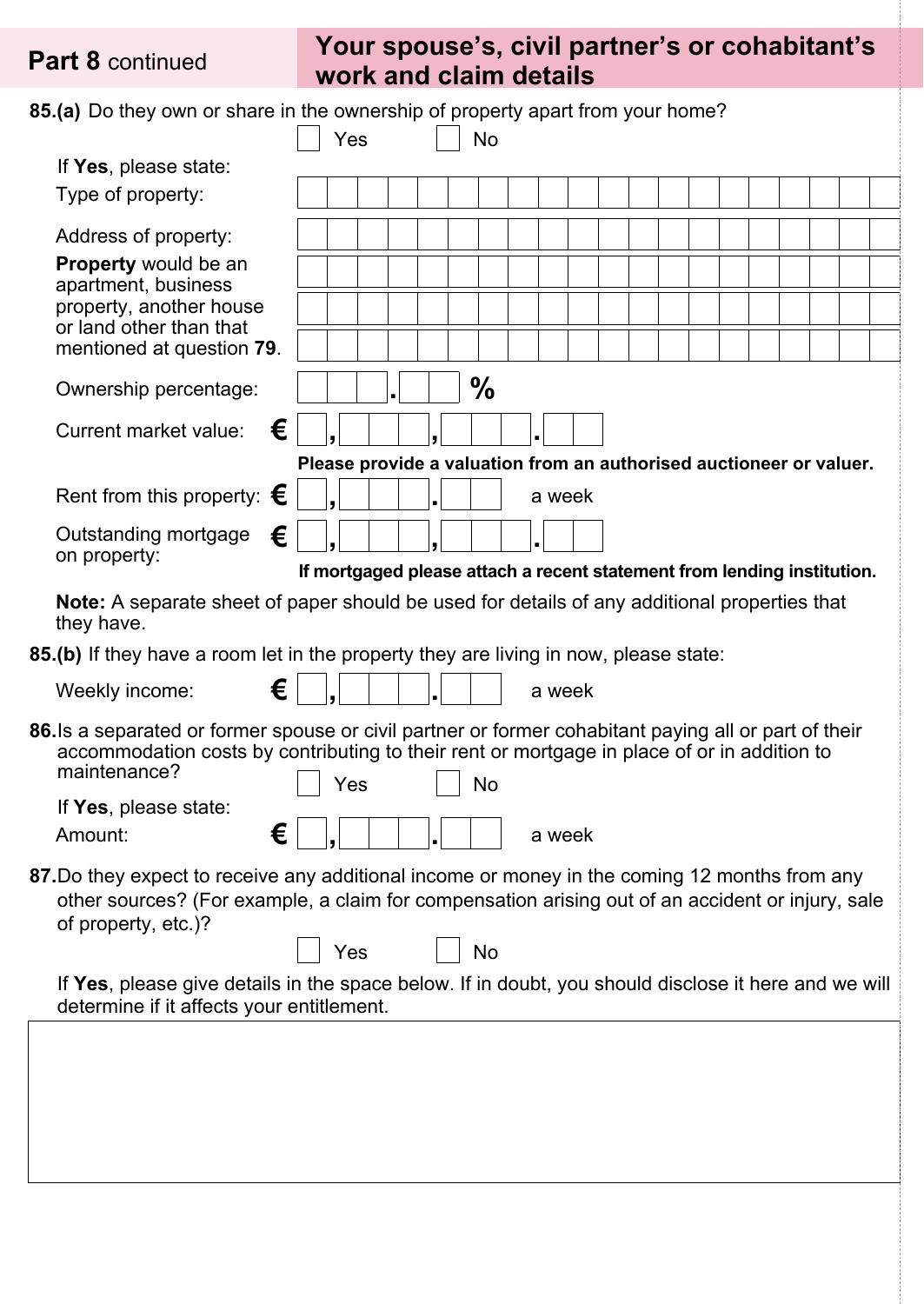| <b>Part 8 continued</b>                              | Your spouse's, civil partner's or cohabitant's<br>work and claim details                                                                                                            |
|------------------------------------------------------|-------------------------------------------------------------------------------------------------------------------------------------------------------------------------------------|
|                                                      | 88. Do they have any other income from Ireland or another country?                                                                                                                  |
| determine if it affects your entitlement.            | Yes<br>No<br>If Yes, please give details in the space below. If in doubt, you should disclose it here and we will                                                                   |
|                                                      |                                                                                                                                                                                     |
|                                                      |                                                                                                                                                                                     |
|                                                      |                                                                                                                                                                                     |
|                                                      | 89. Did they sell or transfer property or business in the last three years?<br>Yes<br>No                                                                                            |
|                                                      | If Yes, please give details in the space below and attach a copy of the deed of transfer.                                                                                           |
|                                                      |                                                                                                                                                                                     |
|                                                      |                                                                                                                                                                                     |
|                                                      |                                                                                                                                                                                     |
| 90. Did they recently sell your home to buy another? |                                                                                                                                                                                     |
|                                                      | Yes<br>No<br>If Yes, please outline the circumstances in the space provided and attach supporting<br>documentary evidence from your solicitors regarding the financial transaction. |
|                                                      |                                                                                                                                                                                     |
|                                                      |                                                                                                                                                                                     |
|                                                      |                                                                                                                                                                                     |
|                                                      |                                                                                                                                                                                     |
|                                                      |                                                                                                                                                                                     |
|                                                      |                                                                                                                                                                                     |
|                                                      |                                                                                                                                                                                     |
|                                                      |                                                                                                                                                                                     |
|                                                      |                                                                                                                                                                                     |
|                                                      |                                                                                                                                                                                     |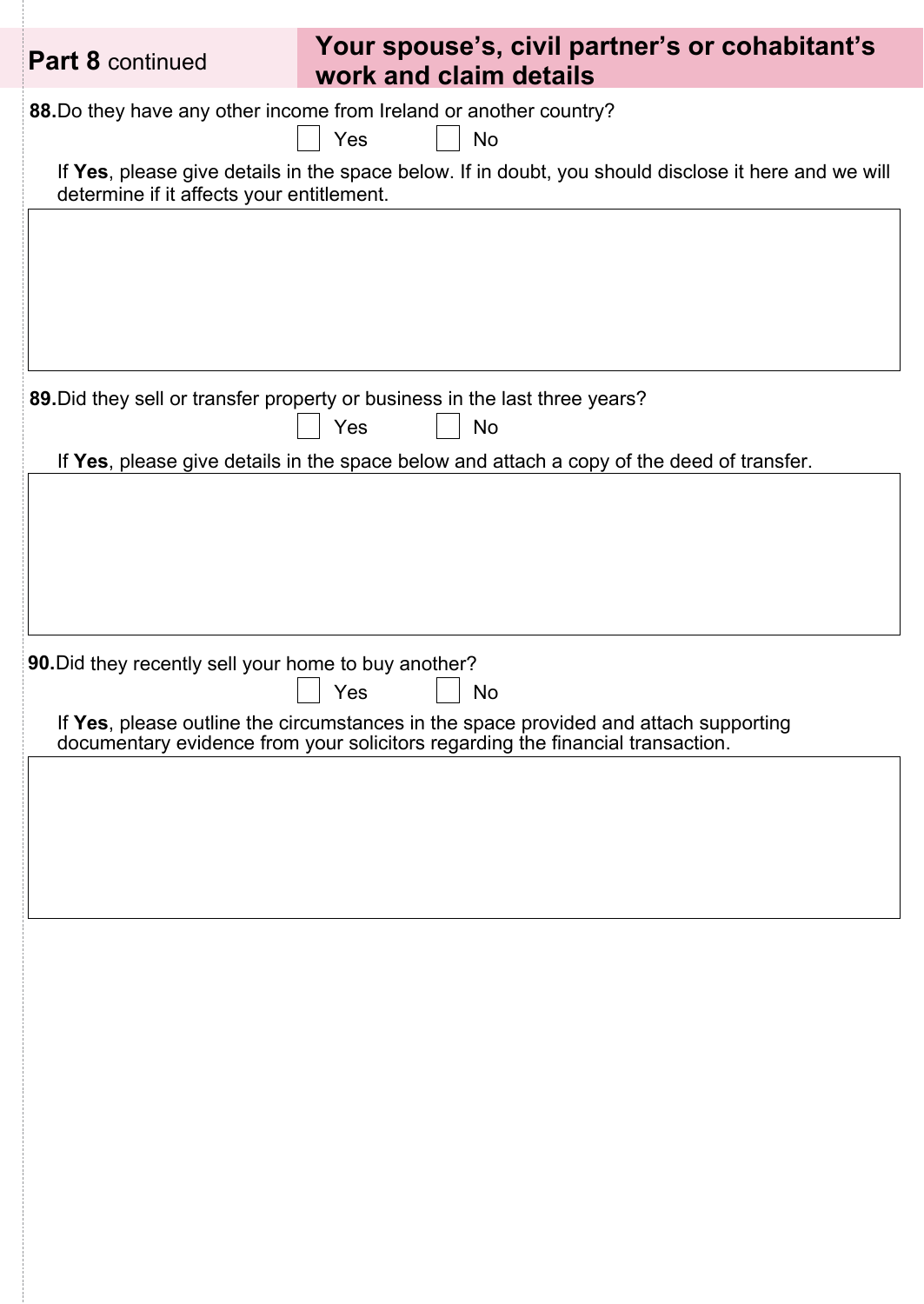# **Part 9 Checklist**

## **Have you enclosed the following?**

| <b>Tick</b><br>$(\sqrt{2})$ | <b>Checklist</b>                                                                                                                                                                                                                                                                                                                                                                                    |
|-----------------------------|-----------------------------------------------------------------------------------------------------------------------------------------------------------------------------------------------------------------------------------------------------------------------------------------------------------------------------------------------------------------------------------------------------|
|                             | Have you signed the Declaration in Part 1?                                                                                                                                                                                                                                                                                                                                                          |
|                             | If you were born, married or entered a civil partnership or union outside of Ireland, have<br>you enclosed your birth certificate, your marriage certificate or civil partnership or union<br>registration certificate, the birth certificate of a spouse, civil partner or cohabitant (if any)<br>and your children's (if any) birth certificate(s) if you are not getting Child Benefit for them? |
|                             | If the cared for person stays overnight in a Care Facility/Centre, have you enclosed a letter<br>of confirmation from the Care Facility/Centre?                                                                                                                                                                                                                                                     |
|                             | If you or a spouse, civil partner or cohabitant are working, have you enclosed your latest<br>payslips?                                                                                                                                                                                                                                                                                             |
|                             | If you intend to be working outside your home while getting the allowance, have you<br>enclosed a letter from your employer showing the number of hours you will be working and<br>the date the hours were or will be reduced to 18.5 or less a week?                                                                                                                                               |
|                             | If you are engaged on an Education or Training course, have you enclosed a letter from<br>the Training Provider showing that the number of hours you will be engaged on the course<br>outside your home is or will be 18.5 hours a week of less?                                                                                                                                                    |
|                             | Have you disclosed the balance in every account you or a spouse, civil partner or<br>cohabitant have in a financial institution and enclosed statements showing the last<br>3 months' transactions?                                                                                                                                                                                                 |
|                             | If you or a spouse, civil partner or cohabitant are getting a Social Security payment from<br>another Country, have you included payment slips?                                                                                                                                                                                                                                                     |
|                             | If you or a spouse, civil partner or cohabitant are getting an Occupational Pension, have<br>you included payment slips?                                                                                                                                                                                                                                                                            |
|                             | If you or a spouse, civil partner or cohabitant own or share in the ownership of stocks or<br>shares, have you enclosed a statement showing their details and their current market<br>value?                                                                                                                                                                                                        |
|                             | If you or a spouse, civil partner or cohabitant own or share in the ownership of any<br>property apart from your home, have you enclosed a valuation from an authorised<br>auctioneer or valuer? If the property is mortgaged, have you enclosed a recent statement<br>from the lending institution?                                                                                                |
|                             | If you or a spouse, civil partner or cohabitant is receiving maintenance, have you enclosed<br>a copy of the maintenance agreement?                                                                                                                                                                                                                                                                 |
|                             | If you or a spouse, civil partner or cohabitant are paying maintenance, have you enclosed<br>a copy of the maintenance agreement?                                                                                                                                                                                                                                                                   |
|                             | If you or a spouse, civil partner or cohabitant have sold or transferred a property or<br>business in the past 3 years, have you enclosed a copy of the deed of transfer?                                                                                                                                                                                                                           |
|                             | If you or a spouse, civil partner or cohabitant have sold a home to buy another, have<br>you attached supporting documentary evidence from your solicitors about the financial<br>transaction?                                                                                                                                                                                                      |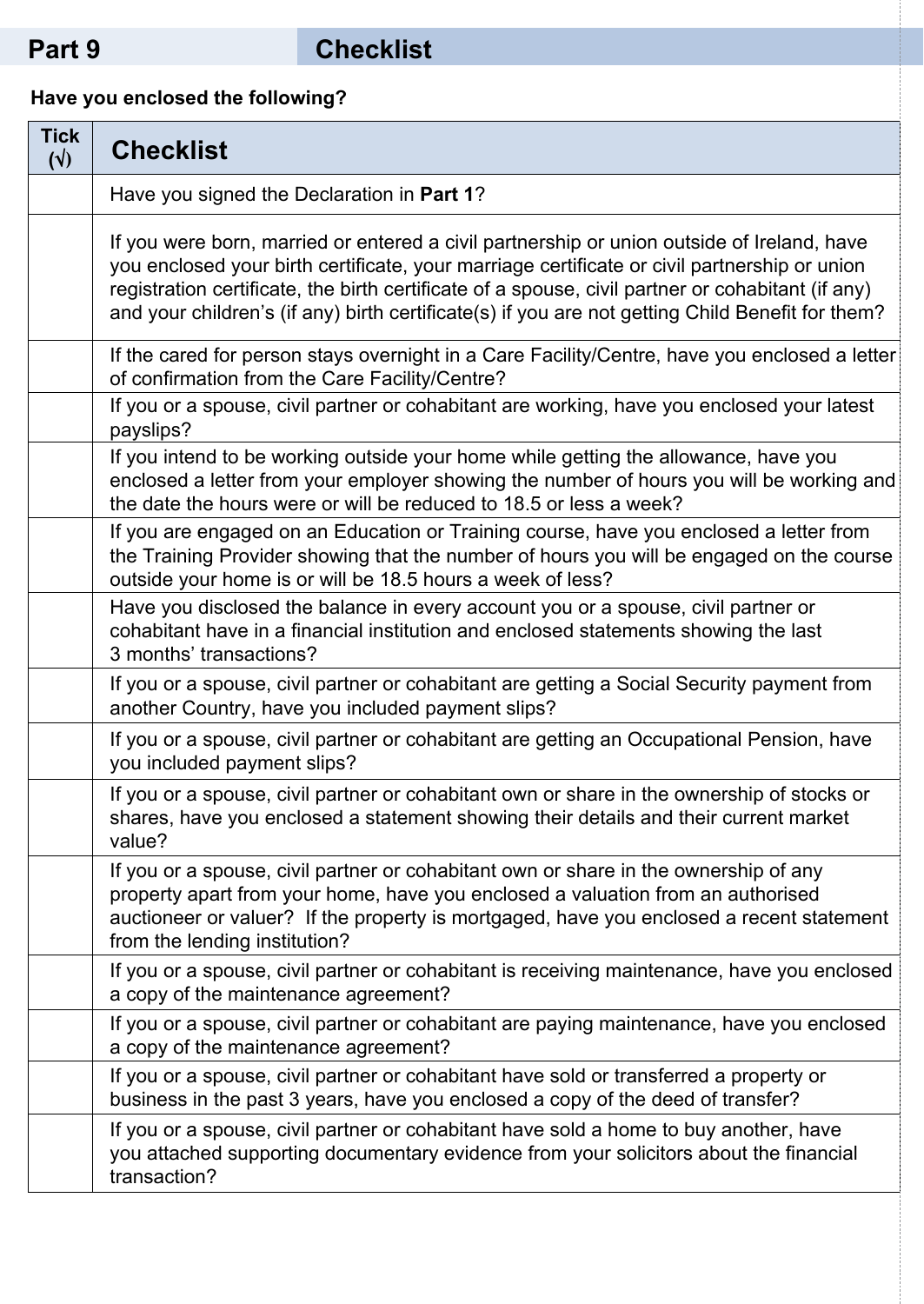### **Part 9 continued Checklist**

| <b>Tick</b><br>$(\sqrt{2})$ | <b>Checklist continued</b>                                                                                                                                                  |
|-----------------------------|-----------------------------------------------------------------------------------------------------------------------------------------------------------------------------|
|                             | If you have an Irish Residency Permit (IRP), have you attached a verified copy?                                                                                             |
|                             | Have you attached written confirmation from a school/college to confirm the attendance in<br>full-time day education of any child aged between 18 and 22?                   |
|                             | If you or a spouse, civil partner or cohabitant are self-employed, have you enclosed the<br>most recent set of accounts of the business or farm.                            |
|                             | If you or a spouse, civil partner or cohabitant are involved in farming, have you enclosed<br>the most recent Statement of Receipts from the Department of Agriculture?     |
|                             | If you are taking over care from another carer, have you enclosed a letter from the<br>previous carer confirming the date that your responsibility for the care will start? |

**Note:** Original certificates/documentation are required in most cases. These can be brought directly to your local Intreo office along with your application form. The staff in the Intreo will copy the certificates and return the originals to you.

# **Please remember to sign the Declaration in Part 1.**

If you have any difficulty in filling in this form, please contact your local Citizens Information Centre, your local Intreo Centre or your local Social Welfare Branch Office.

## **Send this completed application form to:**

### **Carer's Allowance Section**

Department of Social Protection Social Welfare Services Government Buildings Ballinalee Road Longford

Telephone:(043) 334 0000 If you are calling from outside of Ireland please call + 353 43 3340000

**Important:** If you do not claim **within 7 days** you could lose benefit.

### **Data Protection Statement**

The Department of Social Protection administers Ireland's social protection system. Customers are required to provide personal data to determine eligibility for relevant payments/benefits. Personal data may be exchanged with other Government departments/agencies where provided for by law. Our data protection policy is available at **www.gov.ie/dsp/privacystatement** or in hard copy**.**

32K 03-21 Edition: March 2021 Explanations and terms used in this form are intended as a guide only and are not a legal interpretation.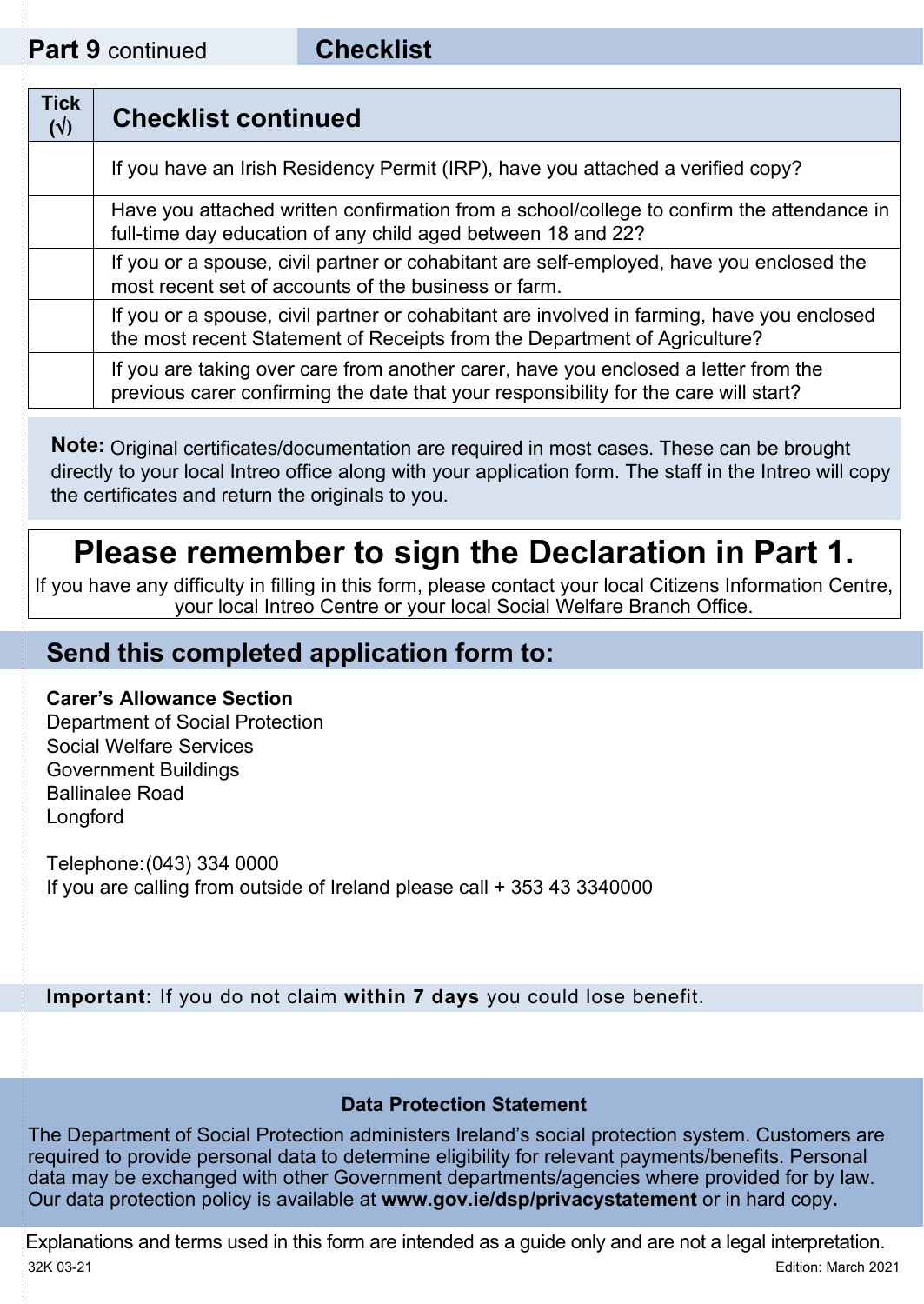## **Note to carer**

## **Important**

The following Care Report is in three parts.

You should complete **Section 1** which allows you to tell us about the care requirements of the person you are caring for.

Then have **Section 2** completed and signed by the person being cared for (care recipient).

We understand that there are times when the care recipient cannot sign Section 2 for example in some cases of intellectual disability, mental illness or physical incapacity. In these cases the form can remain unsigned by the care recipient as long as the evidence from the doctor supports that they are unable to sign or that it would be detrimental to them to sign it.

You must then pass this entire Care Report (Part 10) to the doctor of the person being cared for. The doctor completes **Section 3** and may return the form to you in a sealed envelope to keep their patient's medical details confidential.

Section 3 must be completed and signed by a doctor who is a medical practitioner registered with the Irish Medical Council

Please make sure you return the Care Report (**Part 10**) form along with your application.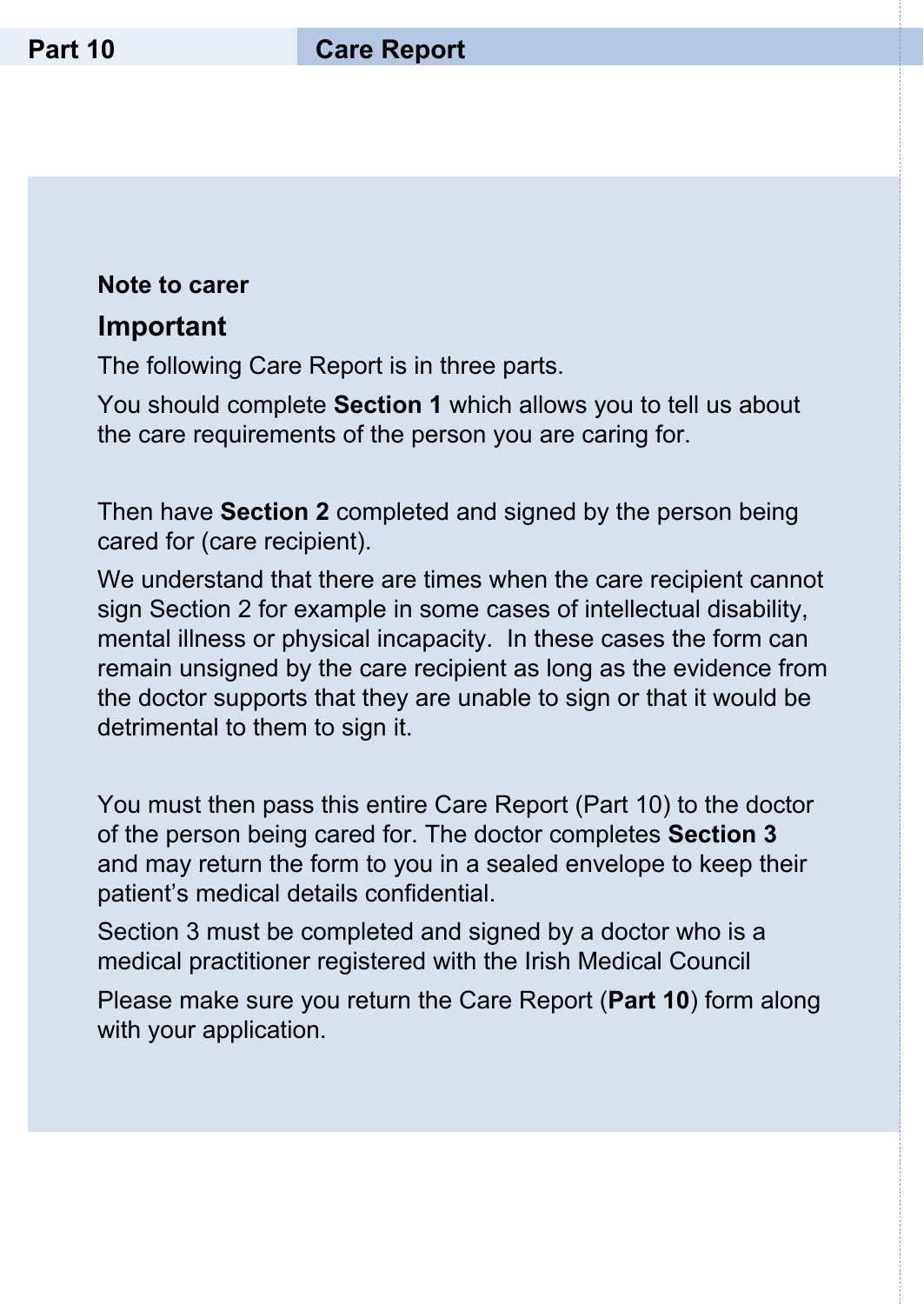# Care Report for **Carer's Allowance**

**Data Classification R** Social Welfare Services **Care Rpt CR 1**



| <b>Part 10 continued</b>                                                                     | <b>Care Report</b>   |           |           |  |  |  |  |  |  |  |
|----------------------------------------------------------------------------------------------|----------------------|-----------|-----------|--|--|--|--|--|--|--|
| Please state carer's:                                                                        |                      |           |           |  |  |  |  |  |  |  |
| PPS Number:                                                                                  |                      |           |           |  |  |  |  |  |  |  |
| Surname:                                                                                     |                      |           |           |  |  |  |  |  |  |  |
| First names:                                                                                 |                      |           |           |  |  |  |  |  |  |  |
| Please state care recipient's:                                                               |                      |           |           |  |  |  |  |  |  |  |
| Surname:                                                                                     |                      |           |           |  |  |  |  |  |  |  |
| First names:                                                                                 |                      |           |           |  |  |  |  |  |  |  |
|                                                                                              |                      | Section 1 |           |  |  |  |  |  |  |  |
| Please tell us about the care needs of the person being cared for in the following sections. |                      |           |           |  |  |  |  |  |  |  |
|                                                                                              | <b>Mental Health</b> |           |           |  |  |  |  |  |  |  |
| Does the person have a mental health condition?                                              |                      |           |           |  |  |  |  |  |  |  |
|                                                                                              | Yes                  |           | <b>No</b> |  |  |  |  |  |  |  |
| Does the person have impaired level of consciousness?                                        |                      |           |           |  |  |  |  |  |  |  |
|                                                                                              | Yes                  |           | <b>No</b> |  |  |  |  |  |  |  |
| Does the person have an intellectual disability?                                             |                      |           |           |  |  |  |  |  |  |  |
|                                                                                              | Yes                  |           | <b>No</b> |  |  |  |  |  |  |  |
| Does the person have memory impairment or dementia?                                          | Yes                  |           | No        |  |  |  |  |  |  |  |
| If Yes to any of the above, describe their difficulties and what help they require.          |                      |           |           |  |  |  |  |  |  |  |
|                                                                                              |                      |           |           |  |  |  |  |  |  |  |
|                                                                                              |                      |           |           |  |  |  |  |  |  |  |
|                                                                                              |                      |           |           |  |  |  |  |  |  |  |
|                                                                                              |                      |           |           |  |  |  |  |  |  |  |
|                                                                                              |                      |           |           |  |  |  |  |  |  |  |
|                                                                                              | Communication        |           |           |  |  |  |  |  |  |  |
| Does the person have difficulty with communication?                                          |                      |           |           |  |  |  |  |  |  |  |
|                                                                                              | Yes                  |           | No        |  |  |  |  |  |  |  |
| Does the person have difficulty hearing?                                                     |                      |           |           |  |  |  |  |  |  |  |
|                                                                                              | Yes                  |           | No        |  |  |  |  |  |  |  |
| If Yes to any of the above, describe what help they require.                                 |                      |           |           |  |  |  |  |  |  |  |
|                                                                                              |                      |           |           |  |  |  |  |  |  |  |
|                                                                                              |                      |           |           |  |  |  |  |  |  |  |
|                                                                                              |                      |           |           |  |  |  |  |  |  |  |
|                                                                                              |                      |           |           |  |  |  |  |  |  |  |
|                                                                                              |                      |           |           |  |  |  |  |  |  |  |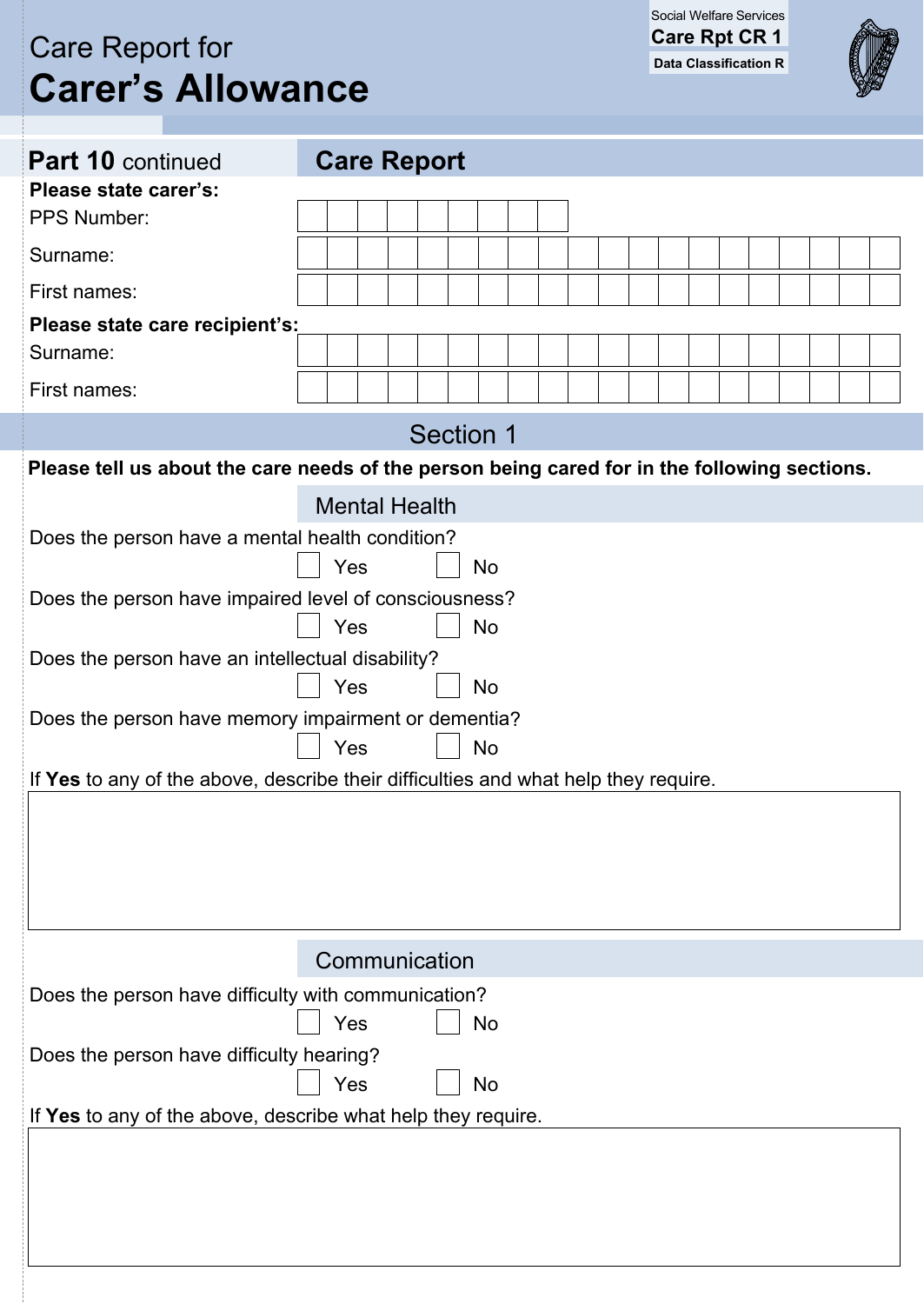| Part 10 continued                                          | <b>Care Report</b>          |
|------------------------------------------------------------|-----------------------------|
|                                                            |                             |
|                                                            | <b>Vision</b>               |
| Does the person have difficulty with vision?               | Yes<br><b>No</b>            |
| If Yes to the above, describe what help they require.      |                             |
|                                                            |                             |
|                                                            |                             |
|                                                            |                             |
|                                                            |                             |
|                                                            |                             |
|                                                            | Feeding                     |
| Does the person have difficulty with eating or drinking?   |                             |
|                                                            | Yes<br><b>No</b>            |
| If Yes, describe what help they require.                   |                             |
|                                                            |                             |
|                                                            |                             |
|                                                            |                             |
|                                                            |                             |
|                                                            |                             |
|                                                            | <b>Bathing or Showering</b> |
| Does the person have difficulty with bathing or showering? |                             |
|                                                            | No<br>Yes                   |
| If Yes, describe what help they require.                   |                             |
|                                                            |                             |
|                                                            |                             |
|                                                            |                             |
|                                                            |                             |
|                                                            | <b>Dressing</b>             |
| Does the person have difficulty with dressing?             |                             |
|                                                            | Yes<br>No                   |
| If Yes, describe what help they require.                   |                             |
|                                                            |                             |
|                                                            |                             |
|                                                            |                             |
|                                                            |                             |
|                                                            |                             |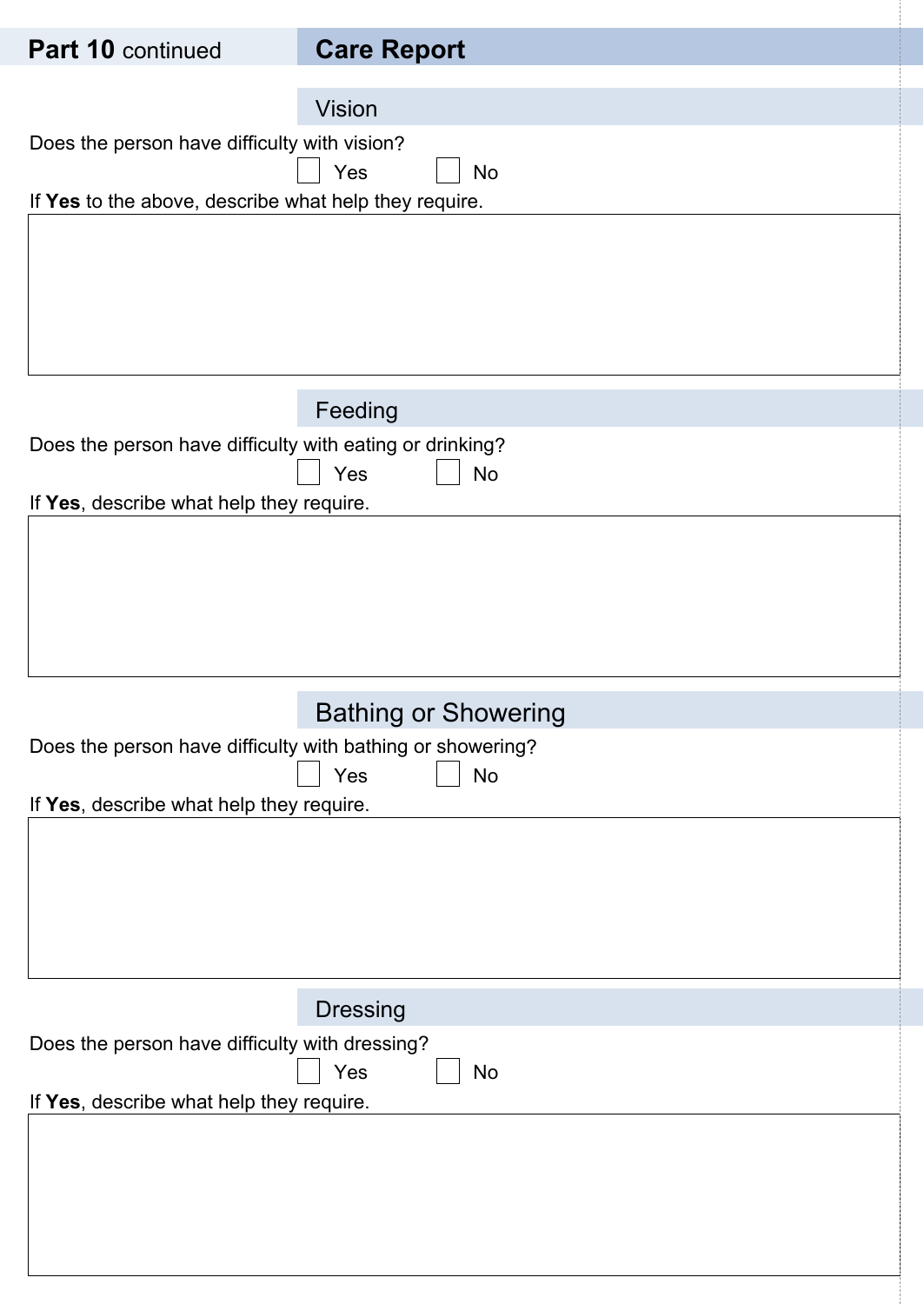| Part 10 continued                                            | <b>Care Report</b>              |
|--------------------------------------------------------------|---------------------------------|
|                                                              | <b>Toileting and Continence</b> |
| Does the person need help to use the toilet?                 |                                 |
| Does the person have loss of bladder control?                | Yes<br>No                       |
|                                                              | Yes<br>No                       |
| Does the person have loss of bowel control?                  | Yes<br>No                       |
| Does the person use continence aids or equipment?            | Yes<br>No                       |
| If Yes to any of the above, describe what help they require. |                                 |
|                                                              |                                 |
|                                                              |                                 |
|                                                              |                                 |
|                                                              | <b>Mobility</b>                 |
| Does the person have difficulty with walking or mobility?    | Yes<br>No                       |
| If Yes to any of the above, describe what help they require. |                                 |
|                                                              |                                 |
|                                                              |                                 |
|                                                              |                                 |
|                                                              | Sleeping                        |
| Does the person have difficulty sleeping?                    | Yes<br>No                       |
| If Yes, describe what help they require.                     |                                 |
|                                                              |                                 |
|                                                              |                                 |
|                                                              |                                 |
|                                                              |                                 |
|                                                              |                                 |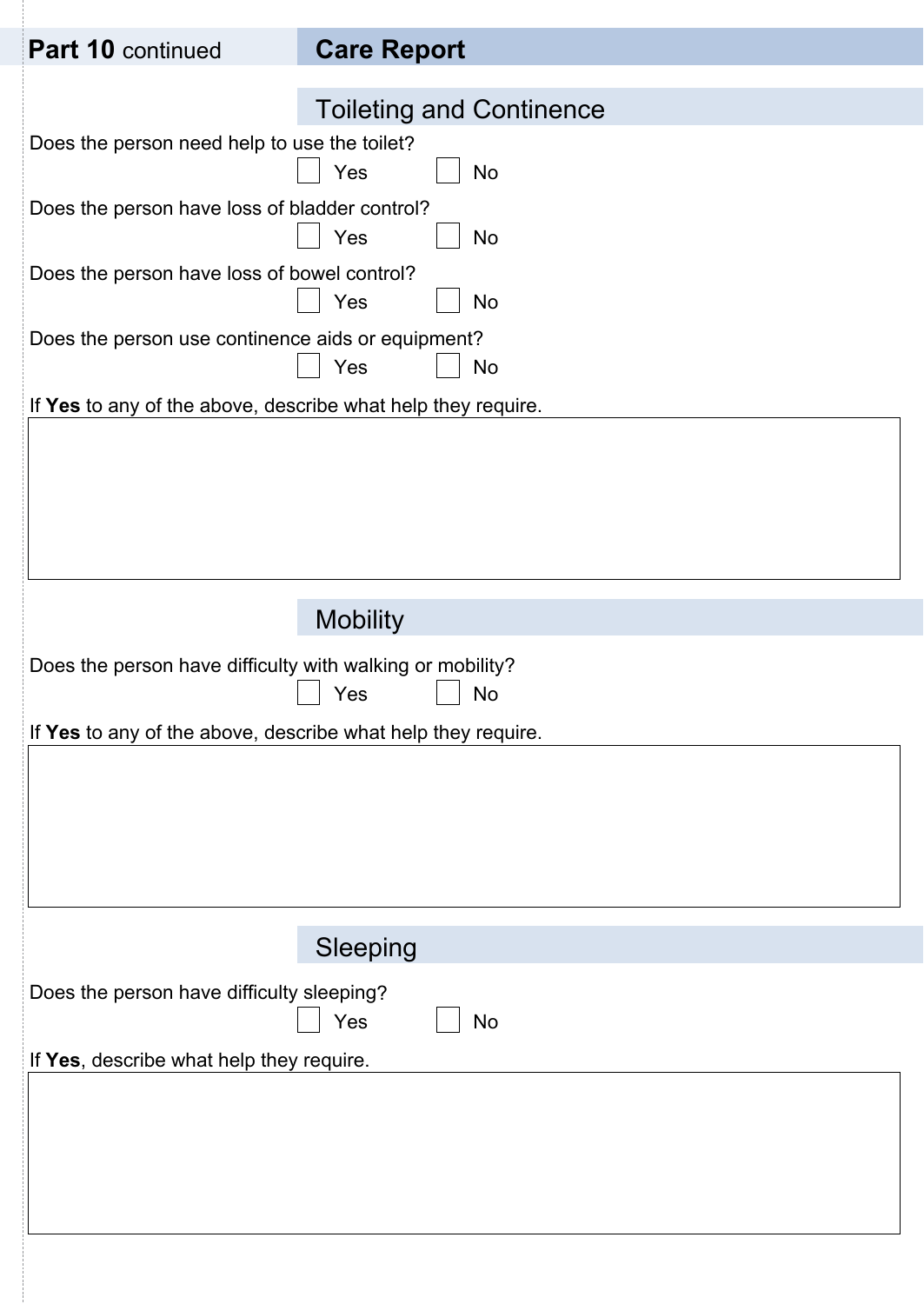### Additional needs

Please detail any additional care needs that the person has and which you provide, including how often and for how long.

Examples might include:

- **—** Use of specialist equipment.
- **—** Dialysis.
- **—** Dressing of chronic wounds.
- **—** Preparation of and/or administration of medication.

Describe what help they require.

Is there any other relevant information you wish to provide in support of your application or raise any area of concern not addressed in previous pages?

If you want to provide further information, add sheets of paper with your PPS Number on. Please put the appropriate heading before each piece of additional information, for example "mental health", "dressing", "mobility" and so on.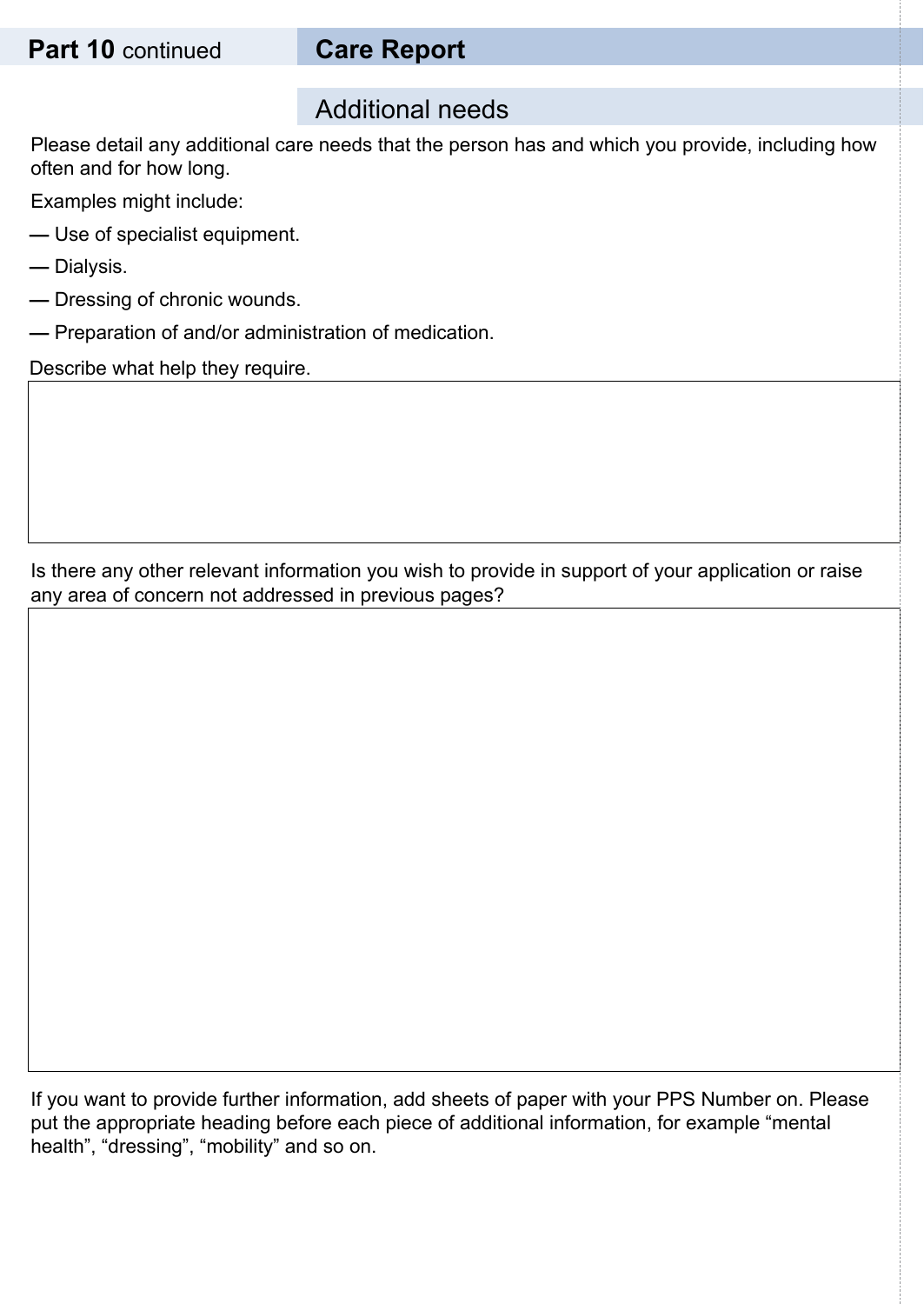|                                                          | <b>Section 2</b>                                                                                                                                                                                           |
|----------------------------------------------------------|------------------------------------------------------------------------------------------------------------------------------------------------------------------------------------------------------------|
|                                                          | Carer's details                                                                                                                                                                                            |
|                                                          | Applicant details (details of person providing full-time care)                                                                                                                                             |
| Surname:                                                 |                                                                                                                                                                                                            |
| First name:                                              |                                                                                                                                                                                                            |
|                                                          |                                                                                                                                                                                                            |
| <b>PPS Number:</b>                                       |                                                                                                                                                                                                            |
|                                                          | Previous carer's details                                                                                                                                                                                   |
| name of the last carer below.                            | If there has been a carer in receipt of carer's allowance for this care recipient, please provide the                                                                                                      |
| Surname:                                                 |                                                                                                                                                                                                            |
| First name:                                              |                                                                                                                                                                                                            |
|                                                          | Care recipient's declaration and authorisation                                                                                                                                                             |
|                                                          | I hereby confirm that I need full-time care and attention and the carer named above is providing<br>full-time care and attention to me. I will inform the Department of Social Protection if this changes. |
|                                                          | I permit my doctors to provide you, the Department of Social Protection, with medical information<br>that you need for this application for Carer's Allowance.                                             |
|                                                          | I understand that I may need to attend a medical examination, from time to time, and my right to<br>care under the Carer's Allowance scheme may be reviewed at any time.                                   |
|                                                          | Date:<br>M<br>M                                                                                                                                                                                            |
| Signature not block letters of the person receiving care |                                                                                                                                                                                                            |
| member of the carer's household.                         | If you cannot sign, make a mark and have it witnessed. A witness cannot be the carer or a                                                                                                                  |
|                                                          | Date:<br>$\mathbf{Z}$                                                                                                                                                                                      |
|                                                          |                                                                                                                                                                                                            |
| Signature not block letters                              |                                                                                                                                                                                                            |
| <b>Note</b>                                              |                                                                                                                                                                                                            |
|                                                          |                                                                                                                                                                                                            |

In signing the authorisation above, you allow your medical professional to give us medical information that we need to decide your eligibility to the Carer's Allowance scheme.

A Medical Assessor will review the medical information and will treat it in strictest confidence. Although a confidential report, both medical and non-medical staff will need to handle this report in order to process your claim.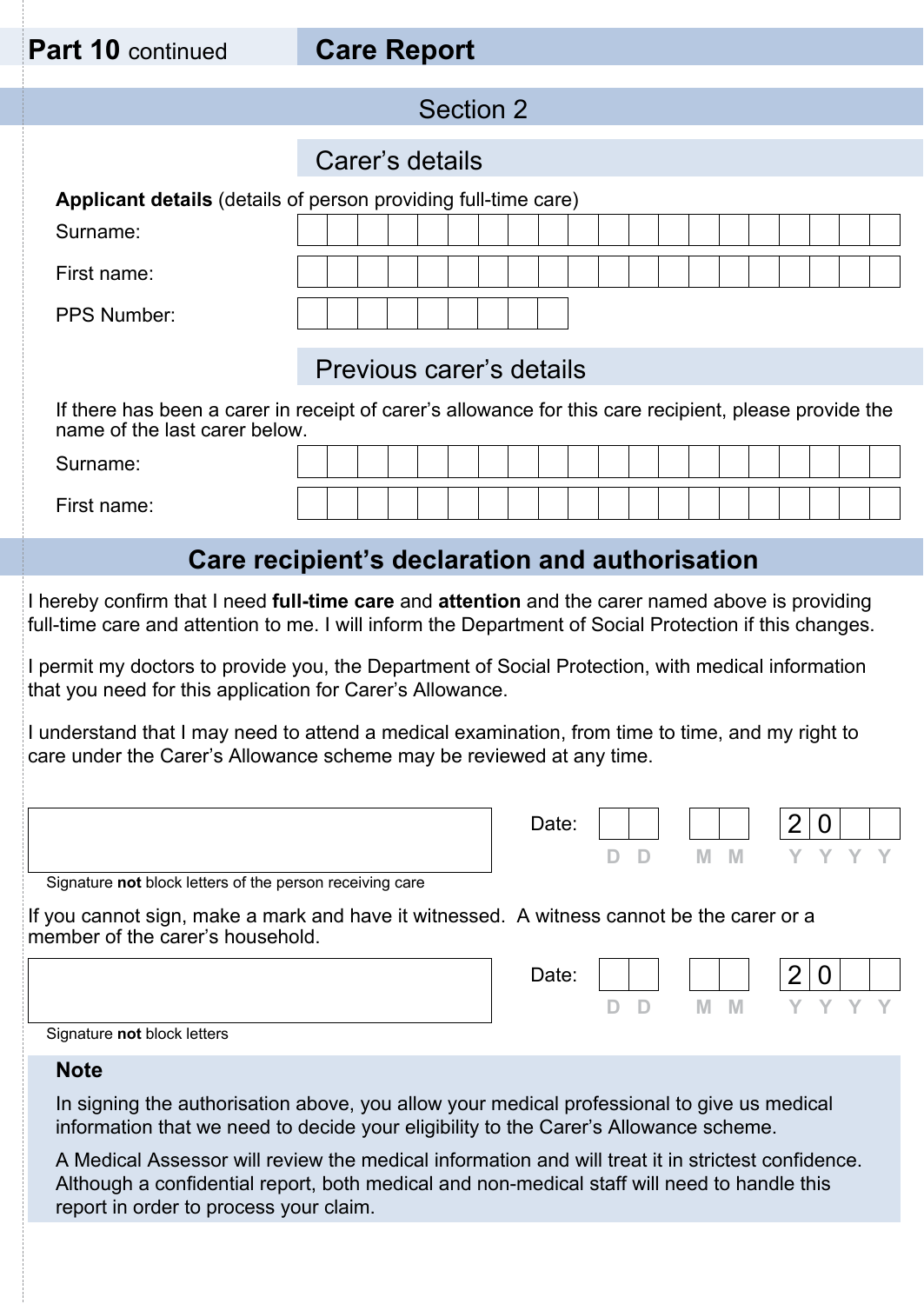### Section 3 - Medical Report

This section must be completed and signed by a doctor who is a medical practitioner registered with the Irish Medical Council.

Dear Doctor,

To enable us to accurately assess the level of care and attention your patient requires, please complete Section 3, Medical Report. The medical information provided will be reviewed by a doctor (Medical Assessor), who will treat it in strictest confidence. Although a confidential report, both medical and non-medical staff will need to deal with this report in order to process the claim.

You will be paid a special fee for fully completing and returning this report. To ensure payment, please enter your DSP Panel Number in the box provided.

For reasons of medical confidentiality, without potential inspection by a third party, you may wish to send the medical report to the department's Chief Medical Advisor. If you have any questions on this matter, please contact the department at the telephone number below.

Please return the completed medical report to the Carer in a sealed envelope if necessary, to keep the patient's medical details confidential.

### **Note:**

The term "age appropriate" applies to young children who would normally, by reason of age, be dependent for care in this activity.

If you have any queries, please contact Carer's Allowance Section at:

Telephone: (043) 334 0000 If you are calling from outside of Ireland please call + 353 43 334 0000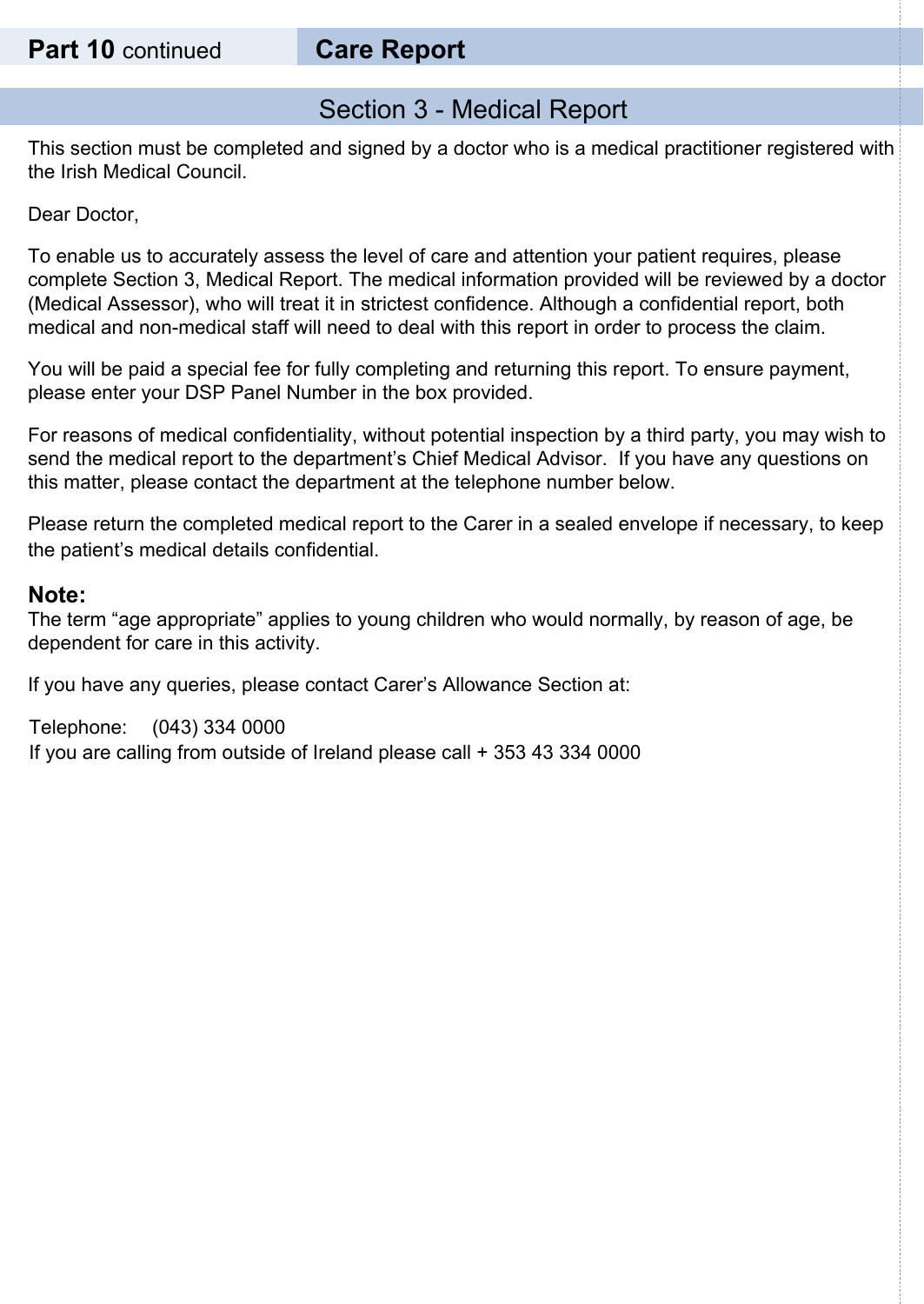| <b>Section 3 - Medical Report</b>                              |   |        |                                 |         |   |    |                   |         |  |  |  |  |       |  |
|----------------------------------------------------------------|---|--------|---------------------------------|---------|---|----|-------------------|---------|--|--|--|--|-------|--|
| <b>Patient details</b>                                         |   |        | <b>Please use BLOCK letters</b> |         |   |    |                   |         |  |  |  |  |       |  |
| Surname:                                                       |   |        |                                 |         |   |    |                   |         |  |  |  |  |       |  |
| First name:                                                    |   |        |                                 |         |   |    |                   |         |  |  |  |  |       |  |
| Address:                                                       |   |        |                                 |         |   |    |                   |         |  |  |  |  |       |  |
|                                                                |   |        |                                 |         |   |    |                   |         |  |  |  |  |       |  |
|                                                                |   |        |                                 |         |   |    |                   |         |  |  |  |  |       |  |
|                                                                |   |        |                                 |         |   |    |                   |         |  |  |  |  |       |  |
| Date of birth:                                                 |   |        |                                 |         |   |    |                   |         |  |  |  |  |       |  |
|                                                                | D | $\Box$ |                                 | M       | M |    |                   | Y Y Y Y |  |  |  |  |       |  |
| PPS Number:                                                    |   |        |                                 |         |   |    |                   |         |  |  |  |  |       |  |
| Your patient since:                                            |   |        |                                 |         |   |    |                   |         |  |  |  |  |       |  |
| <b>Diagnosis</b>                                               | D | $\Box$ |                                 | $M$ $M$ |   |    |                   | Y Y Y Y |  |  |  |  |       |  |
| <b>Diagnosis:</b>                                              |   |        | Date:                           |         |   |    | <b>Diagnosis:</b> |         |  |  |  |  | Date: |  |
| 1.                                                             |   |        |                                 |         |   | 5. |                   |         |  |  |  |  |       |  |
| 2.                                                             |   |        |                                 |         |   | 6. |                   |         |  |  |  |  |       |  |
| 3.                                                             |   |        |                                 |         |   | 7. |                   |         |  |  |  |  |       |  |
| $\boldsymbol{4}$                                               |   |        |                                 |         |   | 8. |                   |         |  |  |  |  |       |  |
| ICD10 Codes:                                                   |   |        |                                 |         |   |    |                   |         |  |  |  |  |       |  |
| Please give details of the following:                          |   |        |                                 |         |   |    |                   |         |  |  |  |  |       |  |
| Relevant medical or surgical<br>history and clinical findings: |   |        |                                 |         |   |    |                   |         |  |  |  |  |       |  |

Hospital admissions:

**Recent** or relevant dates and approximate duration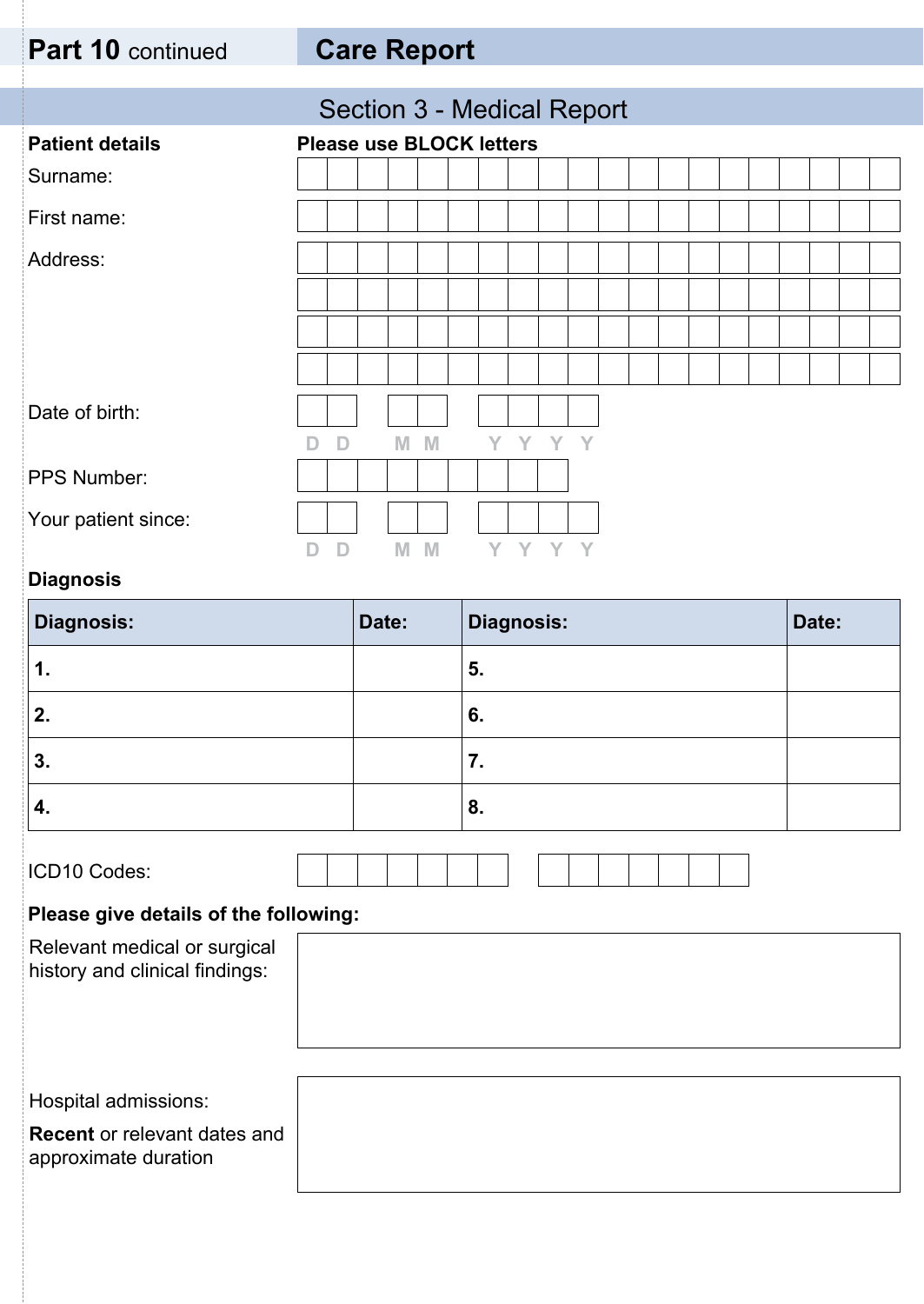|  | <b>Part 10 continued</b> |
|--|--------------------------|
|--|--------------------------|

**Care Report** 

|  | <b>Section 3 - Medical Report</b> |
|--|-----------------------------------|
|--|-----------------------------------|

Attending Specialists:

Name, speciality and frequency of attendance

Other treatments:

### **Current medications:**

| <b>Medication:</b> | Dose: | <b>Medication:</b> | Dose: |
|--------------------|-------|--------------------|-------|
| $\mathbf 1$ .      |       | 8.                 |       |
| 2.                 |       | 9.                 |       |
| 3.                 |       | 10.                |       |
| 4.                 |       | 11.                |       |
| 5.                 |       | 12.                |       |
| 6.                 |       | 13.                |       |
| 7.                 |       | 14.                |       |

Cognition Please describe your patient's care needs under the following headings if they are impaired or dependent.

|                                         | <b>UUUI</b> IIIIIIIIII |          |
|-----------------------------------------|------------------------|----------|
|                                         | Normal                 | Impaired |
| Dementia:                               | Yes                    | No       |
| General learning disability:            | Yes                    | No       |
| Results of MMSE, MOCA or<br>equivalent: |                        |          |
| State full scale IQ:                    |                        |          |
|                                         |                        |          |
| Other - please state:                   |                        |          |
|                                         |                        |          |
|                                         |                        |          |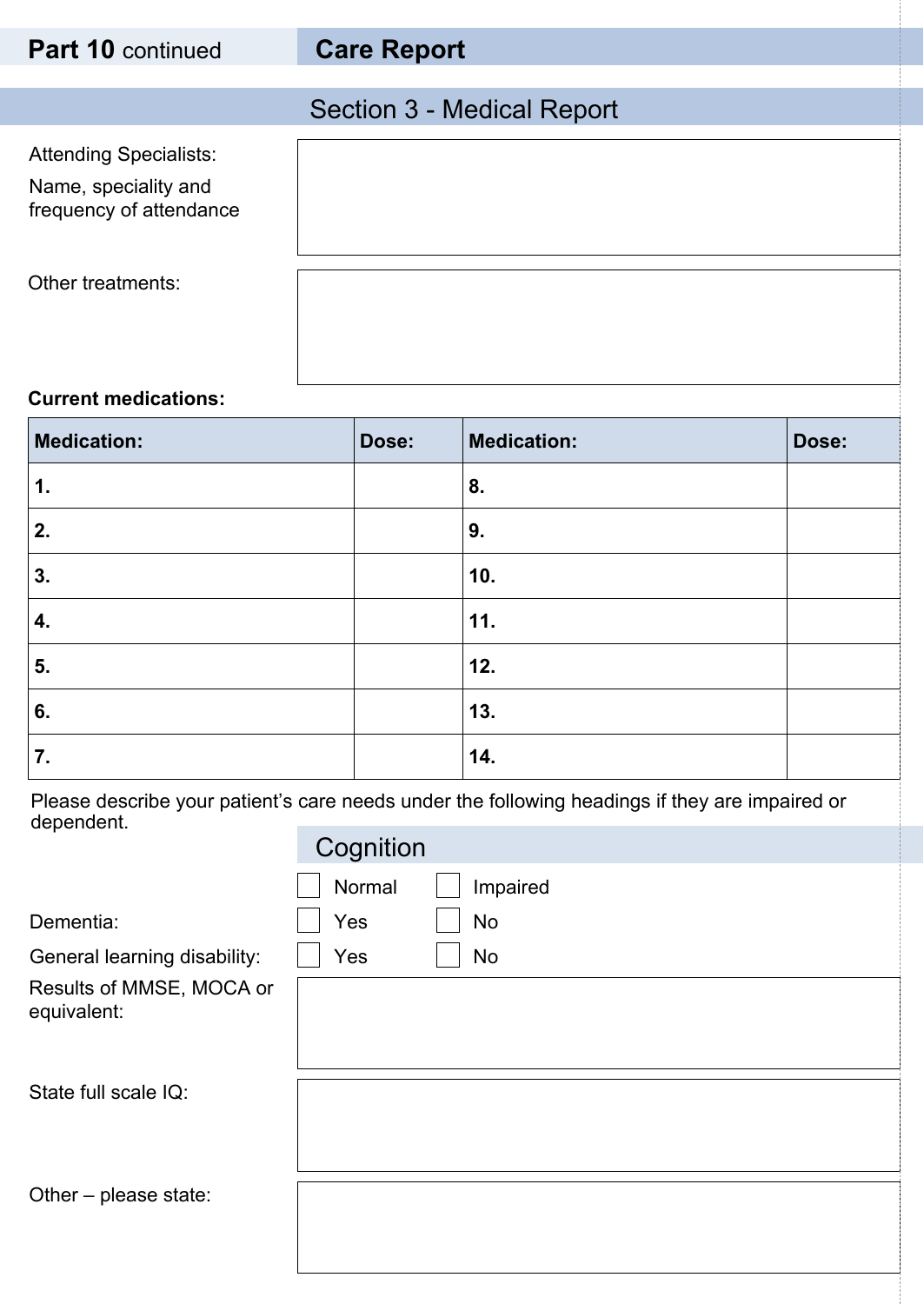| Part 10 continued                               | <b>Care Report</b>                                                             |
|-------------------------------------------------|--------------------------------------------------------------------------------|
|                                                 | <b>Section 3 - Medical Report</b>                                              |
|                                                 | <b>Mental Health</b>                                                           |
|                                                 | Normal<br>Impaired                                                             |
|                                                 | Please state the level of care and support required and any specific concerns: |
|                                                 |                                                                                |
|                                                 |                                                                                |
|                                                 |                                                                                |
|                                                 |                                                                                |
|                                                 | <b>Consciousness or Seizures</b>                                               |
|                                                 | Normal<br>Impaired<br>Yes<br><b>No</b>                                         |
| Epilepsy:                                       |                                                                                |
| If Yes, please state what type:                 |                                                                                |
|                                                 |                                                                                |
| Please describe any<br>other causes of impaired |                                                                                |
| consciousness:                                  |                                                                                |
| Frequency:                                      |                                                                                |
|                                                 |                                                                                |
| Date of last episode:                           |                                                                                |
|                                                 | Y Y Y<br>M<br>Y<br>M<br>D                                                      |
|                                                 | Speech and hearing                                                             |
|                                                 | Normal/Age appropriate<br>Impaired                                             |
|                                                 | Describe impairment and please state the support and care required:            |
|                                                 |                                                                                |
|                                                 |                                                                                |
|                                                 |                                                                                |
|                                                 |                                                                                |
|                                                 |                                                                                |
|                                                 |                                                                                |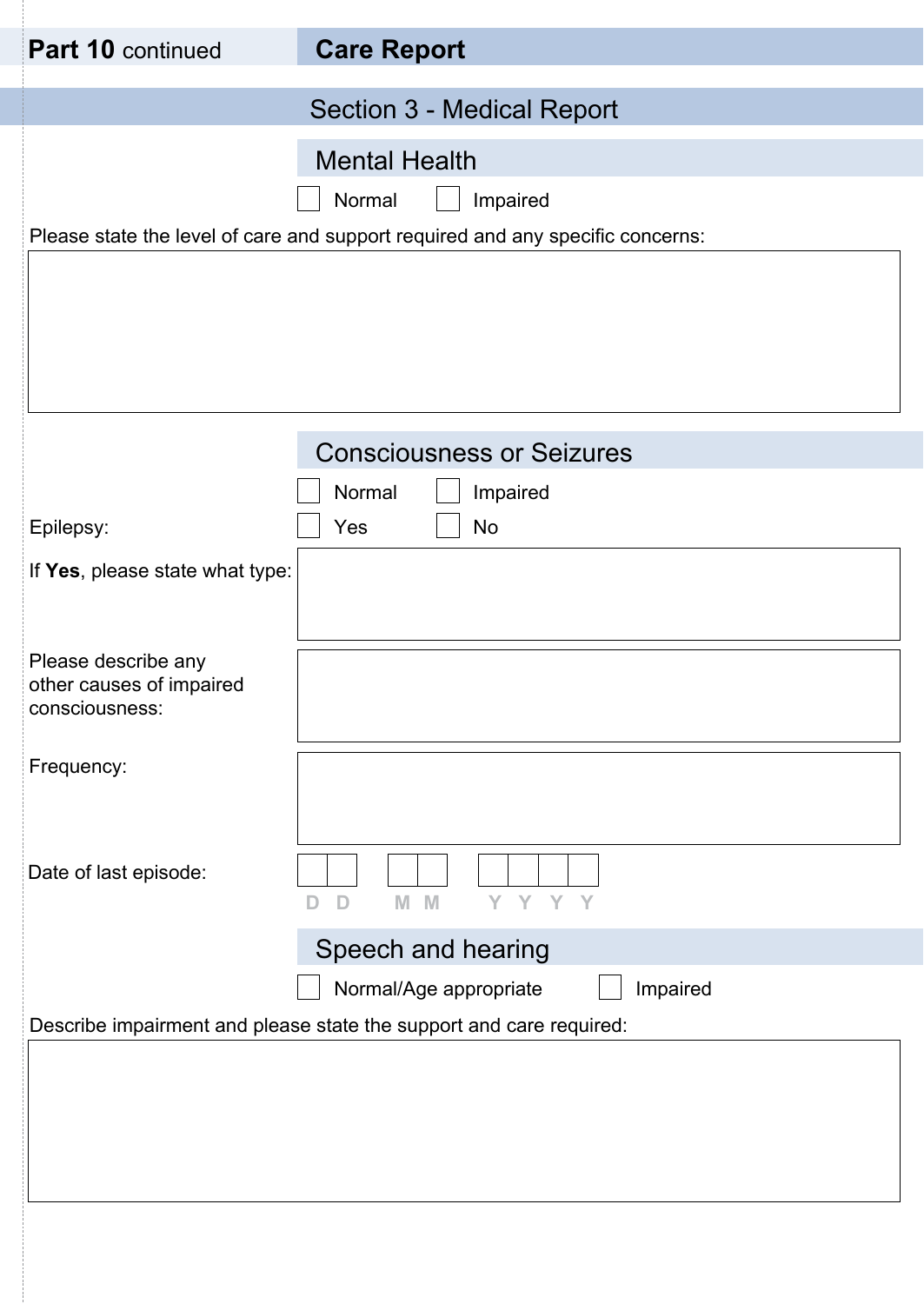|                            | <b>Care Report</b>          |           |  |
|----------------------------|-----------------------------|-----------|--|
| Section 3 - Medical Report |                             |           |  |
|                            | <b>Vision</b>               |           |  |
|                            | Normal<br>Impaired          |           |  |
| Registered Blind (NCBI):   | No<br>Yes                   |           |  |
| Visually impaired:         | Yes<br><b>No</b>            |           |  |
| Corrected visual acuity:   | <b>Right:</b>               | Left:     |  |
| Visual fields:             |                             |           |  |
| Other:                     |                             |           |  |
|                            |                             |           |  |
|                            | Feeding                     |           |  |
|                            | Independent/Age appropriate | Dependent |  |
|                            | <b>Bathing or showering</b> |           |  |
|                            | Independent/Age appropriate | Dependent |  |
| Please describe:           |                             |           |  |
|                            |                             |           |  |
|                            | <b>Dressing</b>             |           |  |
|                            | Independent/Age appropriate | Dependent |  |
| Please describe:           |                             |           |  |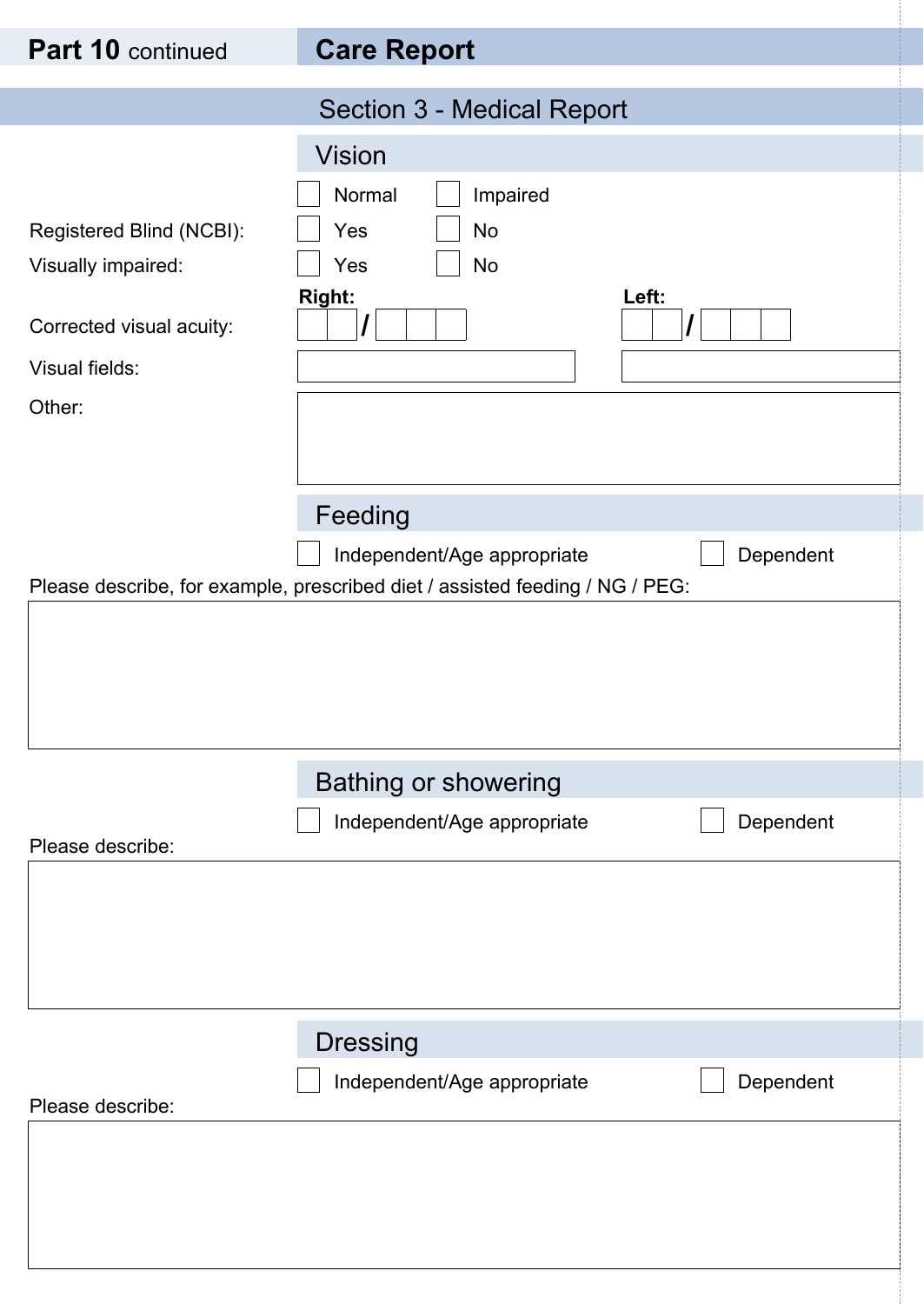| <b>Part 10 continued</b>                                                                                                                            | <b>Care Report</b>                                                                                                                  |  |  |  |  |
|-----------------------------------------------------------------------------------------------------------------------------------------------------|-------------------------------------------------------------------------------------------------------------------------------------|--|--|--|--|
| <b>Section 3 - Medical Report</b>                                                                                                                   |                                                                                                                                     |  |  |  |  |
|                                                                                                                                                     | Continence or toileting                                                                                                             |  |  |  |  |
| Dependent<br>Independent/Age appropriate<br>Please describe bowel, bladder function. For example, double incontinence, stoma or<br>continence aids: |                                                                                                                                     |  |  |  |  |
|                                                                                                                                                     |                                                                                                                                     |  |  |  |  |
| <b>Mobility</b>                                                                                                                                     |                                                                                                                                     |  |  |  |  |
|                                                                                                                                                     | Independent/Age appropriate<br>Dependent<br>Please describe care required. For example, needs assistance, walking aids, immobile or |  |  |  |  |
| wheelchair dependent:                                                                                                                               |                                                                                                                                     |  |  |  |  |
|                                                                                                                                                     |                                                                                                                                     |  |  |  |  |
|                                                                                                                                                     |                                                                                                                                     |  |  |  |  |
|                                                                                                                                                     | Specific conditions                                                                                                                 |  |  |  |  |
| Is your patient receiving palliative care or terminally ill?<br>Yes<br>No                                                                           |                                                                                                                                     |  |  |  |  |
| Other Information / Care Needs / Concerns:                                                                                                          |                                                                                                                                     |  |  |  |  |
|                                                                                                                                                     |                                                                                                                                     |  |  |  |  |
| How long do you expect these care needs to continue?                                                                                                |                                                                                                                                     |  |  |  |  |
|                                                                                                                                                     | 12-24 months<br>Less than 12 months<br>Indefinitely<br>Unknown                                                                      |  |  |  |  |
| Please attach any relevant reports / staging / results of investigations, if available.                                                             |                                                                                                                                     |  |  |  |  |
|                                                                                                                                                     |                                                                                                                                     |  |  |  |  |
|                                                                                                                                                     |                                                                                                                                     |  |  |  |  |
|                                                                                                                                                     |                                                                                                                                     |  |  |  |  |

i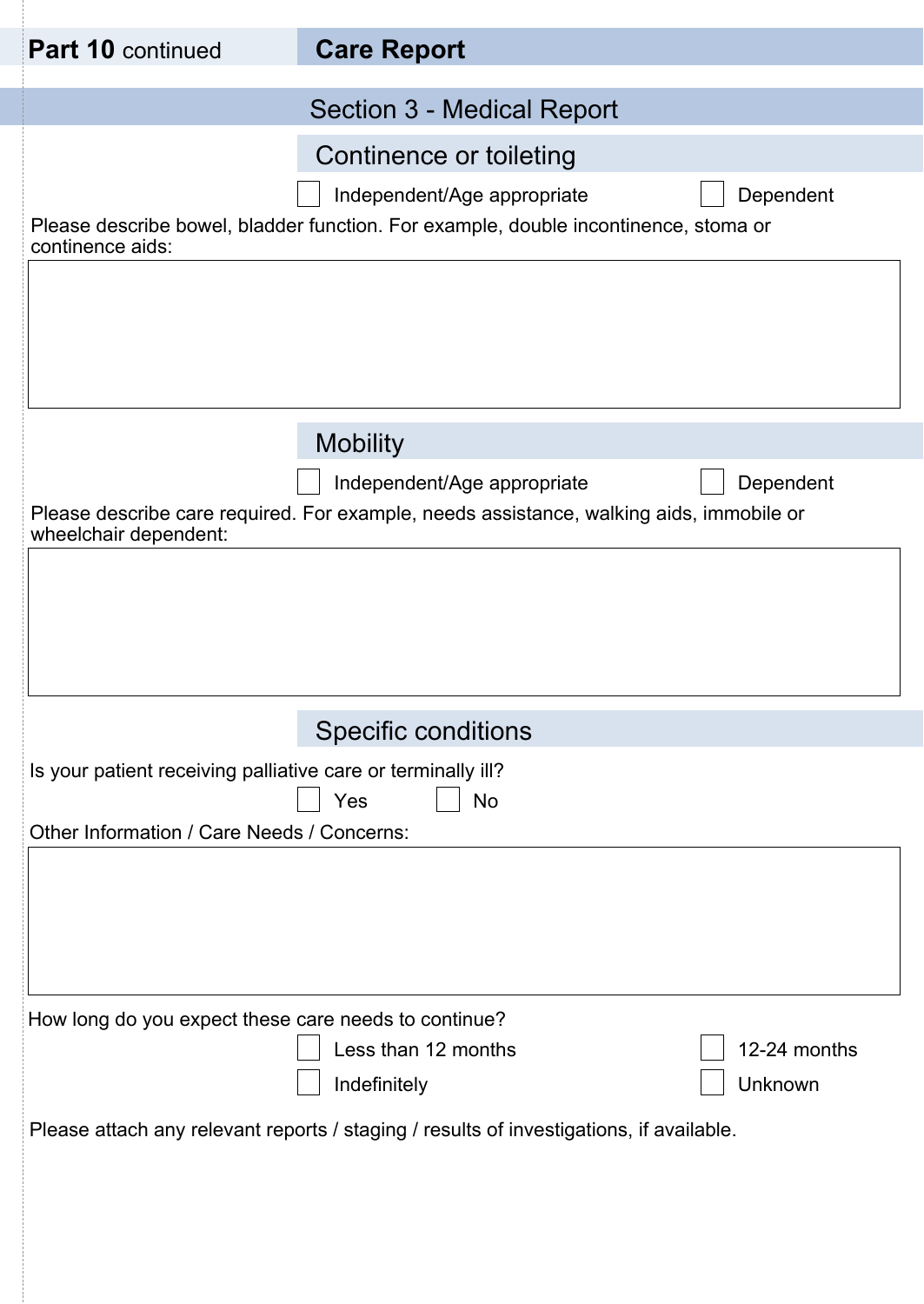| <b>Section 3 - Medical Report</b>    |             |                         |  |  |  |
|--------------------------------------|-------------|-------------------------|--|--|--|
| Doctor's name:                       |             |                         |  |  |  |
| DSP panel number:                    | IMC number: |                         |  |  |  |
| Address:                             |             |                         |  |  |  |
|                                      |             |                         |  |  |  |
|                                      |             |                         |  |  |  |
|                                      |             |                         |  |  |  |
|                                      |             | Doctor's official stamp |  |  |  |
| Doctor's Signature not block letters |             |                         |  |  |  |
| $\mathbf{2}$<br>Date:                | 0           |                         |  |  |  |
| M<br>M<br>D                          | Y<br>Y<br>Y |                         |  |  |  |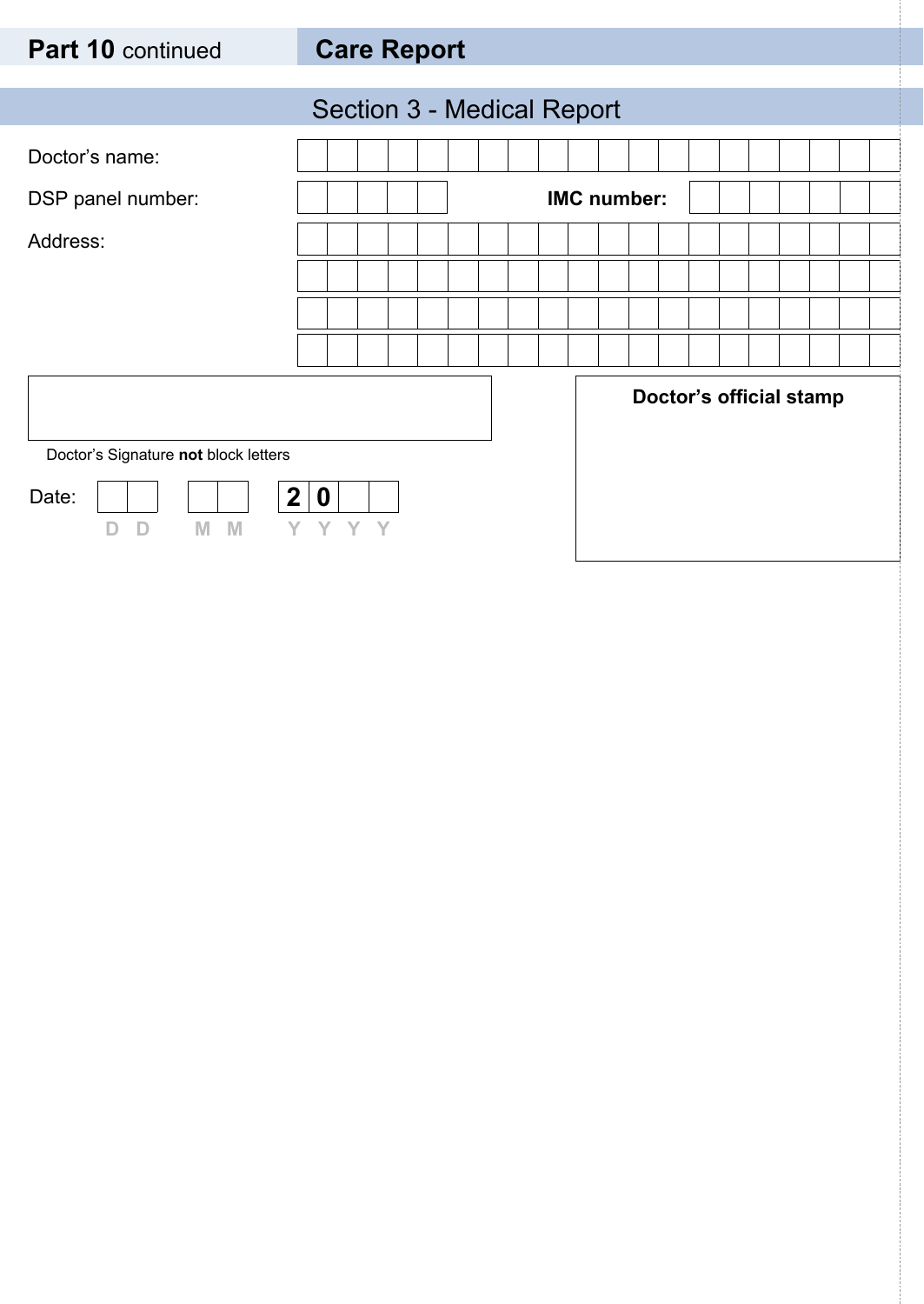